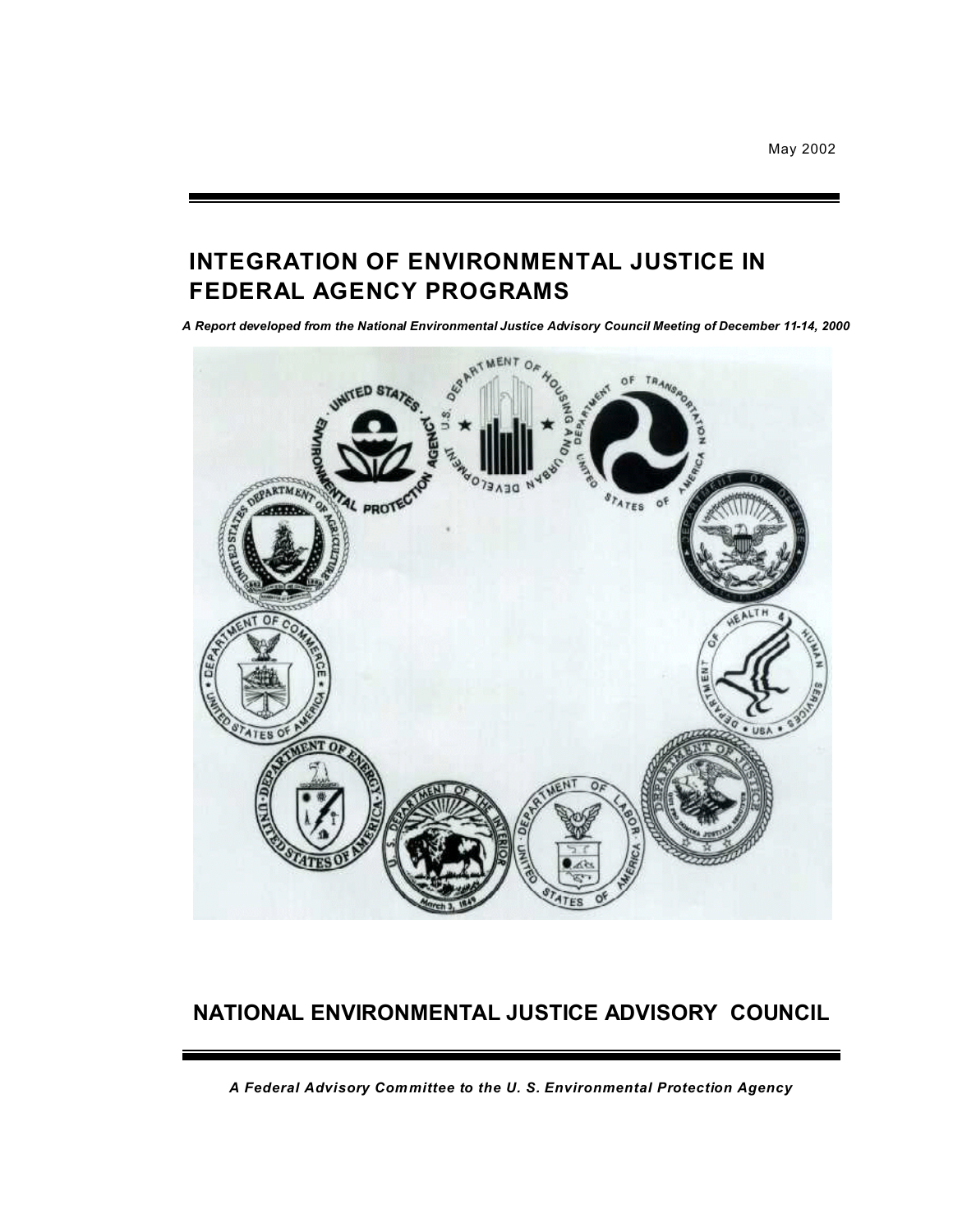

# **NATIONAL ENVIRONMENTAL JUSTICE ADVISORY COUNCIL**



**June 25, 2002** 

Administrator Christine Todd Whitman U.S. Environmental Protection Agency 1200 Pennsylvania Avenue, NW Washington, DC 20004

Dear Administrator Whitman:

Please find attached a copy of the report entitled "**National Environmental Justice Advisory Council's Report on Integration of Environmental Justice in Federal Agency Programs, May 2002."** 

EPA, through its Office of Environmental Justice, requested the National Environmental Justice Advisory Council (NEJAC) in its meeting of December 11 - 14, 2000 to provide advice and recommendations on federal government efforts toward integrating environmental justice into agency policies, programs, and activities consistent with the existing laws and Executive Order (E.O.) 1998. The NEJAC believes that this report has special significance for the EPA. EPA chairs the Interagency Working Group on Environmental Justice (IWG), which was established by E.O. 12898.

In short, this report reflects the advice and recommendations that resulted from pre-meeting preparation (i.e., interviews), on-site discussions, public comments and subsequent analysis. The breath of the discussions is exemplified by individuals and/or organizations that either provided comments, suggestions or recommendations on the importance of interagency strategies and coordination for achieving environmental justice across the federal family.

This report proposes five overarching recommendations to the EPA as follows:

(1) Support advancement of the Interagency Working Group (IWG) on Environmental Justice Action Agenda and its collaborative interagency problem-solving model as exemplified in the fifteen demonstration projects.

(2) Continue individual agency-specific implementation of environmental justice.

(3) Explore and identify ways for greater use of legal authorities and removal of regulatory impediments to achieve environmental justice.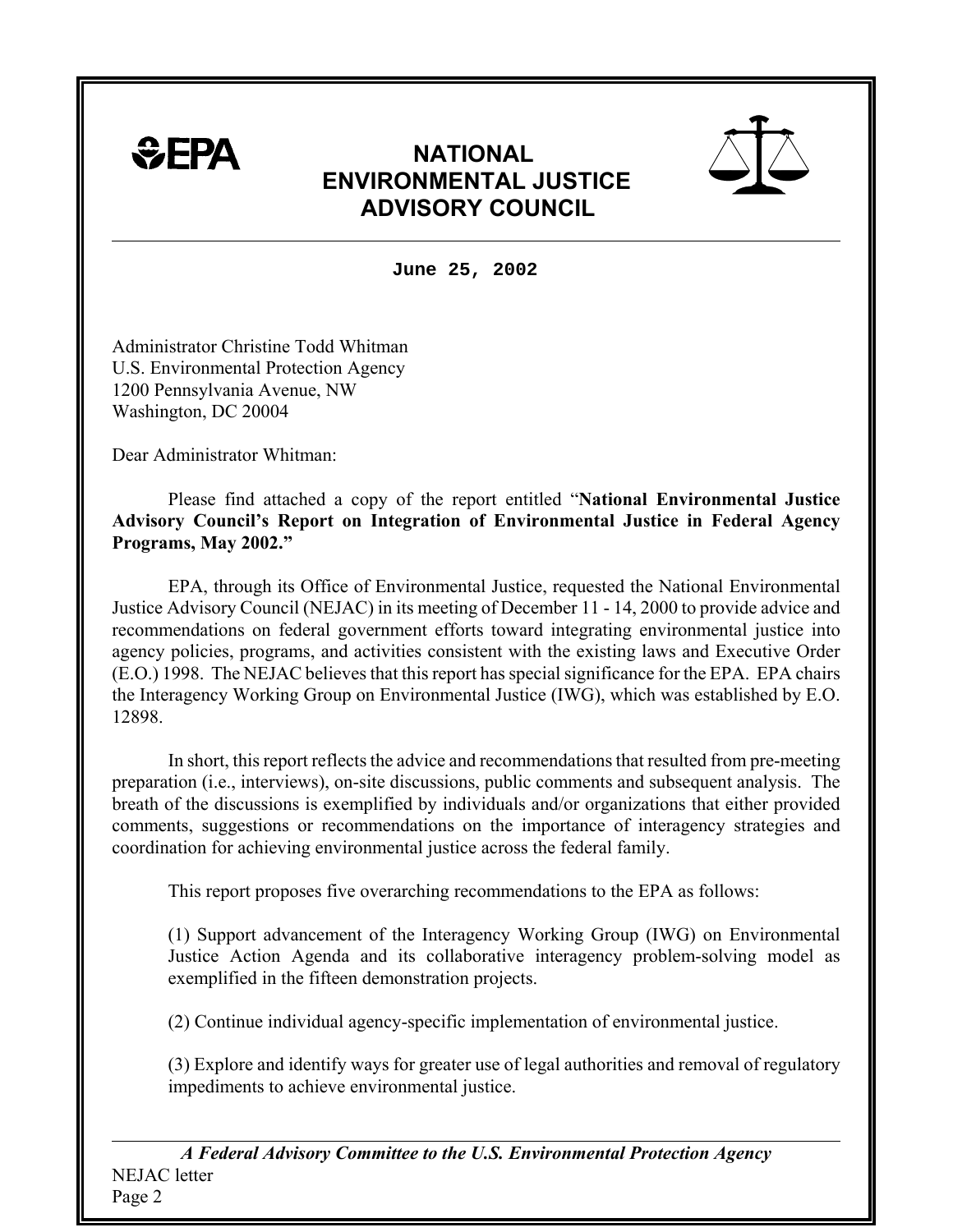(4) Ensure that, in the case of federally-recognized tribes including Alaska Native villages, integration of environmental justice into agency policies, programs, and activities is consistent with federal trust responsibility to tribes, recognized principles of tribal sovereignty, and the government-to-government relationship with tribes.

(5) Collaborate in identifying specific focus areas or target programs where application of environmental justice principles could significantly benefit communities.

The NEJAC is pleased to present this report to you for your review, consideration, response and action. In addition, we request that you forward this report to your counterparts with other relevant federal agencies.

Sincerely,

Peggy M. Shepard Chair

*A Federal Advisory Committee to the U.S. Environmental Protection Agency*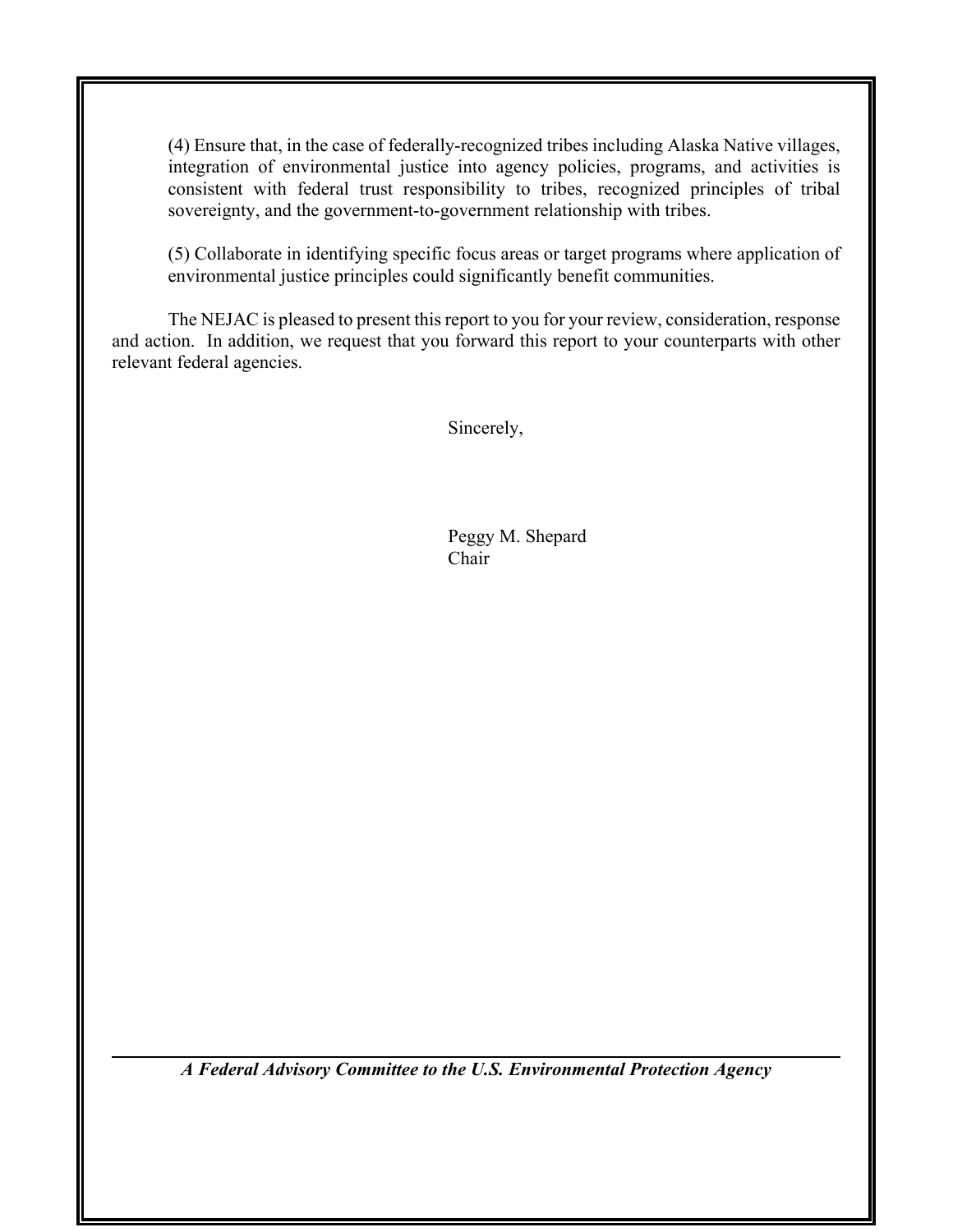**Page** 

# **TABLE OF CONTENTS**

| 1.                                                                        |     |                                                                              |  |  |  |
|---------------------------------------------------------------------------|-----|------------------------------------------------------------------------------|--|--|--|
| 2.                                                                        |     |                                                                              |  |  |  |
|                                                                           | 2.1 |                                                                              |  |  |  |
|                                                                           | 2.2 |                                                                              |  |  |  |
| 3.                                                                        |     |                                                                              |  |  |  |
|                                                                           | 3.1 |                                                                              |  |  |  |
|                                                                           | 3.2 |                                                                              |  |  |  |
|                                                                           |     | 3.2.1                                                                        |  |  |  |
|                                                                           |     | 3.2.2                                                                        |  |  |  |
|                                                                           |     | 3.2.3                                                                        |  |  |  |
|                                                                           |     | 3.2.4                                                                        |  |  |  |
|                                                                           |     | 3.2.5                                                                        |  |  |  |
|                                                                           |     | 3.2.6                                                                        |  |  |  |
|                                                                           |     | 3.2.7                                                                        |  |  |  |
|                                                                           |     | National Institute of Environmental Health Sciences 25<br>3.2.8              |  |  |  |
|                                                                           |     | 3.2.9<br>Health Resources and Services Administration  26                    |  |  |  |
|                                                                           |     |                                                                              |  |  |  |
|                                                                           |     |                                                                              |  |  |  |
|                                                                           |     |                                                                              |  |  |  |
|                                                                           |     | 3.2.13 Department of State and the U.S. Trade Representative  34             |  |  |  |
|                                                                           | 3.3 | Analysis of Federal Agency Progress in Implementing Environmental Justice 35 |  |  |  |
| $\overline{4}$ .                                                          |     |                                                                              |  |  |  |
|                                                                           | 4.1 |                                                                              |  |  |  |
|                                                                           | 4.2 |                                                                              |  |  |  |
| 5.                                                                        |     |                                                                              |  |  |  |
| Appendix A - Indigenous Peoples Subcommittee Recommendations Report 47    |     |                                                                              |  |  |  |
| Appendix B - NEJAC Interagency EJ Implementation Workgroup Member List 52 |     |                                                                              |  |  |  |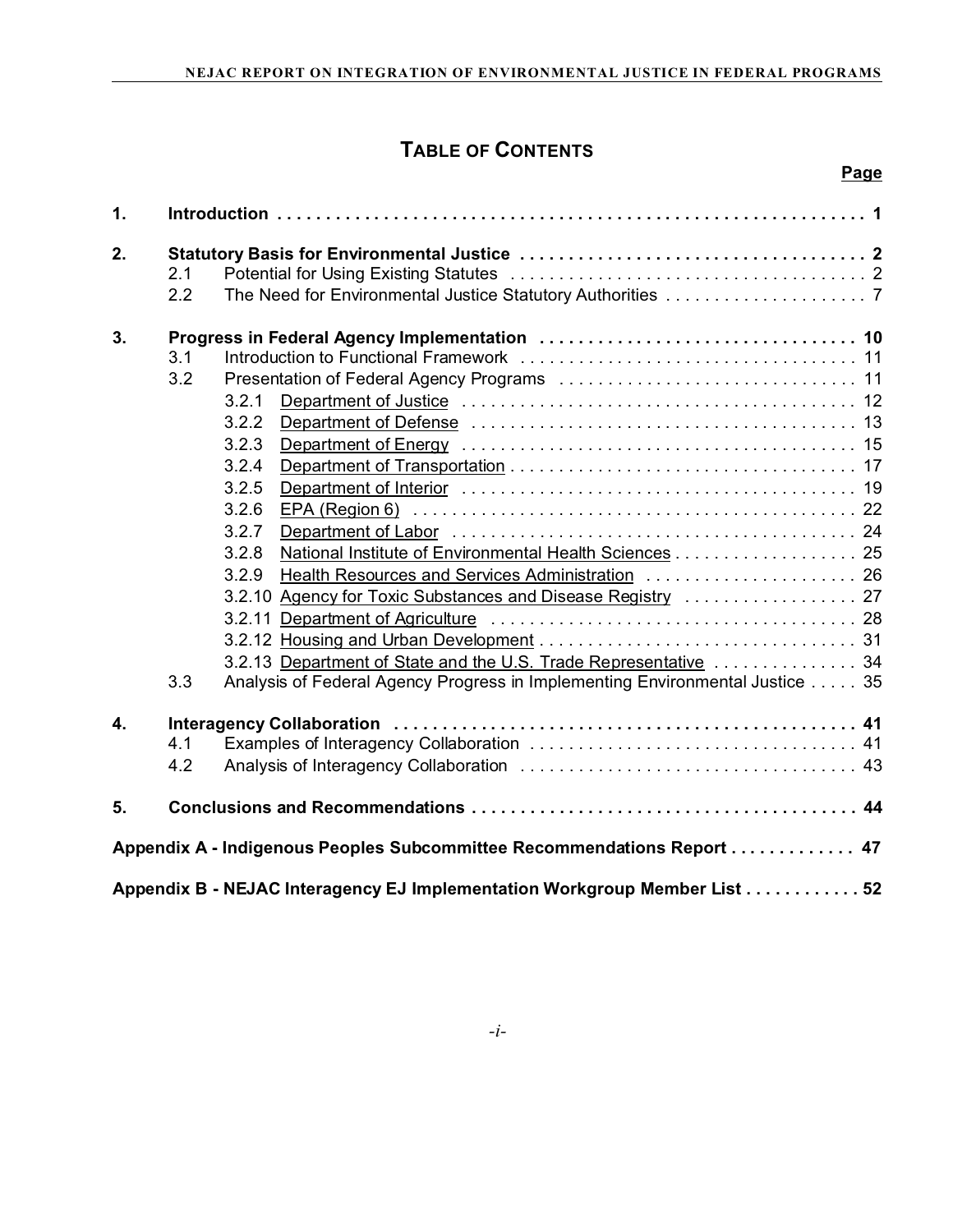## **1. INTRODUCTION**

This document provides an analysis of the information presented at the December 11-14, 2000 NEJAC meeting. The purpose of the meeting was to present information on federal government progress integrating environmental justice into agency policies, programs, and activities consistent with existing laws and the Executive Order No. 12898, "Federal Actions to Address Environmental Justice in Minority Populations and Low-Income Populations." The December 2000 meeting was informative and provided an excellent opportunity for federal agencies and stakeholders to identify areas for furtherance of environmental justice principles throughout their endeavors and programs. The recommendations of this report may appear somewhat broad in scope, but they set the groundwork for future more detailed review and evaluation by the various federal agencies as they pursue substantive areas which may involve multi-agency participation.

As a result of the meeting, the NEJAC proposes five overarching recommendations. Under each general recommendation, the Council proposes more specific recommendations. Although both the general and specific recommendations appear at the conclusion of the report, the five overarching recommendations are that the EPA and other federal agencies should:

- 1. Support advancement of the Interagency Working Group (IWG) on Environmental Justice Action Agenda and its collaborative interagency problem-solving model as exemplified in the fifteen demonstration projects;
- 2. Continue individual agency-specific implementation of environmental justice;
- 3. Explore and identify ways for greater use of legal authorities and removal of regulatory impediments to achieve environmental justice;
- 4. Ensure that, in the case of federally-recognized tribes including Alaska Native villages, integration of environmental justice into agency policies, programs, and activities is consistent with the federal trust responsibility to tribes, recognized principles of tribal sovereignty, and the government-to-government relationship with tribes. More specifically, NEJAC incorporates by reference the further recommendations specific to tribes and Indian country developed by its Indigenous Peoples Subcommittee and attached hereto as Appendix A; and
- 5. Collaborate in identifying specific focus areas or target programs where application of environmental justice principles could significantly benefit communities.

The sections below present the information from the meeting that support these recommendations. This report is organized as follows:

- Section 2, "Statutory Basis for Environmental Justice," discusses the need for environmental justice statutory authorities and describes how existing statutes can be used to support environmental justice activities.
- Section 3, "Analysis of Progress in Federal Agency Implementation," discusses federal agency progress in implementing the mission of the EO, within the context of a general framework.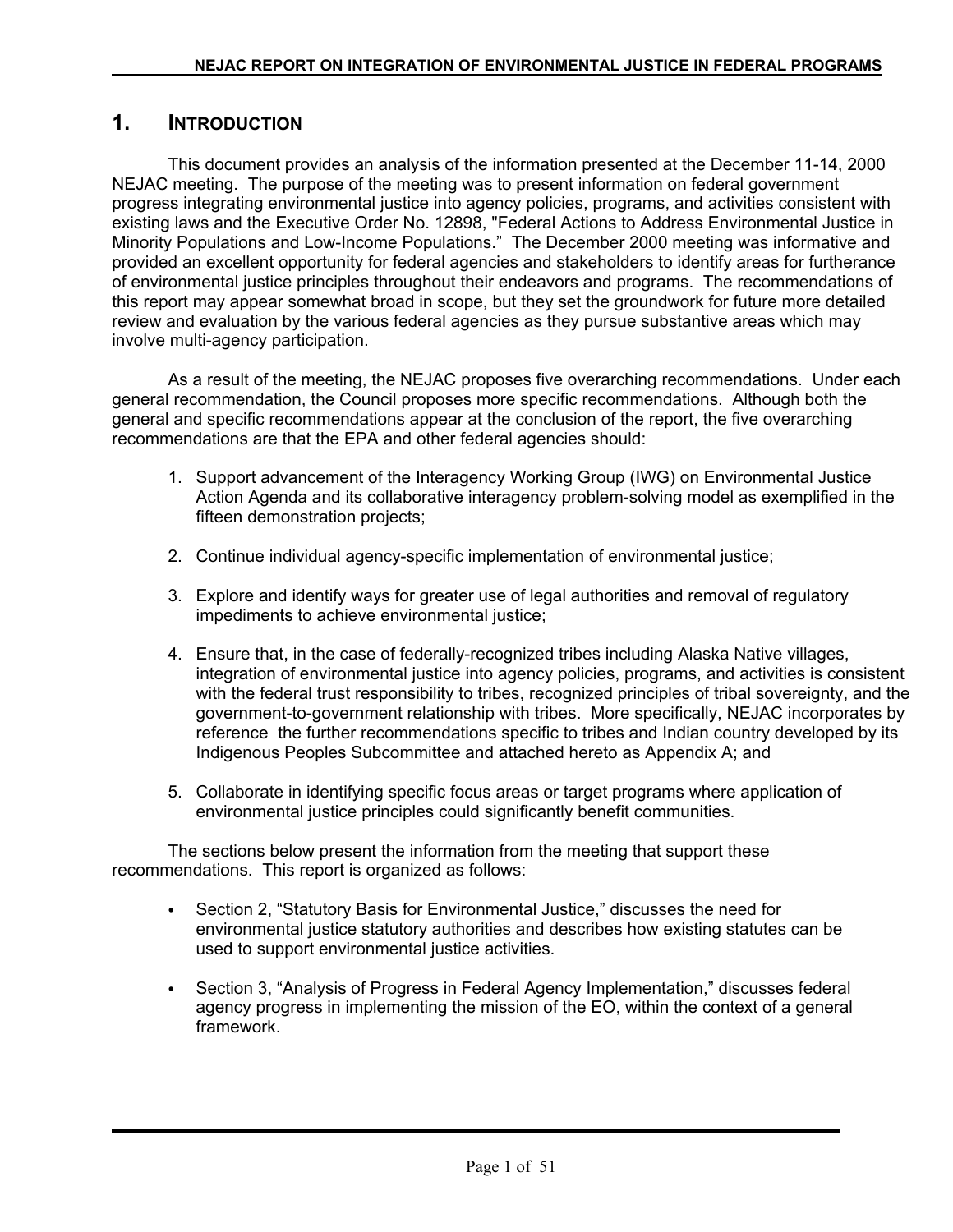- Section 4, "Interagency Collaboration," summarizes specific agency accomplishments in interagency collaboration, based on NEJAC presentations.
- Section 5," Conclusions and Recommendations," summarizes the document.

## **2. STATUTORY BASIS FOR ENVIRONMENTAL JUSTICE**

The purpose of the December 2000 NEJAC meeting was to examine federal agency progress in integrating environmental justice into agency operations, *consistent with existing laws and the Executive Order*. Therefore, one of the issues to be examined is the extent to which agencies have and are able to use existing laws to address environmental justice concerns that may arise in their day-to-day operations.

Executive Order 12898, "Federal Actions to Address Environmental Justice in Minority Populations and Low-Income Populations," directs EPA and other federal agencies to make environmental justice part of their mission. However, the EO does not provide a statutory basis for taking actions based on environmental justice concerns. The purpose of this section is to examine the potential for using existing statutes and regulations to address environmental justice concerns and explore the need for the development of new authorities.

## **2.1 Potential for Using Existing Statutes**

The environmental statutes and regulations implemented by EPA and used by other agencies provide broadly worded language and grant discretionary authority that can be used to address environmental justice issues. For example, the requirements for implementing the National Environmental Policy Act (NEPA)<sup>1</sup> make clear that environmental justice concerns should be considered as part of the NEPA process. Under the regulations implementing NEPA, agencies must analyze "ecological, aesthetic, historical, cultural, economic, or health [impacts]; whether direct, indirect, or cumulative,"<sup>2</sup> when preparing environmental assessments (EAs) and environmental impact statements (EISs) required by the law. The analyses required under NEPA can be useful tools for identifying potential concerns or issues affecting low-income and/or minority communities. Furthermore, under NEPA, agencies must evaluate and consider mitigation of significant adverse environmental effects on minority and/or low-income communities.

In addition to NEPA, other environmental statutes are available to address environmental justice concerns. At the December NEJAC meeting, Mr. Tony Guadagno (Office of General Counsel, EPA) identified opportunities to promote environmental justice under EPA permitting programs. His presentation was based on a memorandum issued by Mr. Gary Guzy (General Counsel) that specifically reviewed permitting under the Clean Water Act (CWA), the Clean Air Act (CAA), the Resource Conservation and Recovery Act (RCRA), the Safe Drinking Water Act (SDWA), and Title I of the Marine Protection, Research, and Sanctuaries Act.<sup>3</sup> The Guzy memorandum suggests that the use of EPA's statutory authorities under these acts may, in some cases, require the modification or issuance of guidance documents, interpretive rules, or substantive rules. The language in these acts, coupled with discretionary authority under existing agency regulations, could allow EPA to include strong environmental justice concerns in its permitting process. Mr. Guadagno did not provide any details of the

3

<sup>&</sup>lt;sup>1</sup> National Environmental Policy Act, 42 U.S.C. Section 4321.

<sup>&</sup>lt;sup>2</sup> 40 C.F.R. Section 1508.8.

Memorandum from Gary S. Guzy, Office of General Counsel, to Steven A. Herman, Office of Enforcement and Compliance Monitoring, regarding "EPA Statutory and Regulatory Authorities Under Which Environmental Justice Issues May be Addressed in Permitting" distributed to the NEJAC on December 1, 2000.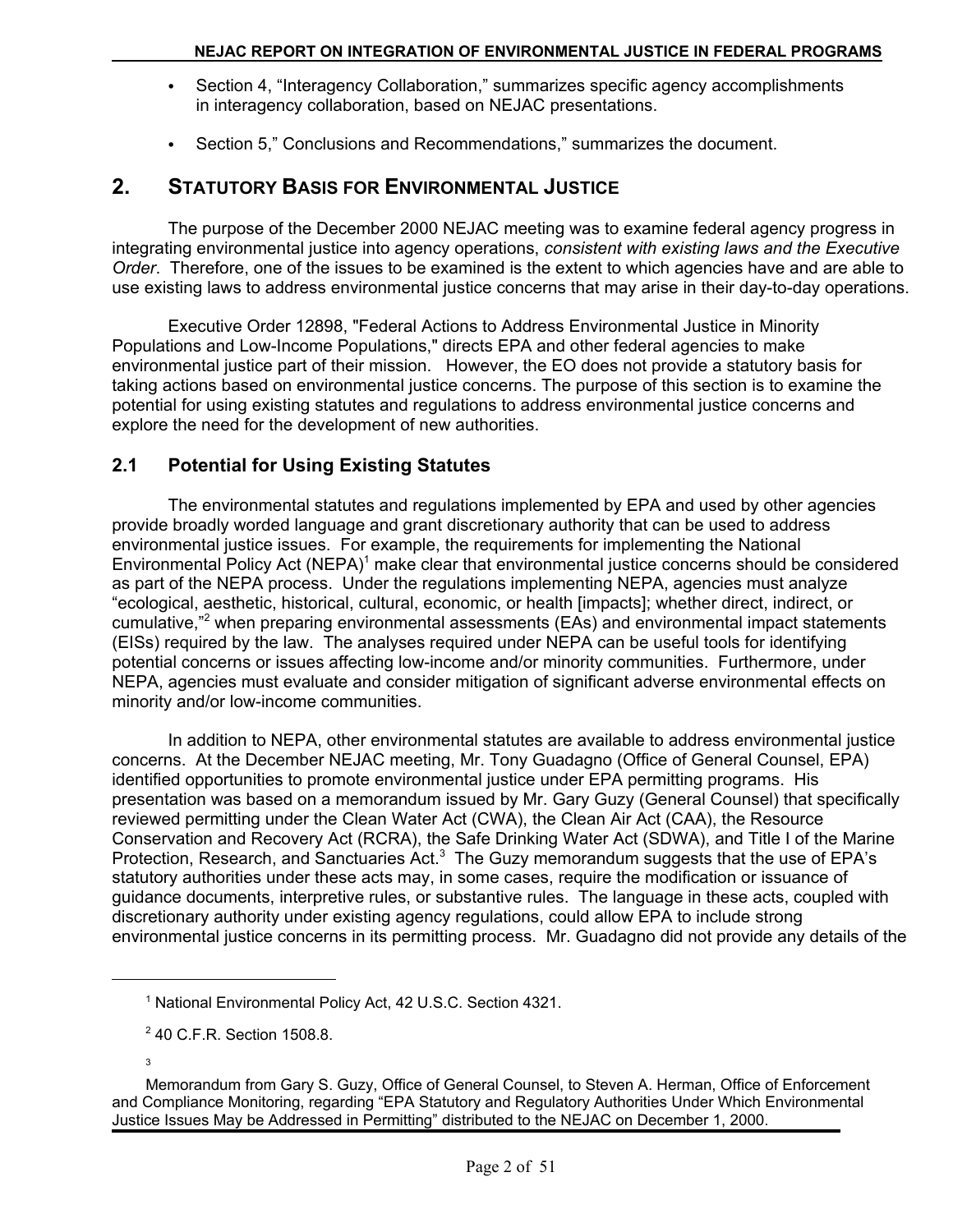memorandum in his presentation. However, the section below presents examples of some of the statutory provisions that illustrate the potential for using existing statutes to promote environmental justice. These examples are based on the Guzy memorandum as well as previous research on this subject, such as that conducted by Professor Richard Lazarus and others on behalf of the NEJAC subcommittee, which was subsequently presented in an article authored by Professor Lazarus and Dr. Stephanie Tai.<sup>4</sup>

#### Clean Air Act (CAA)

Multiple authorities within the CAA allow EPA to address environmental justice concerns. The most direct language is provided by Section 309 of the CAA, which gives EPA the authority and responsibility to review and comment in writing on certain actions proposed by other federal agencies that affect the quality of the environment. In addition, EPA's written comments must be made public at the conclusion of any review. NEPA documents that EPA reviews under Section 309 should include a statement about whether the proposed action will have an impact on minority or low-income communities. In April 1999, EPA issued its *Final Guidance for Consideration of Environmental Justice in Clean Air Act Section 309 Reviews* to provide a consistent approach to reviewing the environmental justice analyses contained in NEPA documents.

As identified by the Office of General Counsel, other actions that could be taken under the CAA include the following:<sup>5</sup>

- Ensuring consideration of environmental justice concerns in New Source Review (NSR) permits – NSR is a case-by-case preconstruction air permitting program under CAA for new and modified major stationary sources of criteria air pollutants. The NSR program that applies in areas designated attainment or unclassifiable for one or more National Ambient Air Quality Standard (NAAQS) air pollutants is called the Prevention of Significant Deterioration (PSD) program; the NSR program that applies in areas designated nonattainment for a NAAQS pollutant is called the nonattainment New Source Review program. Specifically, nonattainment NSR statutorily requires the consideration of an alternative analysis and an analysis of the social costs imposed by the facility's location (in a nonattainment area). $6$  EPA may consider environmental justice issues under PSD review provisions pertaining to technology standards. Under CAA, EPA should issue guidance to clarify how Regions or the Environmental Appeals Board (EAB) should consider environmental justice issues in PSD/NSR permitting and review of permitting cases.
- Increasing public participation in Title V permits Title V of the CAA requires operating permits for stationary sources of air pollutants, and prescribes public participation procedures for issuance, significant modification, and renewal of Title V permits. Specifically, under the 40 CFR Part 70/71 permitting process, EPA has authority to include measures to increase public participation in permitting actions (e.g., through guidance or rulemaking revisions).

<sup>&</sup>lt;sup>4</sup> Richard J. Lazarus and Stephanie Tai, "Integrating Environmental Justice into EPA Permitting Authority," *Ecology Law Quarterly*, Vol. 26 (1999), pp 617 - 678.

<sup>&</sup>lt;sup>5</sup> Gary Guzy memorandum.

 $6$  Section 173(a)(5) requires "an analysis of alternative sites, sizes, production processes and environmental control techniques for such proposed source that demonstrates that benefits of the proposed source significantly outweigh the environmental and social costs imposed as a result of its location, construction, or modification."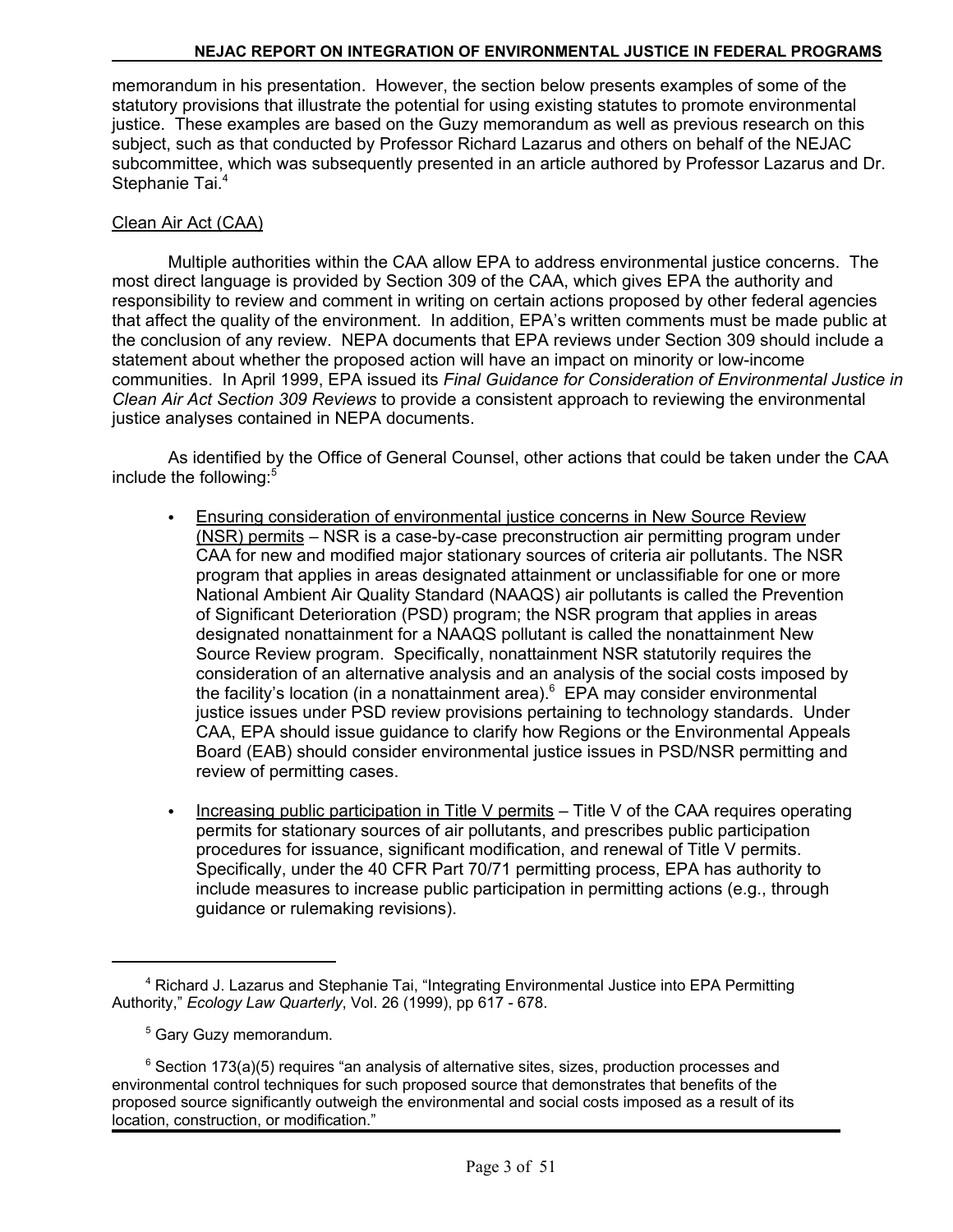• Ensuring consideration of environmental justice issues in solid waste incinerator siting requirements – The CAA provides specific authority to EPA to establish siting requirements for solid waste incinerators that could include consideration of environmental justice issues. For instance, CAA Section 129(a)(3) provides that standards for new solid waste incinerators include "siting requirements that minimize, on a site specific basis, to the maximum extent practicable, potential risks to public health or the environment."

The Clean Air Act presents EPA with more opportunities to integrate environmental justice concerns into the development of substantive standards than the Agency has utilized.<sup>7</sup> For example, Lazarus and Tai point out that members of environmental justice communities frequently include many individuals with special sensitivities to pollution and that stricter application of EPA's statutory authority could help address some of these environmental justice concerns. They also suggest that EPA could promulgate more protective NAAQS if these special sensitivities were considered more systematically.

Recently, the EPA has initiated several pilot programs and other regulatory initiatives to promote market-oriented strategies to achieve greater pollution reduction at greater efficiencies. When designing and implementing these programs, the EPA should be particularly mindful of the potential for adverse distributional impacts that may inadvertently result if, for example, facilities trade pollution credits in a manner that may cause localized impacts. EPA should strive to design programs that continue to provide for adequate environmental review when facility emissions increase. EPA has considerable discretionary authority to impose adequate environmental justice protections in such experimental programs and should undertake to do so.

## Clean Water Act (CWA)

The CWA was adopted "to restore and maintain the chemical, physical, and biological integrity of the Nation's waters." To achieve this goal, Congress prohibited the discharge from a point source of any pollutant into a water of the United States unless that discharge complies with specific requirements of the Act. Compliance is achieved by obtaining and adhering to the terms of a National Pollutant Discharge Elimination System (NPDES) permit issued by EPA or an authorized state pursuant to Section 402, or a dredge and fill permit issued by the Army Corps of Engineers or an authorized state pursuant Section 404.

Potential environmental justice issues arising under the CWA can include the following: (1) high exposure of minority or low-income subpopulations to toxicants in water due to high levels of fish consumption; (2) exposure to mixtures of chemicals in surface water due to geographical proximity of subpopulations to harmful land use practices; (3) high exposures of subpopulations to mixtures of chemicals from several media, including water; and (4) heightened sensitivity of subpopulations to toxicants present in drinking water.

EPA's Office of General Counsel has identified CWA authorities under which environmental justice issues could be addressed.<sup>8</sup> Examples of actions that can be taken under these authorities include the following:

Ensuring the NPDES permits take into account environmental justice concerns -Under CWA Section 402, EPA issues NPDES permits to point sources. The permits can set discharge limitations to ensure that water quality standards are met. Water quality standards consist of designated uses of the water, which can include

<sup>&</sup>lt;sup>7</sup> Richard J. Lazarus and Stephanie Tai.

<sup>&</sup>lt;sup>8</sup> Gary Guzy memorandum.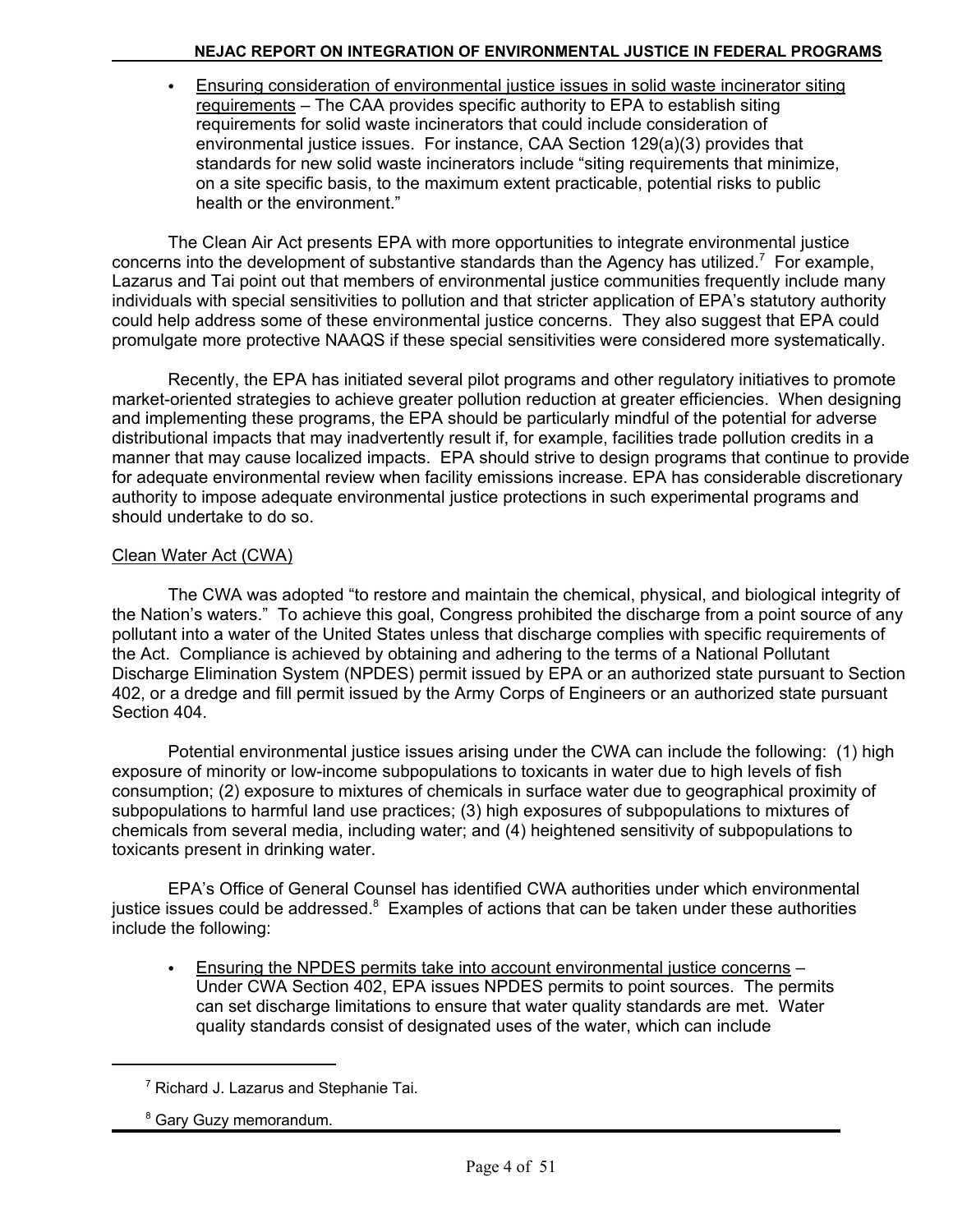subsistence fishing, public water supply, and recreation. In states not authorized to run the NPDES program, EPA can issue discharge permits that contain limitations appropriate to protect the specific use of subpopulations that might be particularly vulnerable (e.g., in waters where high levels of fish consumption is an "existing use").

- Increasing public participation in permitting and standard-setting process Consistent with CWA Section 101(e), EPA can improve public participation in the permitting process (e.g., by translating notices into other languages) when it issues NPDES permits. EPA could similarly encourage states to improve public participation processes in the development of state water quality standards.
- C Ensuring that state water quality standards take into account environmental justice considerations – Under the regulations at 40 CFR Section 131.12(a)(1), state water quality standards are required to provide for the protection of "existing uses" (uses actually attained in the body of water on or after November 28, 1975). The current regulations require that such uses, if actually attained, must be maintained and protected. The CWA provides EPA authority to issue guidance highlighting that high rates of fish consumption by these populations should be considered an "existing use" to be protected by state water quality standards. Similarly, EPA could issue guidance or a rule to consider subsistence fishing to be "recreation in and on water" and therefore protected by state standards.
- Ensuring consideration of environmental justice concerns in dredge and fill permits -Section 404 authorizes EPA to issue permits regulating the discharge of "dredge or fill material" to waters of the United States. Section 404 permits are issued by the Corps of Engineers and must satisfy two sets of standards: a "public interest review and Section 404(b)(1) guidelines promulgated by EPA." Environmental justice concerns could be considered during the public interest review and, under Section 404(b)(1), EPA could overturn or deny a permit citing environmental justice concerns.

#### Resource Conservation and Recovery Act (RCRA)

RCRA provides EPA the authority to regulate the generation, transportation, treatment, storage and disposal of hazardous wastes and the management and disposal of solid waste. EPA's Office of General Counsel has identified RCRA authorities under which environmental justice issues could be addressed.<sup>9</sup> Examples of actions that can be taken under these authorities include the following:

- Denying or modifying a permit based on "unacceptable risk" to certain populations  $-$ RCRA Section 3005(c)(3) provides that "each permit issued under this section shall contain such terms and conditions as the Administrator (or the State) determines necessary to protect human health and the environment." EPA has interpreted this provision to authorize the denial of a permit to a facility if it is determined that operation of the facility would pose an unacceptable risk to human health and the environment and that there are no additional permit terms or conditions that would address such a risk.
- Requiring data collection that may support environmental justice analyses RCRA Section 3013 provides that if the Administrator determines that " the presence of any hazardous waste at a facility or site at which hazardous waste is, or has been, stored, treated, or disposed of, or the release of any such waste from such facility or site may present a substantial hazard to human health or the environment," the Administrator

<sup>&</sup>lt;sup>9</sup> Gary Guzy memorandum.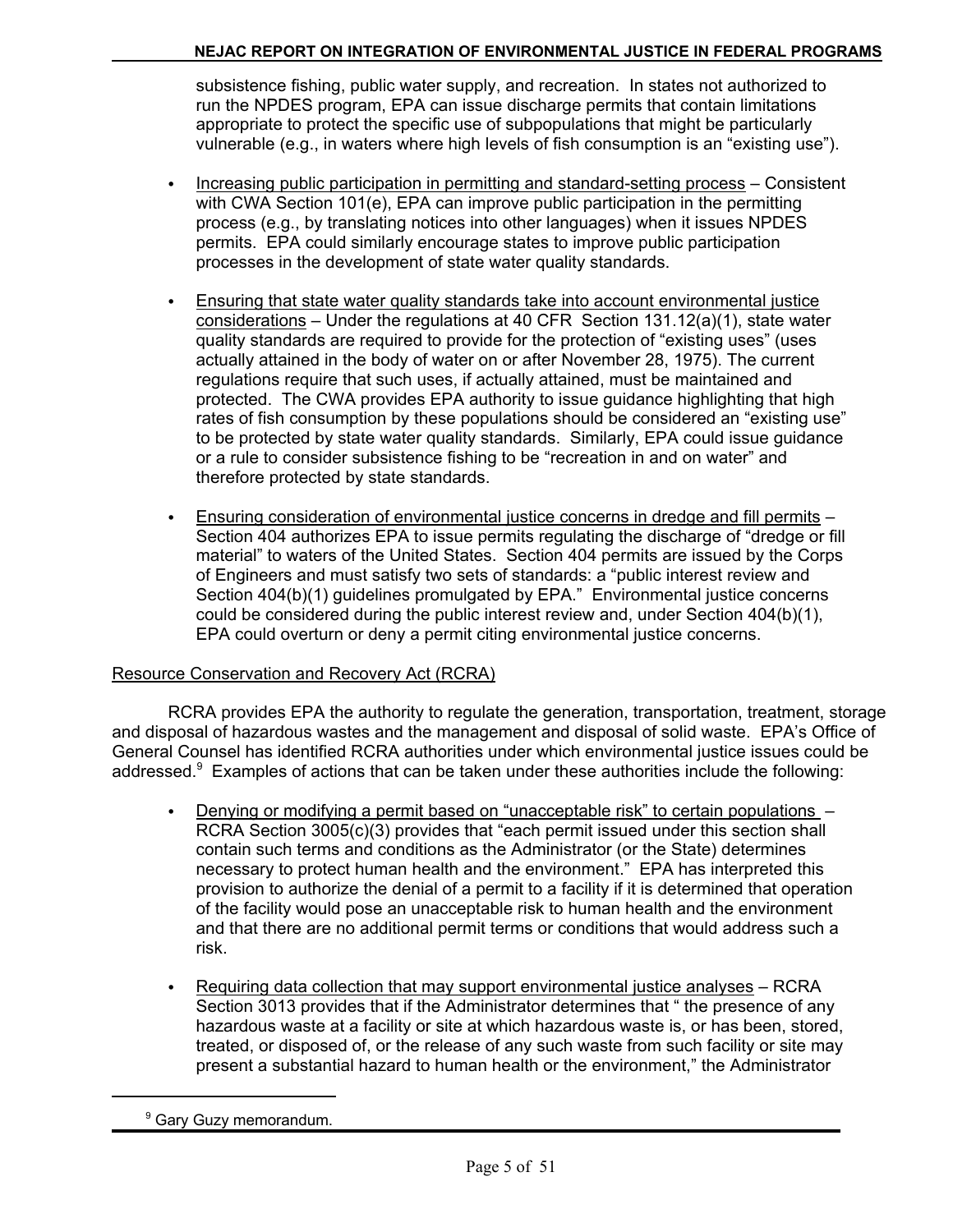may order a facility owner or operator to conduct reasonable monitoring, testing, analysis, and reporting to ascertain the nature and extent of such a hazard. In appropriate circumstances, EPA could use the authority to compel a facility owner or operator to carry out necessary studies, so that, pursuant to the broad authority under Section 3005(c)(3) above, EPA can establish permit terms or conditions necessary to protect human health and the environment in nearby affected communities.

- Establishing cleanup priorities based on environmental justice issues RCRA Section 3005(e) provides EPA authority to consider environmental justice issues (such as the community-specific concerns identified above) in establishing priorities for facilities engaged in cleaning up contaminated areas under the RCRA corrective action program, RCRA Sections 3004(u), 3004(v) and 3008(h).
- Expanding public participation to consider environmental justice concerns RCRA authorizes EPA to explore whether the RCRA permit public participation process could be expanded (e.g., consistent with the RCRA Expanded Public Participation Rule, 60 *FR* 63417) to address environmental justice concerns.
- Establishing location standards for a permit  $-$  RCRA Section 3004(o)(7) provides EPA authority to issue location standards as necessary to protect human health and the environment. Using this authority, EPA could, for example, establish minimum buffer zones between hazardous waste management facilities and sensitive areas. Facilities seeking permits would need to comply with these requirements to receive a permit.
- Amending state-issued permits Where a state-issued permit process does not adequately address sensitive populations or other factors in violation of the authorized state program, EPA could comment on the state's proposed permit pursuant to 40 CFR 271.19 and seek to enforce the requirements as necessary to protect human health and the environment under RCRA Section 3005.

## Safe Drinking Water Act (SDWA)

The SDWA regulates underground injection wells by giving EPA the authority to issue permits and rules regulating the use of such wells. As identified by EPA's Office of General Counsel, SDWA authorities could be used to address environmental justice issues through the following actions:<sup>10</sup>

- **•** Denying a permit or establishing permit limits  $-$  EPA can deny a permit or establish permit limits where underground injection wells may "endanger" public health. "Endangerment" is defined to include any injection that may result in the presence of a contaminant in a drinking water supply that "may...adversely affect the health of persons." As result, where there is an injection activity that poses a special health risk to minority or low-income populations, EPA could establish special permit requirements to address the health risks, or deny the permit if the risks cannot otherwise be eliminated.
- **E** Revising regulations In the revisions to regulations governing "Class V" injection wells, EPA could use SDWA authority to take into account environmental justice issues such as cumulative risk and sensitive populations in developing standards necessary to prevent "endangerment." Under SDWA, EPA could also revise its regulatory requirements for siting Class 1 (hazardous waste) wells to address cumulative risk and other risk-related environmental justice issues.

<sup>&</sup>lt;sup>10</sup> Gary Guzy memorandum.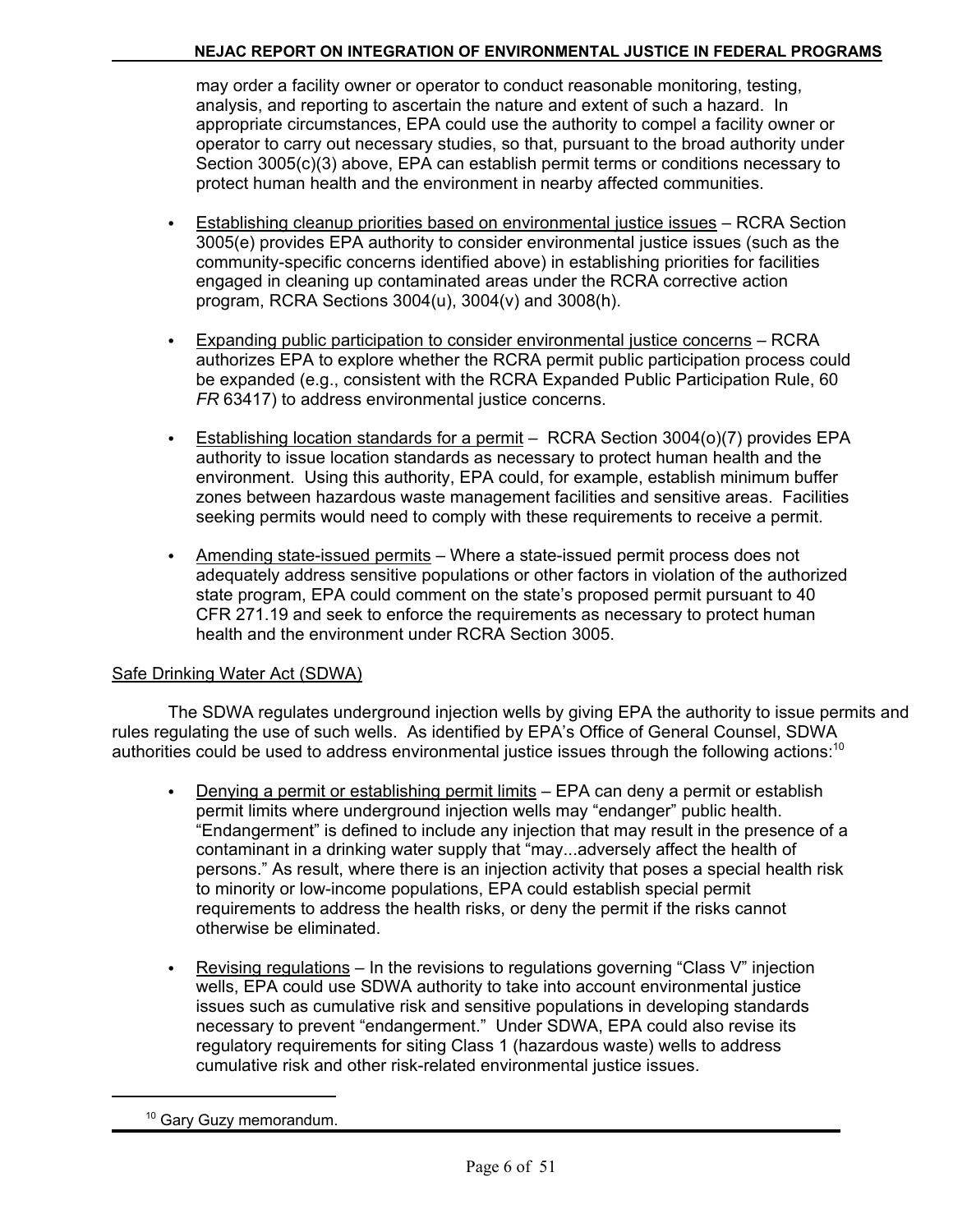#### Toxic Substances Control Act (TSCA)

TSCA includes an explicit environmental justice program, although Lazarus and Tai conclude that it is limited in scope.<sup>11</sup> The program refers to technical and grant assistance to the states for radon programs that target homes of low-income persons. TSCA instructs EPA to consider cumulative or synergistic effects in determining reasonable and unreasonable risks to health and the environment. Lazarus and Tai point out that these are precisely the areas that have often been overlooked in considering risks to environmental justice communities. In addition, TSCA explicitly instructs the Administrator to carry out the law by considering the environmental, economic, and social impact of any action taken.

#### Federal Insecticide, Fungicide, and Rodenticide Act (FIFRA)

FIFRA provides EPA with substantial authority to eliminate unreasonable risks to farm workers and others through pesticide use restrictions, disposal restrictions, labeling requirements, registration denials, and conditional registrations.12 Again, the authority is broadly worded and open to an interpretation that promotes environmental justice concerns.

### **2.2 The Need for Environmental Justice Statutory Authorities**

This section outlines the need for specific statutory authorities to address environmental justice. During the December NEJAC meeting, it was pointed out that the Guzy memorandum notes that while use of permitting statutes may be legally permissible, it may not always be *practical or feasible*. Furthermore, reviewing bodies have afforded substantial deference to permitting officials when they opted not to use their discretionary authority to address environmental justice concerns. For example, although the Environmental Appeals Board has noted that discretion should be exercised to further the goals of the EO to the extent practicable, it nonetheless has consistently affirmed the ultimate decision of the permitting authority in cases involving environmental justice challenges by impacted communities. Thus, the question is raised as to whether the existing statutory authorities are sufficient for addressing environmental justice concerns.

In a more general vein, Ms. Barbara Arnwine of the Lawyer's Committee for Civil Rights under Law specifically addressed the difficulties involved in advancing environmental justice though litigation. She noted that federal agencies have only infrequently pursued, and the federal courts have not been very receptive to, environmental justice cases. She viewed this in stark contrast to other areas where federal agencies are aggressive in suing to enforce federal law, such as in the antitrust and securities areas. Therefore, environmental justice communities have had to undertake litigation themselves, trying to seize opportunities to use existing laws to develop new case law and legal theories that specifically address environmental justice. However, this approach has met with only limited success in federal courts, which are often unreceptive to newly-stated legal theories, even when those theories are founded in existing laws.

Ms. Arnwine discussed 14 legal cases in which environmental justice communities had been the plaintiffs in the past two years. Of the 14 cases, 12 were unsuccessful. The 12 unsuccessful cases were argued using a variety of existing statutes and theories. Three of the 12 cases tried to use the EO to enforce the environmental justice communities' rights; another six cases used the National Environmental Policy Act and the EO; one used the Clean Air Act and the EO; and two focused on constitutional challenges and authorities under the Comprehensive Environmental Response, Compensation, and Liability Act (CERCLA, or Superfund).

<sup>&</sup>lt;sup>11</sup> Lazarus and Tai.

 $12$  Ibid.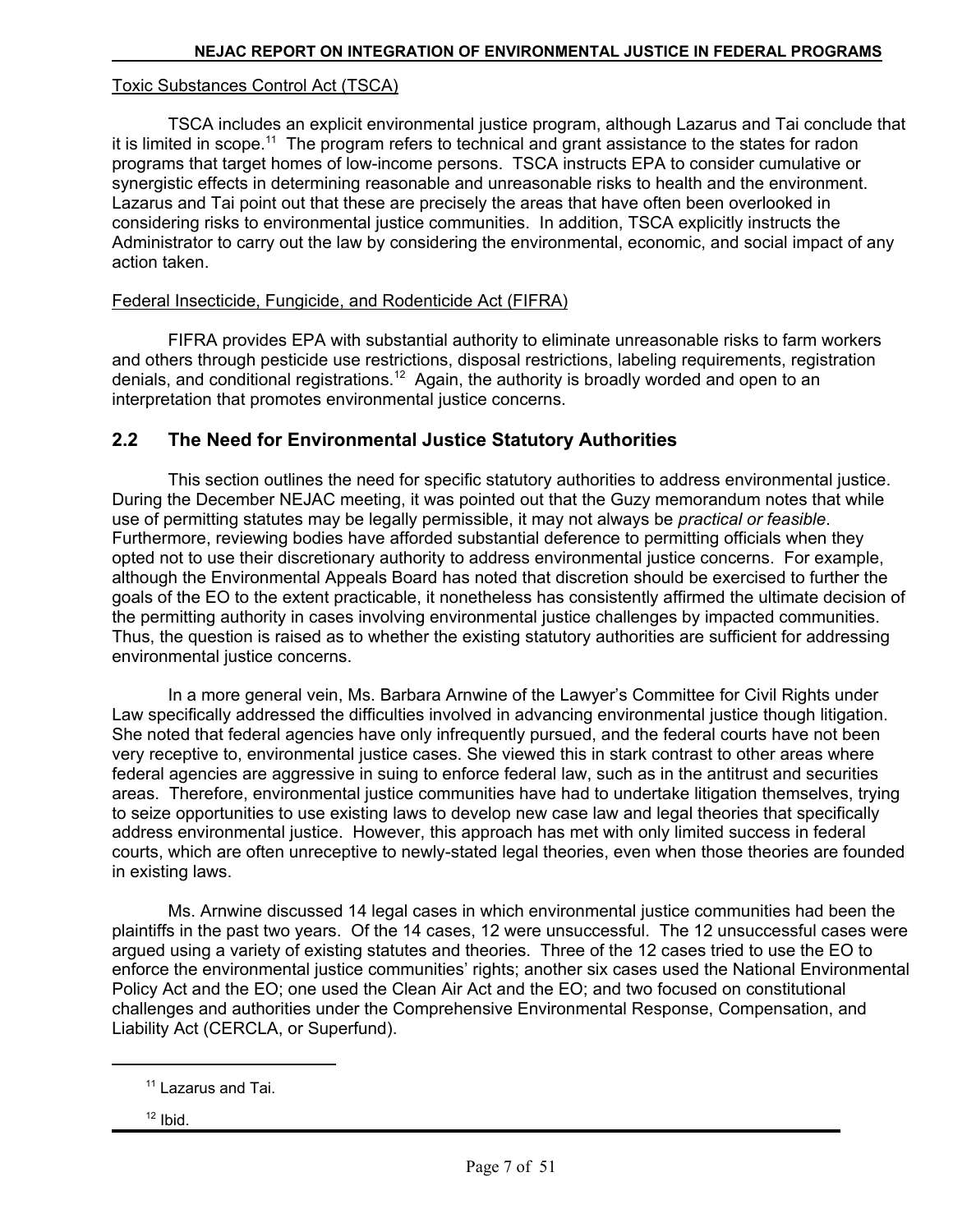In addition, more than 70 cases involving environmental justice issues have been settled out of court – privately or administratively – over the past ten years. While the settlements may result in a "win" for the plaintiffs (e.g., an incinerator may ultimately not be built upwind from a town whose citizens are mostly poor and minority), the cases do not contribute to the body of case law or legal theories that might strengthen future plaintiffs' arguments.

In discussing some of the reasons for the outcomes of these cases, Ms. Arnwine reported that environmental justice communities typically do not have the financial means to pursue environmental justice cases as vigorously as they might. The practice of environmental justice law at the grassroots level has become "constricted," with fewer organizations currently performing such work than had been doing it eight years ago. Therefore, there are few legal experts focusing on this field, which results in fewer opportunities to pursue redress and therefore to contribute to the body of legal cases and theories to support environmental justice litigation.

Arguments used in cases against specific federal agencies that are required to comply with EO 12898 have not been very successful.<sup>13</sup> Indeed, the courts often defer to the outcomes of any agency's decision-making process, even if that process appears to ignore or violate environmental justice concerns. For example, the federal courts have found against plaintiffs who have tried to argue that an agency's actions were "arbitrary and capricious" when they failed to consider environmental justice issues, in violation of the Administrative Procedures Act, NEPA, and other similar laws. In addition, plaintiffs have often tried to convince the Court that an agency has failed to consider appropriate alternatives (as required under NEPA) or to assess whether a project will result in a population becoming disproportionately burdened by the project.

Simply stated, the courts do not usually second-guess federal agency decisions. This bodes badly for the many instances where agencies decline to use their discretionary authority to respond to environmental justice concerns. For example, the courts have consistently found against plaintiffs who try to use the "arbitrary" argument, stating in one case<sup>14</sup> that "petitioner's criticisms...involve areas in which EPA's expertise in heavily implicated, and we may not substitute our judgement for that of the Administrator." In another case,<sup>15</sup> the court decided that if the decision was "based on a consideration of the relevant factors" and there is no "clear error of judgment," the decision is neither arbitrary nor capricious. These decisions effectively reduce the ability of plaintiffs to criticize the decision-making process that agencies go through, as well as the decisions that result from that process. Another example can be seen with the argument that agencies do not adequately consider alternatives. In a recent decision<sup>16</sup> the court stated that the government did not need to consider an alternative scenario that had been proposed by the plaintiff because it was not a reasonable alternative and would not bring about the government's desired objective of efficiency. These decisions, among other similar ones, have served to limit the ability of plaintiffs to argue that an agency did not go far enough in its consideration of all possible effects of a proposed action, including environmental justice effects.

Civil rights law was once considered to be a potentially effective mechanism for securing environmental justice for individuals and communities. However, the ability to use Civil Rights law for redress against any recipient of federal funds (usually state and local agencies) appears to have been

 $13$  These conclusions are based on a detailed review of the cases that Ms. Arnwine cited in her presentation to the NEJAC. Information about the cases came from Lexis-Nexis and Cornell University's legal research site on the Internet (http://www.findlaw.com/).

<sup>14</sup>*Sur Contra la Contaminacion v. Environmental Protection Agency and AES Puerto Rico.* United States Court of Appeals for the First Circuit, No. 99-1855.

<sup>15</sup>*Morongo Band of Mission Indians vs. FAA*.

<sup>16</sup>*Donald Young vs. General Services Administration*.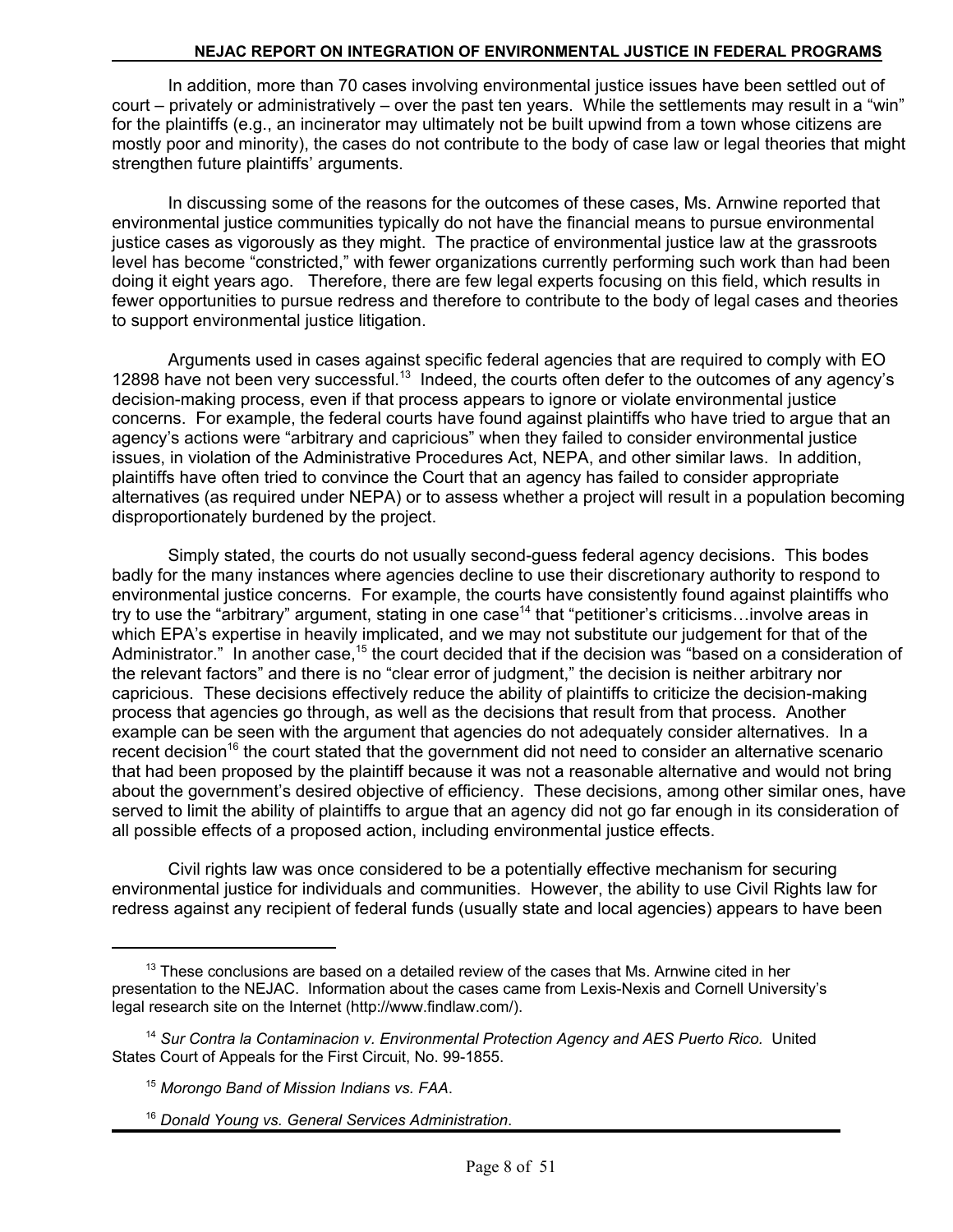significantly weakened by a recent Supreme Court decision. Ms. Arnwine spoke of the *Alexander vs. Sandoval*17 case that was currently being reviewed when she made her presentation. She stated that when it is finalized, "(This) decision...will have a major impact on Title VI, its broad reach and scope..."

The *Sandoval* decision does indeed have an impact, but not a positive one from the perspective of potential plaintiffs on environmental justice cases. The decision, announced April 24, 2001, clearly limits the ability of plaintiffs to use Title VI of the Civil Rights Act as a legal basis for redress against "discrimination" or "disparate impact." In *Sandoval*, the Supreme Court affirmed its view that Section 601<sup>18</sup> of Title VI prohibits only intentional discrimination; therefore, a person may sue an agency or program only if it engages in intentional discrimination.

The Supreme Court then went on to analyze Section 602 of Title VI, which was the basis for the *Sandoval* lawsuit. The Court assumed for purposes of litigation that Section 602 permits federal agencies to pass regulations that prohibit discriminatory effects in the conduct of their programs. Title VI does not allow individuals to go to court to enforce these adverse impact regulations. Thus, there is no private right of action to enforce the disparate impact regulations promulgated by agencies under Section 602.<sup>19</sup> In the Court's view, an individual seeking redress for this type of discrimination is limited to filing a complaint with the offending agency.

Plaintiffs have had limited success promoting environmental justice by using housing law and specific Constitutional issues, particularly those related to the  $14<sup>th</sup>$  Amendment. As Ms. Arnwine states, "…the courts listen harder when there is a Constitutional challenge." The most successful environmental justice cases have used historic segregation patterns to argue that certain decisions which exacerbate environmental inequities serve to perpetuate these preexisting segregations in violation of the Equal Protection clause of the Constitution, Title VI (of the Civil Rights Act), and the Fair Housing Act. However, many environmental justice cases have no link to fair housing issues or to fundamental Constitutional questions, so this avenue is limited in its applicability.

Despite the paucity of cases that specifically cast their claims in terms of "environmental justice", many cases involving environmental justice communities have been successfully prosecuted as criminal actions. The Department of Justice, for example, has successfully prosecuted defendants in cases in which pollution has impacted communities covered by EO 12898. These cases include successful convictions of defendants who illegally applied commercial pesticides, designed for outdoor use, in lowincome homes around the country; those who exploited homeless workers by making them participate in illegal asbestos removals without proper safety precautions or training; and those who illegally dumped hazardous wastes in low-income and minority neighborhoods.<sup>20</sup> These cases have been brought using existing enforcement tools – such as OSHA requirements for training for asbestos mitigation and RCRA requirements for waste disposal – that apply even in the absence of environmental justice requirements.

<sup>17</sup>*Alexander, Director, Alabama Dept. of Public Safety, et al. v. Sandoval, individually and on behalf of all others similarly situated*. No. 99-1908. Argued January 16, 2001. Decided April 24, 2001.

 $18$  Under Section 601, no person can be discriminatorily denied the benefits of any program or activity that receives federal funds.

 $19$  As noted by the dissent, disparate impact regulations might be enforceable in court as as supporting a violation of Section 1983 of the Civil Rights Act, a provision that does allow a private right of action. The issue is presently pending in a recent case.

<sup>&</sup>lt;sup>20</sup> Sylvia Liu, "Environmental Justice: An Overview of Legal Issues," United States Attorneys' Bulletin, U.S. Department of Justice, February 2000, pp. 1-6.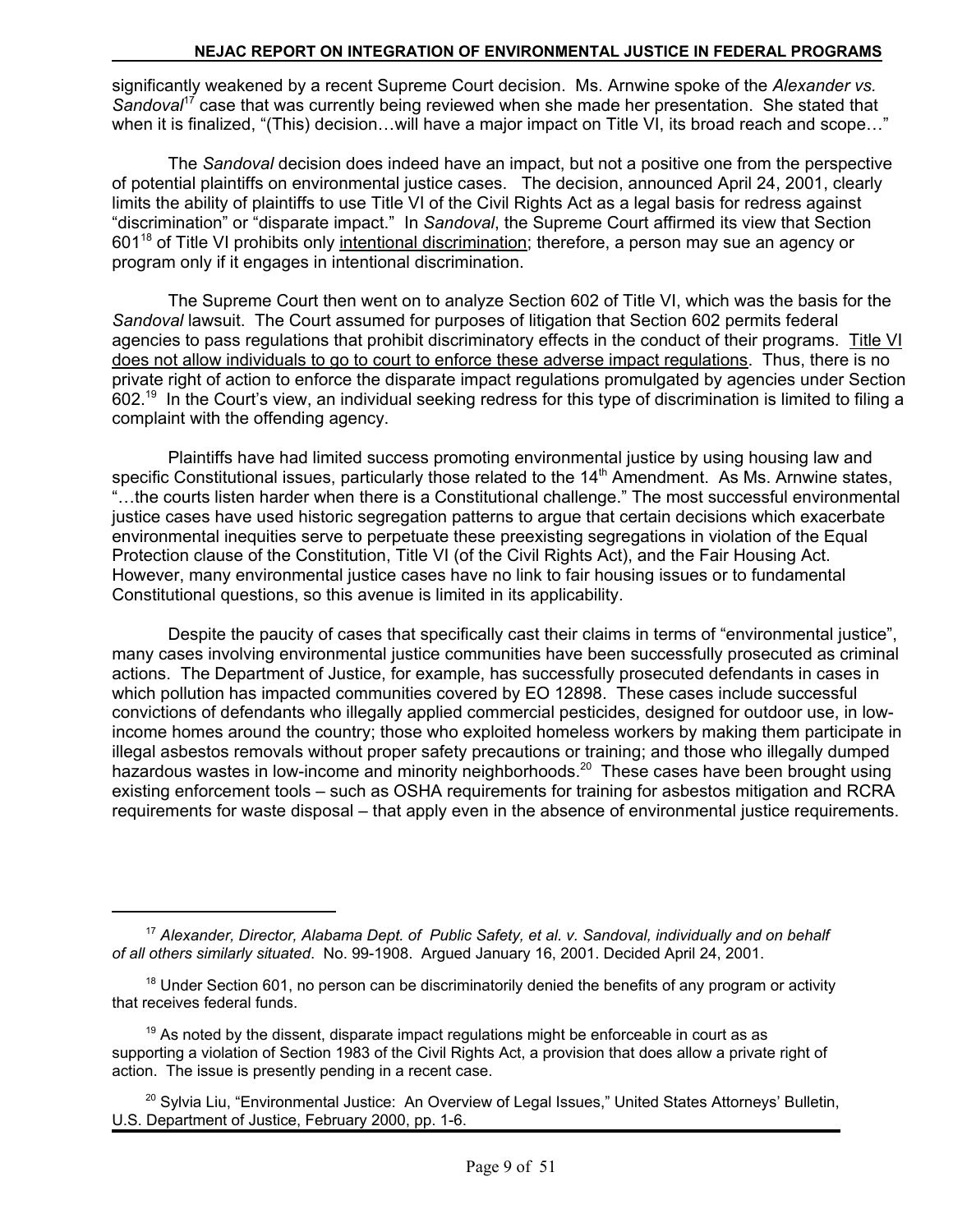However, the Department of Justice pays particular attention to and pursues criminal cases that have environmental justice implications.<sup>21</sup>

In summary, there appears to be little case law and few legal theories that have succeeded in using the EO 12898 to challenge agency actions. The primary obstacle appears to be the strong deference afforded to agencies, such as EPA's implementation of environmental laws. With respect to the Civil Rights laws, the *Sandoval* decision has curtailed the ability to prosecute disparate impacts in court proceedings, although there have been a few successful cases involving the Fair Housing Act. Constitutional arguments, such as those based upon violations of the equal protection clause, have been uniformly unsuccessful due to the requirement to provide sufficient evidence of discriminatory intent. Given these limitations, legislation that amends the federal civil rights laws to specifically provide for a private right of action to address disparate impacts, or legislation explicitly addressing environmental justice, may be necessary to better address environmental justice concerns.

## **3. PROGRESS IN FEDERAL AGENCY IMPLEMENTATION**

This section presents findings on progress that federal agencies have made in integrating environmental justice issues into their programs and policies. At the December 2000 NEJAC meeting, representatives from a number of federal agencies made presentations that provided insight into the progress that their agencies have made in integrating environmental justice into agency policies, programs, and activities, as required under the Executive Order. Given that the presentations by agency officials were necessarily brief, this report supplements the presentations with information derived from additional sources, such as government agency websites, reports, and a recent article in the Environmental Law Institute's *Environmental Law Reporter* (hereafter "ELI article").<sup>22</sup> It must be noted, however, that all sources of information about federal agency implementation of the environmental justice EO rely upon accurate representations made by agency personnel; none of the information has been independently verified.

The presentations made at the December 2000 meeting did not follow a consistent format for content and topics to be covered. Therefore, in order to analyze the information on progress being made in this document, the information presented was put into a consistent framework. Section 3.1 below describes the functional framework used for this report, which consists of four programmatic components. Section 3.2 summarizes the information presented on each federal agency, re-organized according to the functional framework. Where additional details were available from other sources, these are noted. Section 3.3 uses the data in Section 3.2 to provide an overall evaluation of federal agency progress in implementing environmental justice.

## **3.1 Introduction to Functional Framework**

The functional framework consists of four broad categories of agency activities or actions. These broad categories are intended to capture the universe of agency activities or actions as they relate to implementing the environmental justice principles set forth in EO 12898.

 $21$  "For the purposes of the Justice Department, an environmental justice matter is any civil or criminal matter where the conduct or action at issue may involve a disproportionate and adverse environmental or human health effect on an identifiable low-income or minority community or federallyrecognized tribe." Attorneys are directed to "be alert to factors indicating a possible environmental justice matter as a case develops." Department of Justice, Guidance Concerning Environmental Justice. http://www.usdoj.gov/archive/enrd/ejguide.html.

 $22$  Denis Binder et. al., "A Survey of federal Agency Responses to President Clinton's Executive Order 12898 on Environmental Justice," 31 *Environmental Law Reporter* 11,133 (2001). The information in this ELI article was based in part upon agencies responses to a survey submitted to the agencies by the authors of the article, and as noted in the article, the information was not independently verified.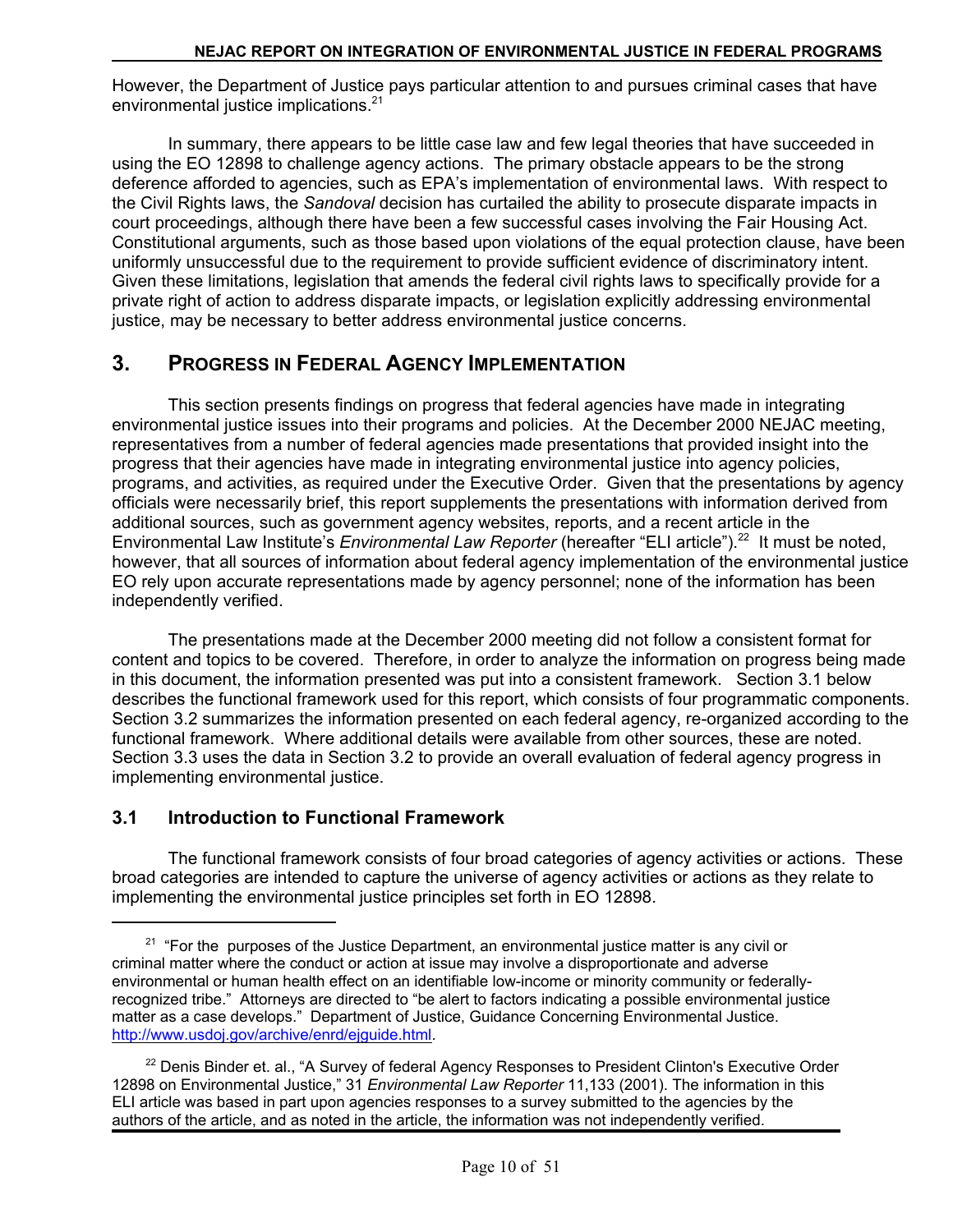- Policies and evaluation. These include manifestations of support from senior agency officials for integrating environmental justice into agency operations. Evidence of such support includes policies, operational strategies and planning documents, and evaluation of internal procedure implementation.
- **Organizational investments.** These are internal investments that an agency has made to implement its environmental justice programs, such as new staff positions, new offices, training, or specific discrete programs.
- **Programmatic procedures.** These include mechanisms by which agencies have incorporated environmental justice issues into their ongoing operations. These could include, for example, an internal assessment of whether and to what extent the agency's operations have an effect on the environment. These effects may have positive or negative consequences to an environmental justice community. Programmatic procedures could also include means to address environmental justice in day-to-day operations and programs. One example is specific guidance on how to incorporate environmental justice into the NEPA process.
- External outreach. External outreach comprises those activities that are focused on reaching out to potentially affected populations and communities, such as providing technical assistance, financial assistance, training, and opportunities for public participation in decision-making.

This functional framework provides a lens for agencies to use to examine their activities and to better assess what they are doing to their individual strategies to promote environmental justice principles. It further provides a framework that agencies may use to organize future presentations describing their environmental justice accomplishments and activities.

## **3.2 Presentation of Federal Agency Programs**

The sections below present information on environmental justice activities in each federal agency represented at the December 2000 NEJAC meeting, consistent with the functional framework described above.

## **3.2.1 Department of Justice**

This section presents environmental justice activities and initiatives within the Department of Justice (DOJ), as presented by Ms. Lois Schiffer, Assistant Attorney General, at the December 2000 NEJAC meeting, and from additional sources that provided explanatory details about DOJ's environmental justice activities.

#### *Policies and Evaluations*

Ms. Schiffer stated that DOJ's approach is to implement the principles of the Executive Order No. 12898 on Environmental Justice in all of the Department's litigation. A review of supporting documentation and websites indicates that DOJ issued a Department-wide Environmental Justice Strategy in 1995 to implement these principles.23 In addition, DOJ has also issued the *Department of* 

 $23$  The U.S. DOJ Environmental Justice Strategy (1995) is referenced in the Department of Justice Guidance Concerning Environmental Justice (available at www.usdoj.gov/archive/enrd/ejguide.html) and also referenced in Binder, et al., *supra*. The U.S. DOJ Environmental Justice Strategy is no longer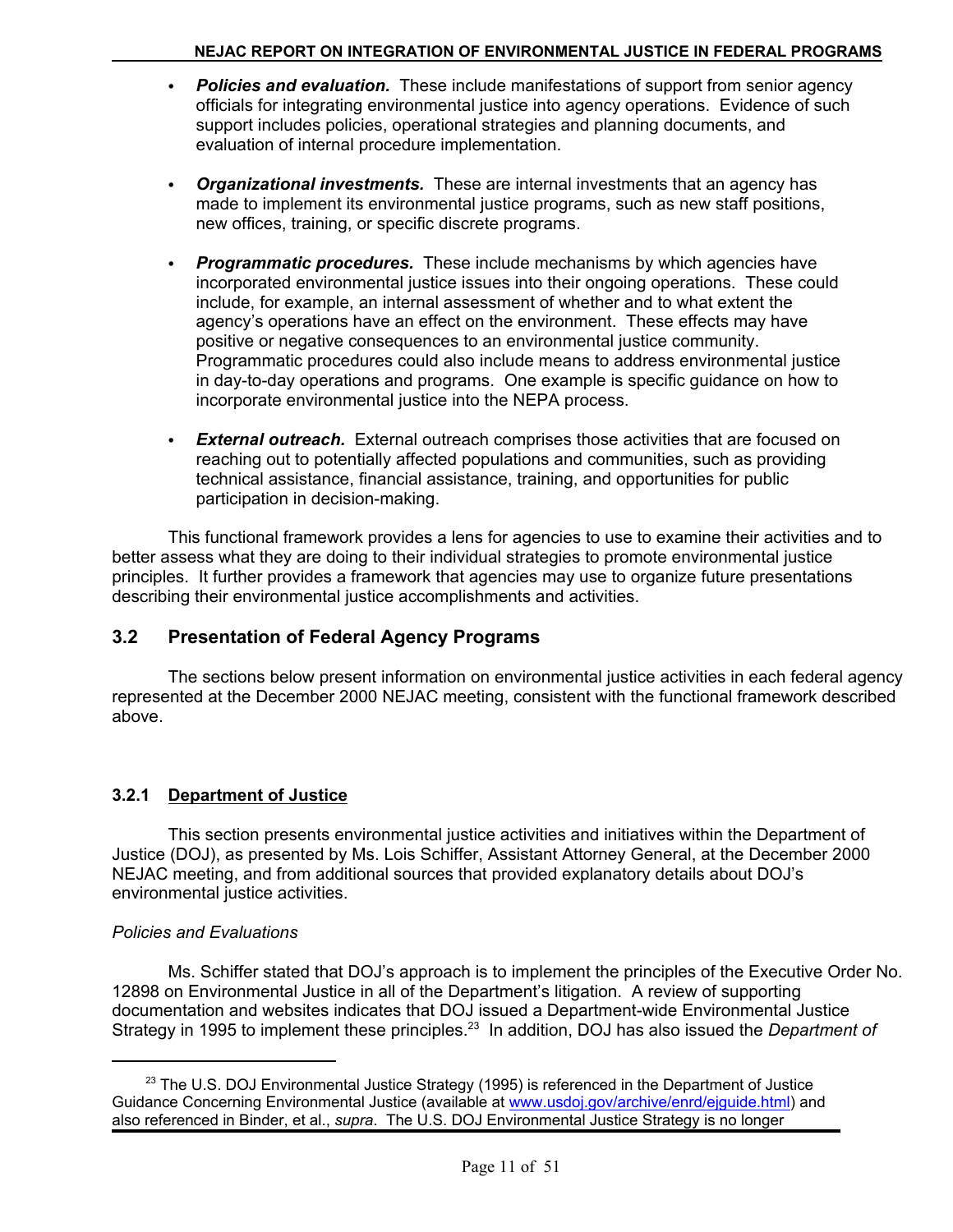*Justice Guidance Concerning Environmental Justice*, which includes Department goals and suggestions for implementation.<sup>24</sup> This Guidance contains no prescriptive elements of Department policy; rather, it provides a set of guidelines and suggestions for how DOJ attorneys can incorporate environmental justice principles into their work.

Ms. Schiffer stated that DOJ has also, as a matter of Department policy, focused upon two specific areas: 1) enforcing provisions of the Residential Lead-Based Paint Reduction Act, and 2) enforcing cleanups of Superfund sites contaminated with hazardous wastes. The Department also assists with redevelopment of brownfield sites.<sup>25</sup>

#### *Organizational Investments*

In her presentation, Ms. Schiffer did not specifically address DOJ organizational investments supporting environmental justice. Other sources, however, provide an indication of DOJ's efforts in this area. According to the ELI article, DOJ provides training on environmental justice issues to new hires, and each litigating section was provided with environmental justice training after the Executive Order No. 12898 on Environmental Justice was signed. In addition, environmental justice concepts are now incorporated into DOJ internal manuals and training materials. For example, the *U.S. Attorney's Training Manual on Civil Rights* includes references to environmental justice.<sup>26</sup>

The ELI article also indicates that DOJ has two work groups that help promote environmental justice principles and goals within the Department. The Working Group on Environmental Justice monitors environmental justice efforts across the Department. The Working Group on Environmental Health Risks to Children has focused on reducing environmental risks in communities. Ultimately, however, much of the legal implementation of environmental justice principles is left to the discretion of individual DOJ attorneys assigned to specific cases.

#### *Programmatic Procedures*

In her presentation, Ms. Schiffer did not discuss specific DOJ programmatic procedures supporting environmental justice. Other sources, however, provide an indication of DOJ's efforts in this area. A review of the DOJ website indicated that several programs have included environmental justice components as part of their guidance for conducting environmental assessments and environmental impact statements under the National Environmental Policy Act (NEPA).<sup>27</sup>

#### *External Outreach*

26 Binder, et al.

available directly on the DOJ website. To obtain a copy of this document it is necessary to contact the FOIA conventional reading room at DOJ. See http://www.usdoj.gov/enrd/foia.htm for the address and phone number. Note that it is not necessary to submit a FOIA request to obtain the document.

<sup>&</sup>lt;sup>24</sup> Department of Justice Guidance Concerning Environmental Justice is available at: www.usdoj.gov/archive/enrd/ejguide.html).

 $25$  It is unclear at this time whether the new administration will continue the policy of the previous administration in these areas. DOJ is currently undertaking a reorganization and review of Department priorities as a normal element of transition between administrations and in response to the events of September 11, 2001.

<sup>&</sup>lt;sup>27</sup> See http://www.ojp.usdoj.gov/cpo/eaoutln.pdf for an example of guidance on preparing an EA, and see http://www.ojp.usdoj.gov/cpo/eissow.pdf for an example of guidance on preparing an EIS.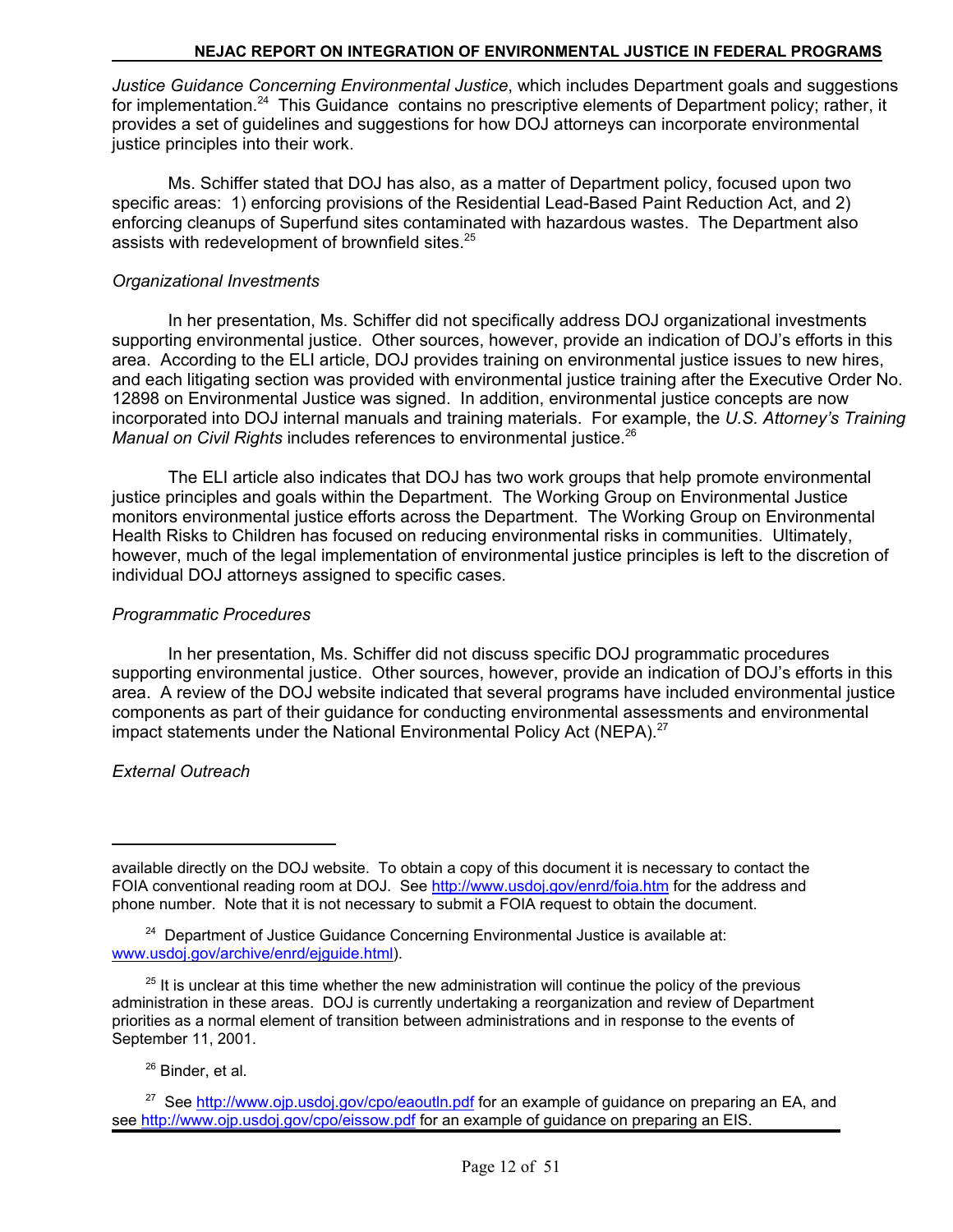In her presentation, Ms. Schiffer stated that DOJ strives to provide for meaningful community participation in Department decision-making. She cites examples involving settlement of affirmative civil enforcement cases under the CAA and under the Residential Lead-Based Paint Hazard Reduction Act. In one instance, DOJ settled litigation with the City of Chicago over complaints related to the CAA. Under the terms of the settlement, the City agreed to pay a fine and perform supplemental environmental projects (SEPs) valued at \$700,000. She reported that the SEPs were selected with significant community input. In litigation against landlords who had not notified tenants about possible lead hazards in their properties, DOJ, with input from the community, was able to get the real estate companies to undertake lead abatement activities to remedy the problems and to buy portable devices to test blood lead levels in children.

A second example of external outreach cited by Ms. Schiffer is DOJ's community-based programs. She specifically mentioned DOJ's "Operation Weed and Seed", which focuses Department and community resources on "weeding" out crime, drugs, and gang activity and "seeding" human services and neighborhood revitalization. Ms. Schiffer indicated that four "Weed and Seed" sites (out of a total of approximately 250 sites) had been selected as case studies that will be examined to identify and understand community environmental issues, and to develop a strategy to address the problems. According to one source, these sites have made environmental protection part of their community revitalization strategy; this strategy encompasses brownfields restoration, targeted enforcement against illegal hazardous waste operations, establishment of citizen hotlines, and a lead hazard remediation program.28

Another example of external outreach from a community-based program presented by Ms. Schiffer is the Community Oriented Policing Services (COPS). According to Ms. Schiffer, this effort was in its beginning stages in December 2000. DOJ had been working with EPA and the Department of Interior to incorporate environmental protection into the community policing model. DOJ was also making funding available through the COPS program to pay for environmental officers. In FY 2000 this effort was primarily directed to Indian tribes.

## **3.2.2 Department of Defense**

Ms. Sherri Goodman (Deputy Under Secretary of Defense for Environmental Security) presented the status of Department of Defense (DoD) efforts to implement EO 12898.

#### *Policies and Evaluation*

In her presentation, Ms. Goodman indicated that DoD has an overall strategy for implementing EO 12898 that is focused on institutional change rather than one-time events. The strategy includes five major principles: promotion of partnerships with all stakeholders; identifying impacts of DoD activities on environmental justice communities; streamlining government; improving day-to-day operations at installations related to environmental justice concerns; and fostering non-discrimination in all DoD programs and activities.

Ms. Goodman indicated several ways in which DoD has developed overall policies that direct the operations to consider environmental justice issues. First, she indicated that DoD has integrated environmental justice analysis into its NEPA process. Specifically, a requirement to analyze the impacts of a proposed action and alternatives on populations covered by EO 12898 was included in DoD Instruction 4715.9 *Environmental Planning and Analysis* (May 1996). She also indicated that each of the military departments has also incorporated environmental justice analysis into its respective NEPA and environmental planning instructions and regulations. For example, the Air Force includes environmental justice analysis in Air Force Instruction 32-7061, *The Environmental Impact Analysis Process* and has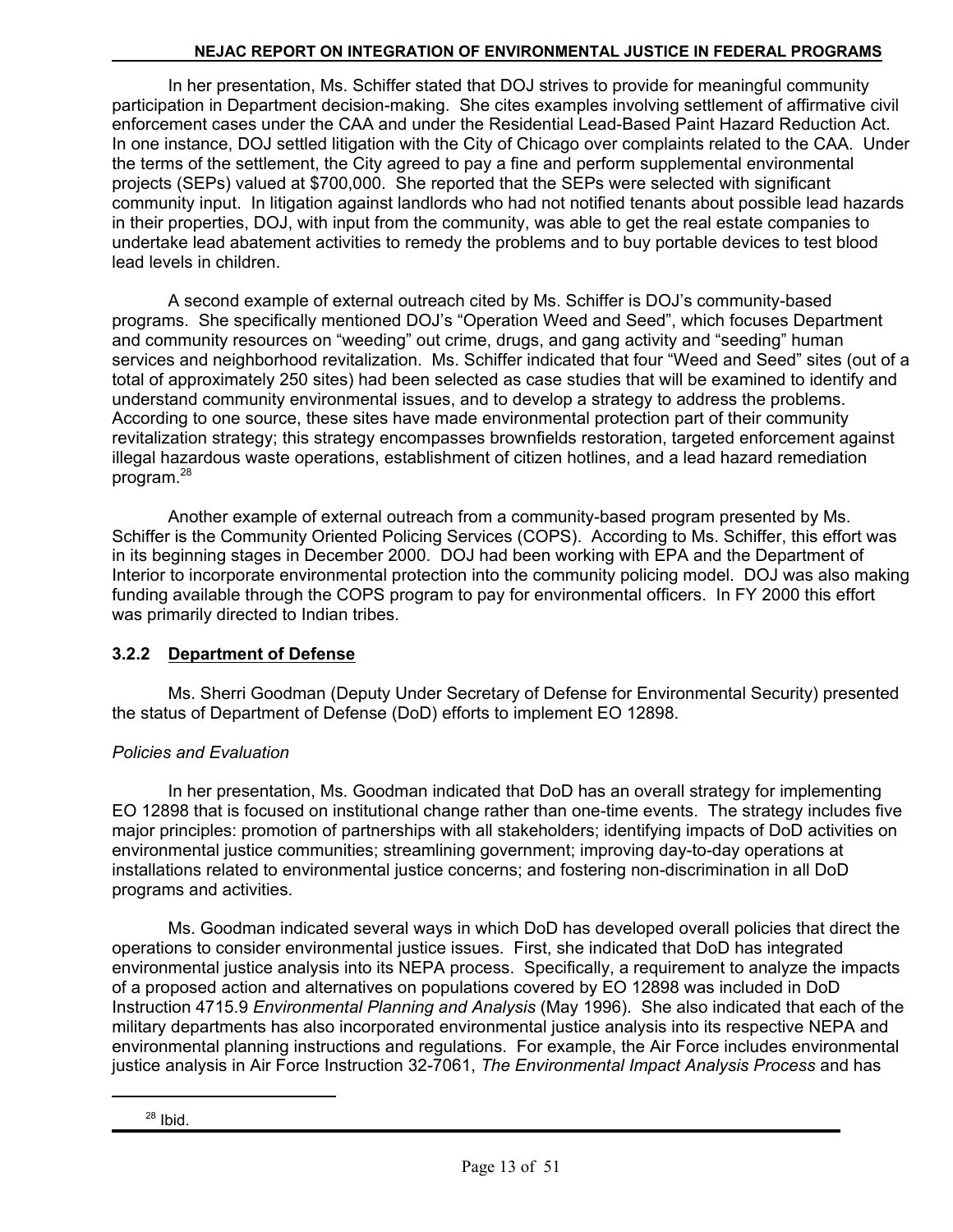issued *a Guide for Environmental Justice Analysis with the Environmental Impact Analysis Process*  (November 1997).

As another example, Ms. Goodman stated that DoD issued its American Indian and Alaska Native Policy in October 1998. The policy which was signed by the Secretary of Defense, allows tribes a significant role in decision-making on cleanup issues and defines government-to-government coordination. Ms. Goodman stated that this represents a major effort by senior leadership to advance Native American environmental justice considerations within the Department's business practices.

#### *Organizational Investments*

With respect to organizational investments, Ms. Goodman mentioned that DoD has produced a training video for military and civilian personnel. It explains the requirements of EO 12898 and how it impacts DoD policies and programs. The goal of the video is to help increase awareness of environmental justice issues and infuse the spirit and intent of the Executive Order No. 12898 on Environmental Justice into decision-making processes. In addition, DoD has developed a sensitivity training program on American Indian and Alaskan Native cultures for personnel at all levels who may need to work with tribes. The training covers the DoD American Indian and Alaska Native Policy and educates personnel in how to interact with tribes on a government-to-government basis.

#### *Programmatic Procedures*

Ms. Goodman reported that DoD has used cooperative agreements with tribes to assist them in working directly with DoD to address environmental impacts on tribal lands. At least 15 cooperative agreements or memoranda of understanding have been signed with federally recognized tribes or coalitions of tribes. The cooperative agreements allow tribes to receive technical assistance and training and allow tribes to participate in and undertake environmental cleanup and mitigation actions. Ms. Goodman reported that this has enabled tribes to play a significant role in the decisions and actions that affect their communities.

#### *External Outreach*

Ms. Goodman reported that DoD conducts a major outreach effort through its Restoration Advisory Boards (RABs). RABs provide communities affected by DoD cleanup activities with an opportunity to participate in environmental restoration decisions. RABs are intended to represent all sectors of the local community and be inclusive of diverse citizen groups. To improve RAB members' understanding of environmental restoration issues, DoD established its Technical Assistance for Public Participation (TAPP) grant program that provides funding for independent technical advice and consultation to community groups. RABs are designed to allow community members to play an active role in cleanup decisions that impact their communities. Ms. Goodman stated that there are more than 250 RABs nationwide and that most of them have been very successful.

DoD also conducts public outreach efforts to solicit comment and opinion from environmental justice communities. Ms. Goodman mentioned the example of the Stakeholder Forum, held in St. Louis, which brought together representatives of environmental justice communities and interested parties to discuss environmental justice issues with Ms. Goodman and her staff.

Ms. Goodman stated that DoD has an environmental justice website with access to guidance documents and environmental justice information. DoD also reportedly translates documents into languages other than English and places notices of meetings in community newspapers. Many DoD installations also have active public outreach programs to engage the local community, but it is unclear how many of these include a strong environmental justice focus.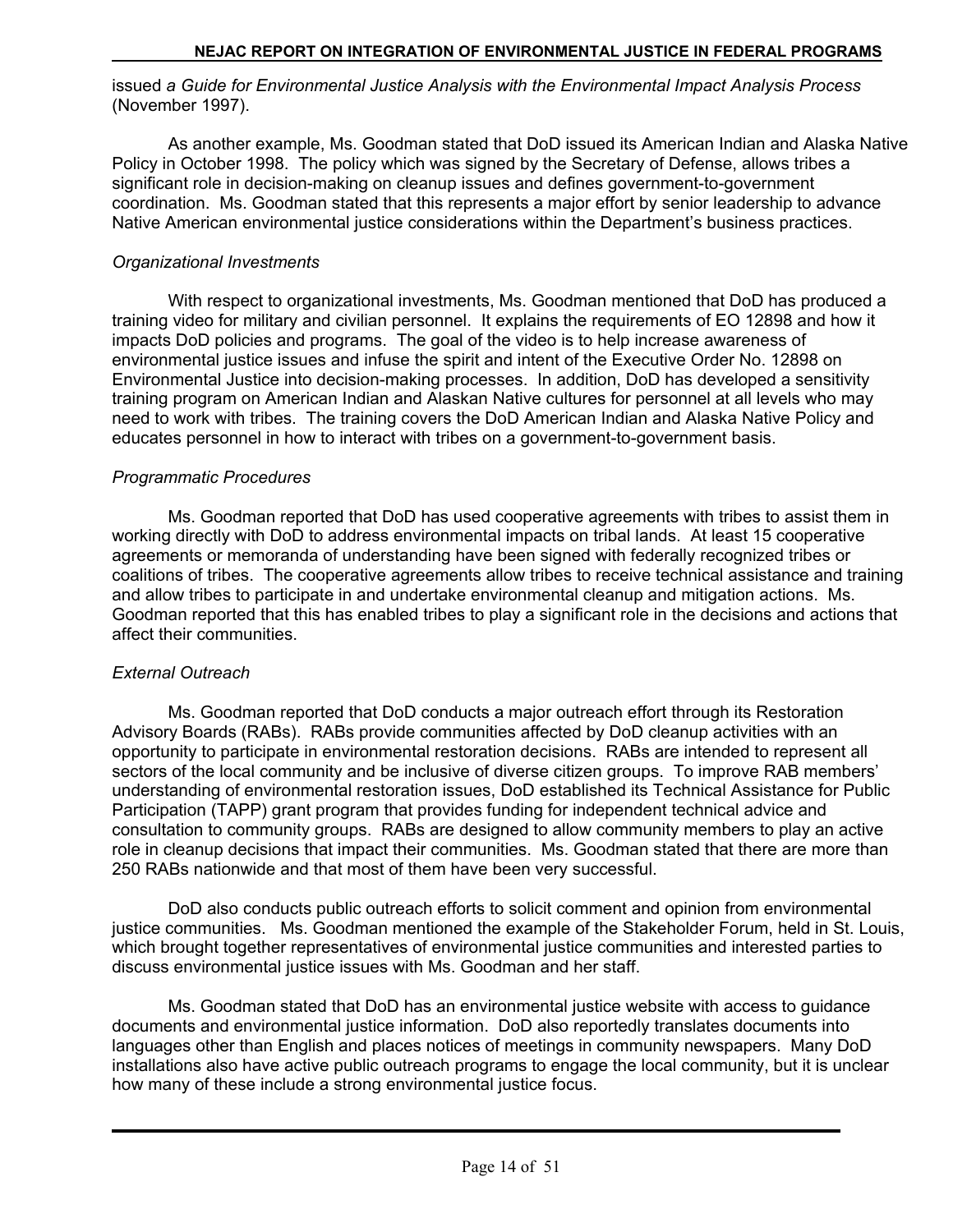#### **3.2.3 Department of Energy**

This section identifies the actions taken by the U.S. Department of Energy (DOE) to incorporate environmental justice principles into the Department's framework, in accordance with EO12898. At the December NEJAC meeting, several speakers updated the Council on DOE's progress:

- Dr. Carolyn Huntoon, Assistant Secretary for Environmental Management, offered the Executive Council a description of DOE successes in weaving environmental justice into the Department's fabric.
- Ms. Heather Stockwell, Director of Science, Office of Health Studies, presented and briefly discussed a handout that summarized the public health activities that are conducted at DOE sites. The handout was distributed to members of the Health and Research Subcommittee.
- Derrick Watchman, Director of Indian Affairs, explained to the Indigenous Peoples Subcommittee how DOE has addressed energy-related problems that have harmed the living environments of tribes and Alaskan Natives.

#### *Policies and Evaluation*

According to Dr. Huntoon, environmental justice has become an integral part of DOE's policies, programs, and culture. Although Dr. Huntoon did not provide specifics on this integration, the DOE website indicates that in 1995 DOE developed a formal strategy for promoting environmental justice principles within its operations.<sup>29</sup> The strategy presents four goals: (1) identify and address programs, policies, and activities that have a disproportionately high adverse human health and environmental affects on minority or low-income populations; (2) ensure that public participation becomes a fundamental component of all program operations, activities, and decisions; (3) improve research and data collection practices of departmental Headquarters and Field Offices; and (4) enhance departmental leadership by integrating environmental justice criteria.

#### *Organizational Investments*

Dr. Huntoon described several organizational investments. First, DOE has appointed an environmental justice coordinator for its Office of Economic Impact and Diversity, and has designated points of contact for environmental justice issues in each of its major programs and field centers. Second, DOE is offering environmental justice training to educate and sensitize managers and staff. To address environmental justice concerns in Indian country, DOE has established a tribal liaison, a position designed to facilitate communication between the Department and tribal leaders. The DOE website also indicates that DOE has created a Steering Committee to ensure that the agency's strategy for implementing environmental justice is executed.<sup>30</sup> The Committee includes four Secretarial Officers and a department-wide Working Group that is represented by a member of each Headquarters and Field Component.

#### *Programmatic Procedures*

Although they were not explicitly addressed in Dr. Huntoon's presentation, DOE has established procedures for incorporating environmental justice concerns into day-to-day operations that have

<sup>&</sup>lt;sup>29</sup> "U.S. Department of Energy Environmental Justice Strategy, Executive Order No. 12898 on Environmental Justice 12898, April 1995." http://www.em.doe.gov/stake/envjus.html.

 $30$  Ibid.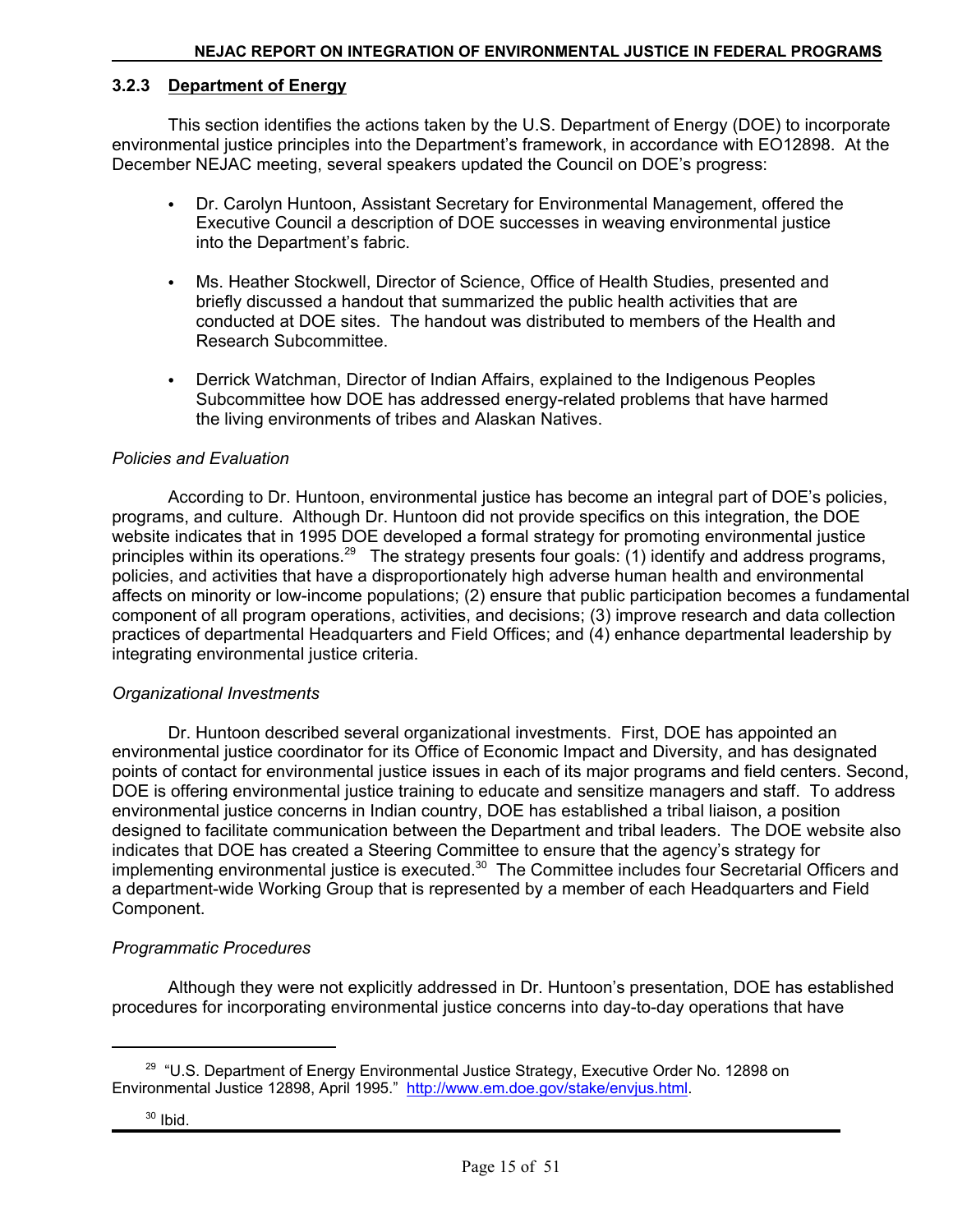environmental impacts. In particular, DOE has assessed how environmental justice considerations can be integrated into the response and cleanup actions authorized by the Comprehensive Environmental Response, Compensation, and Liability Act (CERCLA).<sup>31</sup> For example, DOE has called for more in-depth site assessments to determine whether low-income or minority communities are potential receptors of contamination, or are at risk due to patterns of consumption that lead to increased exposures to environmental hazards.<sup>32</sup> On the issue of resource allocation, Dr. Huntoon reported that DOE has also incorporated environmental justice criteria into its review process for funding grantees, as well as in the NEPA review process.

In other presentations, DOE representatives described how DOE has incorporated environmental justice concerns into existing programs. According to Ms. Stockwell, DOE has developed an agenda to conduct public health activities to address contamination at 12 major sites across the country. DOE developed this agenda in conjunction with several federal departments, such as the Agency for Toxic Substances and Disease Registry, Centers for Disease Control and Prevention, the National Center for Environmental Health, and the National Institute for Occupational Safety and Health. In his presentation to the Indigenous Peoples Subcommittee, Mr. Watchman described ways in which DOE has supported Native American tribes in overcoming the "electrical divide" that has occurred in their communities. DOE has brought needed energy resources to Native Americans by providing electricity produced by federal generating facilities and by developing renewable resources of energy. Since tribal and Native Alaskan lands are often remote, the development of renewable forms of energy has become a top priority for the Department.

#### *External Outreach*

Dr. Huntoon told the Executive Committee that DOE has committed itself to helping minority populations remedy environmental problems in their respective neighborhoods. Perhaps at the forefront of this commitment is the Environmental Justice Resource Center, a DOE-sponsored center located at Clark Atlanta University. The center operates as a resource, policy, and informational clearinghouse for issues concerning environmental justice, race, land use, and equality.

DOE has also furthered its partnership with People of Color and Disenfranchised Communities Environmental Health Network (the Coalition) by helping with their "Implementation Plan," which outlines activities to cultivate positive relationships between community members and agency officials and to address problems within impacted communities.<sup>33</sup> After teaming up with the National Conference of Black Mayors, DOE has offered assistance to disadvantaged communities for improving sewage systems, waste incineration facilities, and other sources of environmental concerns. Specific DOE projects include the following:

- Spanish Translation Project -- DOE has translated many documents concerning environmental justice into Spanish, including EO 12898, an accompanying presidential memorandum, and a technical assistance document.<sup>34</sup> DOE also operates a bilingual website on "green building" and other environmental issues.
- Savannah River -- DOE's Office of Environmental Management has partnered with EPA's Office of Federal Facilities Restoration, Savannah State University, and Citizens

 $34$  Ibid.

<sup>&</sup>lt;sup>31</sup> "Incorporating Environmental Justice Principles into the CERCLA Process." DOE, Office of Minority Impact, May 1998.

 $32$  Ibid.

<sup>&</sup>lt;sup>33</sup> http://www.em.doe.gov/public/envjust/people.html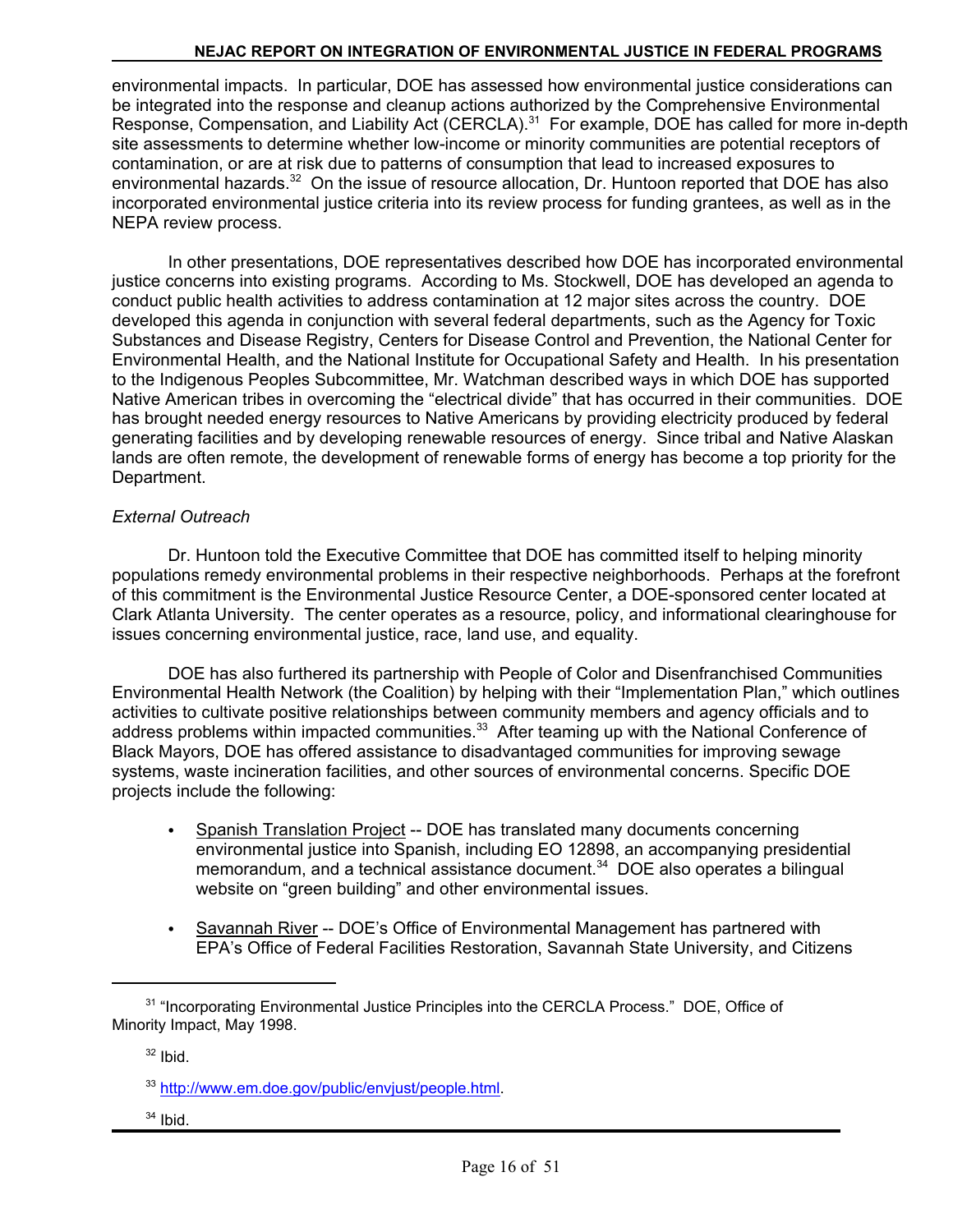for Environmental Justice to assist Savannah River communities that are located near a DOE facility that has had negative impacts on their environment, reported Dr. Huntoon. Through workshops and community activities—including literature exhibits on environmental radiation and weekly radio programs—DOE has attempted to inform residents on how to protect their communities.

 $\bullet$ Americorps "Salmoncorps" Project -- DOE trained more than 70 participants from five Native American tribes in environmental restoration techniques to repair the vital salmon habitat in the Columbia River Basin in Washington, Oregon, and Idaho.<sup>35</sup>

#### **3.2.4 Department of Transportation**

This section presents environmental justice activities and initiatives within the Department of Transportation (DOT), as presented by Mr. Ron Stroman at the December 2000 NEJAC meeting, and from additional sources that provided explanatory details about DOT's environmental justice activities.

#### *Policies and Evaluations*

Most of the work of the Department of Transportation involves setting policies and procedures to be followed by state and local governments in planning and constructing transportation facilities that receive federal funding or support. DOT requires an extensive planning process by both states and metropolitan areas to identify potential projects and move them forward to actual construction. Mr. Stroman stated that DOT has focused environmental justice efforts at the front end of the planning process for new facilities, be they roads, rail, airports, or other facilities. In October 1999, the Federal Highway Administration (FHWA) and the Federal Transit Administration (FTA) issued a memorandum that clarified how environmental justice should be considered as part of the overall statewide and metropolitan planning process. As of December 2000, FHWA and FTA were in the process of issuing a final rule on the planning process, which includes requirements for considering the potential environmental justice impacts of proposed facilities.<sup>36</sup>

According to the ELI article, DOT Order 5610.2 was issued in April 1997 and makes environmental justice considerations part of the Department's official Title VI policy.<sup>37</sup> The Order describes how the Department will integrate environmental justice into daily operations. FHWA issued a parallel environmental justice Order 6640.23 on December 2, 1998.

#### *Organizational Investments*

According to Mr. Stroman, DOT has created an Environmental Justice Review Committee comprising senior DOT officials. This committee reviews the potential impacts of transportation projects on minority communities. Mr. Stroman stated that DOT has also conducted a number of workshops and training on environmental justice issues for Department personnel and state and local planning organizations. For example, the ELI article reports that FHWA's Office of Civil Rights had developed an anti-discrimination training course that includes an environmental justice module. $38$ 

#### *Programmatic Procedures*

 $35$  Ibid.

<sup>37</sup> Binder, et al.

 $38$  Ibid.

<sup>&</sup>lt;sup>36</sup> Ron Stroman presentation before the National Environmental Justice Advisory Council, December 11, 2000. Volume 1.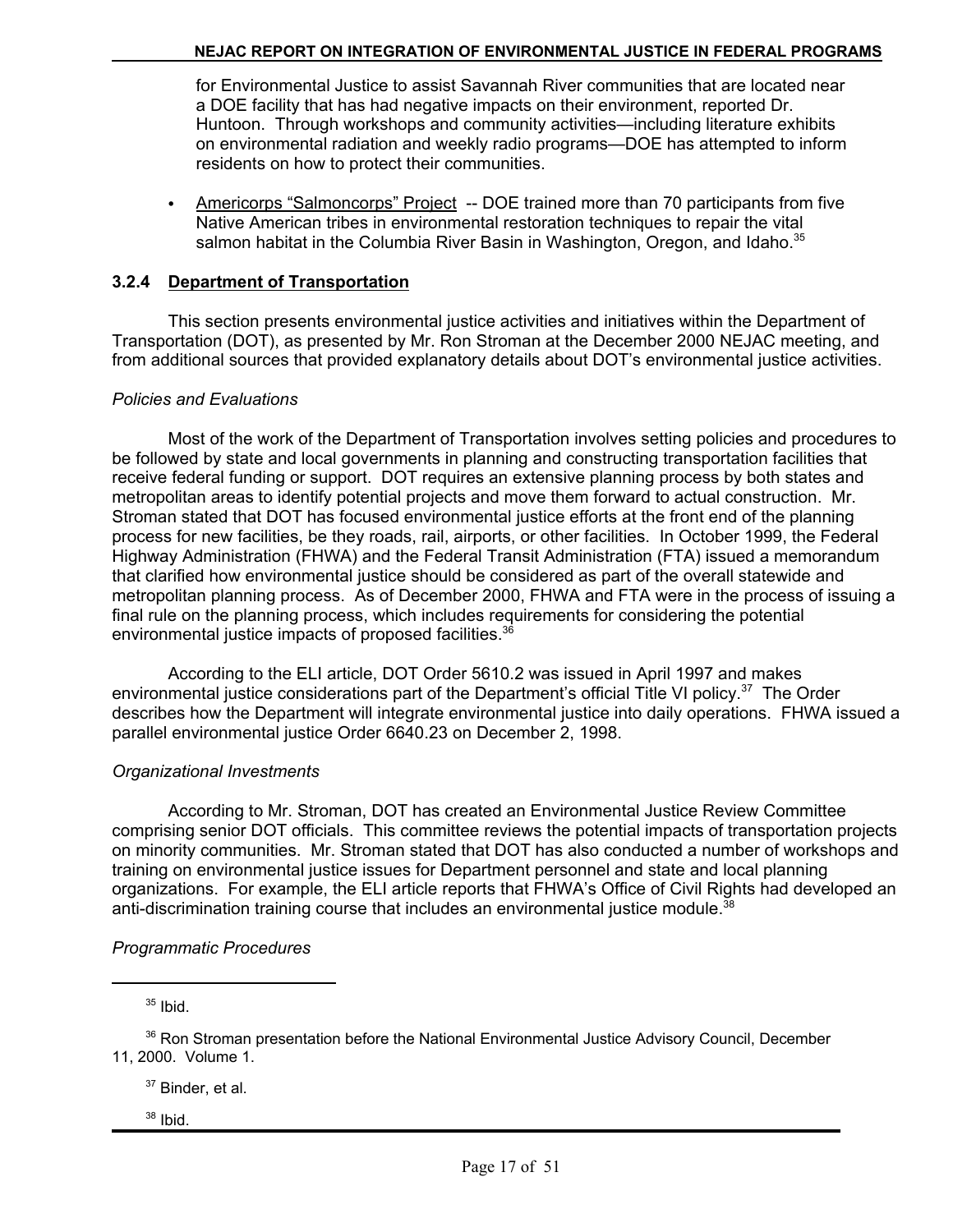The joint planning rule and the October 1999 memorandum discussed above are applied to the metropolitan planning organization (MPO) planning certification process. This certification process enables state and local governments to maintain eligibility for receiving federal transportation funds. DOT can choose to not certify, issue conditional certifications, or certify that MPOs meet DOT requirements for planning processes. Thus far, DOT has issued two conditional certifications that essentially require the MPOs to show how they plan to incorporate environmental justice principles into their planning process before DOT will issue a full certification.

The ELI article also reports that DOT established an environmental justice data bank to collect, maintain, and analyze information on the race, color, national origin, and income level of persons adversely affected by DOT activities. In addition, DOT's Order 5610.2 requires certain procedures to be followed in the NEPA process to ensure consideration of environmental justice principles.<sup>39</sup>

#### *External Outreach*

DOT guidelines require stakeholder involvement during the planning process, which is typically done by state and local agencies responsible for the process. Mr. Stroman indicated that DOT's outreach efforts occur through its oversight and review function and in selected cases where environmental justice lawsuits have been filed by local organizations. For example, DOT reportedly has been a key player in the environmental justice review underway in Atlanta. DOT also settled an environmental justice lawsuit involving Jersey Heights, Maryland.

### **3.2.5 Department of Interior**

This section presents the progress being made within the U.S. Department of the Interior (DOI), as presented by Mr. Willie Taylor and Ms. Lisa Guide at the December NEJAC meeting, and from additional sources that provided explanatory details about DOI's environmental justice activities.

#### *Policies and Evaluations*

According to Mr. Taylor, DOI has developed an *Environmental Justice Strategic Plan*, which is available on the Department's website.<sup>40</sup> This plan contains two main components: natural and coastal resources, and relationships with people. According to the website, DOI's strategy dates from 1995, and outlines the following four goals:

- Involve minority and low-income communities in environmental decisions and assure public access to DOI environmental information.
- Provide DOI employees with environmental justice guidance and, with the help of minority and low-income communities, develop training that will reduce their exposure to environmental health and safety hazards.
- Use and expand DOI's science, research, and data collection capabilities on innovative solutions to environmental justice-related issues.

 $39$  Ibid.

<sup>&</sup>lt;sup>40</sup> Details on the strategy are located at http://www.doi.gov/oepc/ej2.html.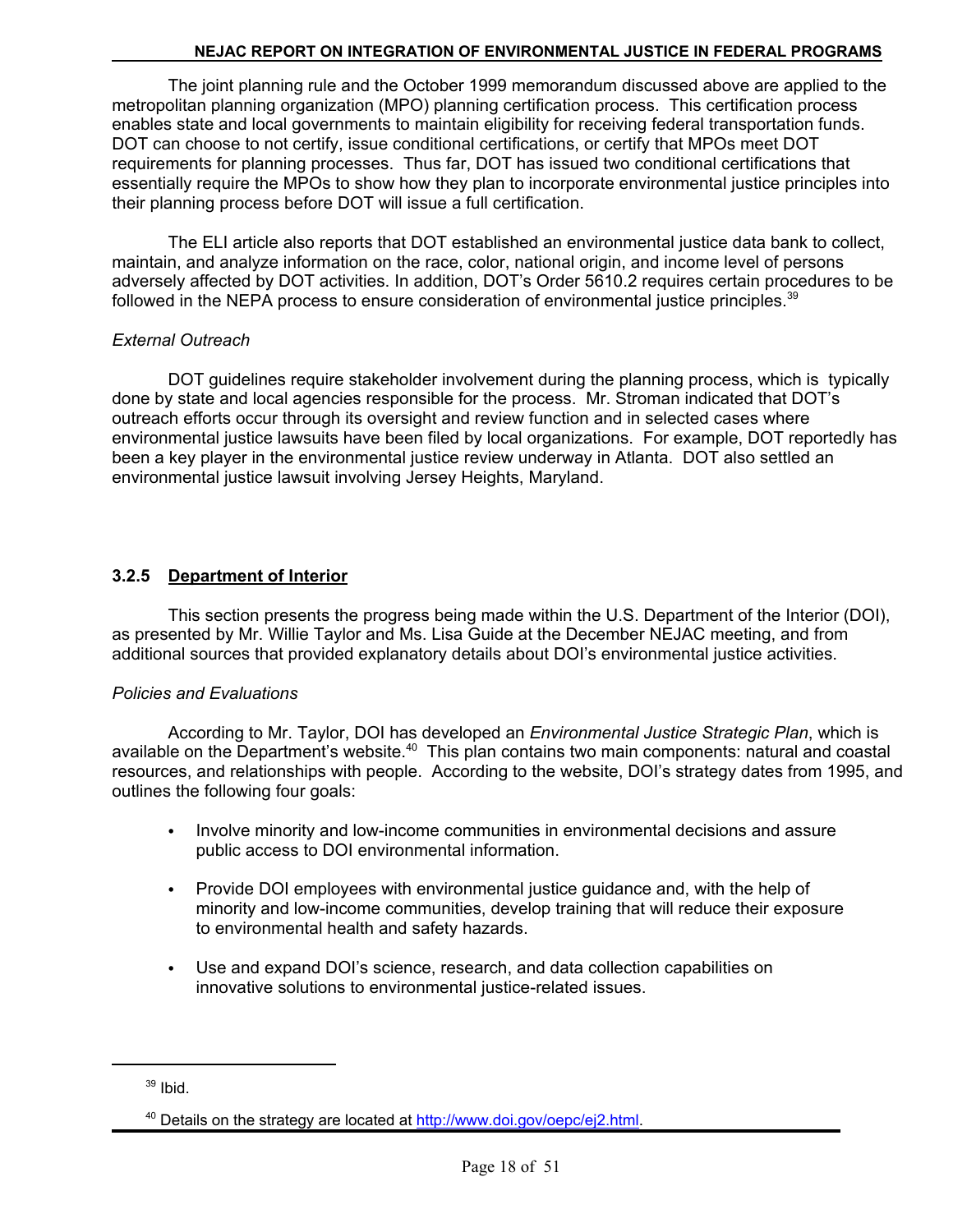• Use public partnership opportunities with environmental and grassroots groups, business, academic, labor organizations, and federal, tribal, and local governments to advance environmental justice.

DOI has a decentralized structure, and each of its eight bureaus uses its own guidance or other documentation to implement the Department's strategy independently. For example, since August 1993, the Bureau of Land Management (BLM) has had a formal policy of identifying minority, tribal, or lowincome populations that may be affected by a pending decision during the preliminary scoping process under NEPA; assessing the impacts on these populations; and involving these populations in the public participation process. BLM policy also emphasizes compliance with requirements under the American Indian Religious Freedom Act (AIRFA) and the National Historic Preservation Act (NHPA), which mandate public input from American Indian tribes when the Bureau's projects may affect Indian religious practices or sacred areas.<sup>41</sup> The Office of Surface Mining (OSM) reports that as a matter of policy, it places a high priority on incorporating meaningful public participation of low-income, minority community members and members of the Native American community in its dealings with the states, tribes, citizens and industry.<sup>42</sup>

#### *Organizational Investments*

Mr. Taylor reported that DOI has assigned coordinators for each DOI bureau. Each coordinator is responsible for ensuring that environmental justice is incorporated into the missions of each of the eight bureaus within the Department, as is one staff in the Solicitor's Office. Nine individuals within DOI, therefore, have environmental justice responsibilities.

The ELI article reports that primary responsibility for environmental justice oversight and initiatives at DOI rests with the Director of DOI's Office of Environmental Policy and Compliance.43 Environmental justice is only one of the Director's responsibilities, and as such no single person at DOI is solely responsible for environmental justice compliance. Rather, as Mr. Taylor pointed out, many of its efforts are diffused throughout the Department, which is consistent with its decentralized organizational structure. Some bureaus have established offices or made other organizational investments in environmental justice. For example, BLM has established a National Native American Program Office, located in New Mexico, to coordinate policy and guidance for all BLM programs. Because of the special relationships between the United States and Indian tribes, the Bureau of Reclamation (BOR) has Native American Affairs Offices in Washington, D.C., the Regions, and many area offices. These offices are primarily concerned with making Reclamation services more readily available to tribes and making sure that Indian concerns are considered by BOR.

The ELI further reports that no centralized process identifies, tracks, or evaluates environmental justice-related matters. Each individual bureau is responsible for oversight and evaluation of environmental justice affairs within its jurisdiction. Although there may be a lack of consistency among bureaus, there is sharing of information about their respective initiatives.<sup>44</sup>

#### *Programmatic Procedures*

DOI has made a point of working to improve its procedures and guidance, particularly under NEPA. DOI reportedly intends to further expand opportunities for community input in the NEPA public

- 43 Binder, et al.
- $44$  Ibid.

<sup>41</sup> http://www.doi.gov/oepc/goal1.html.

 $42$  Ibid.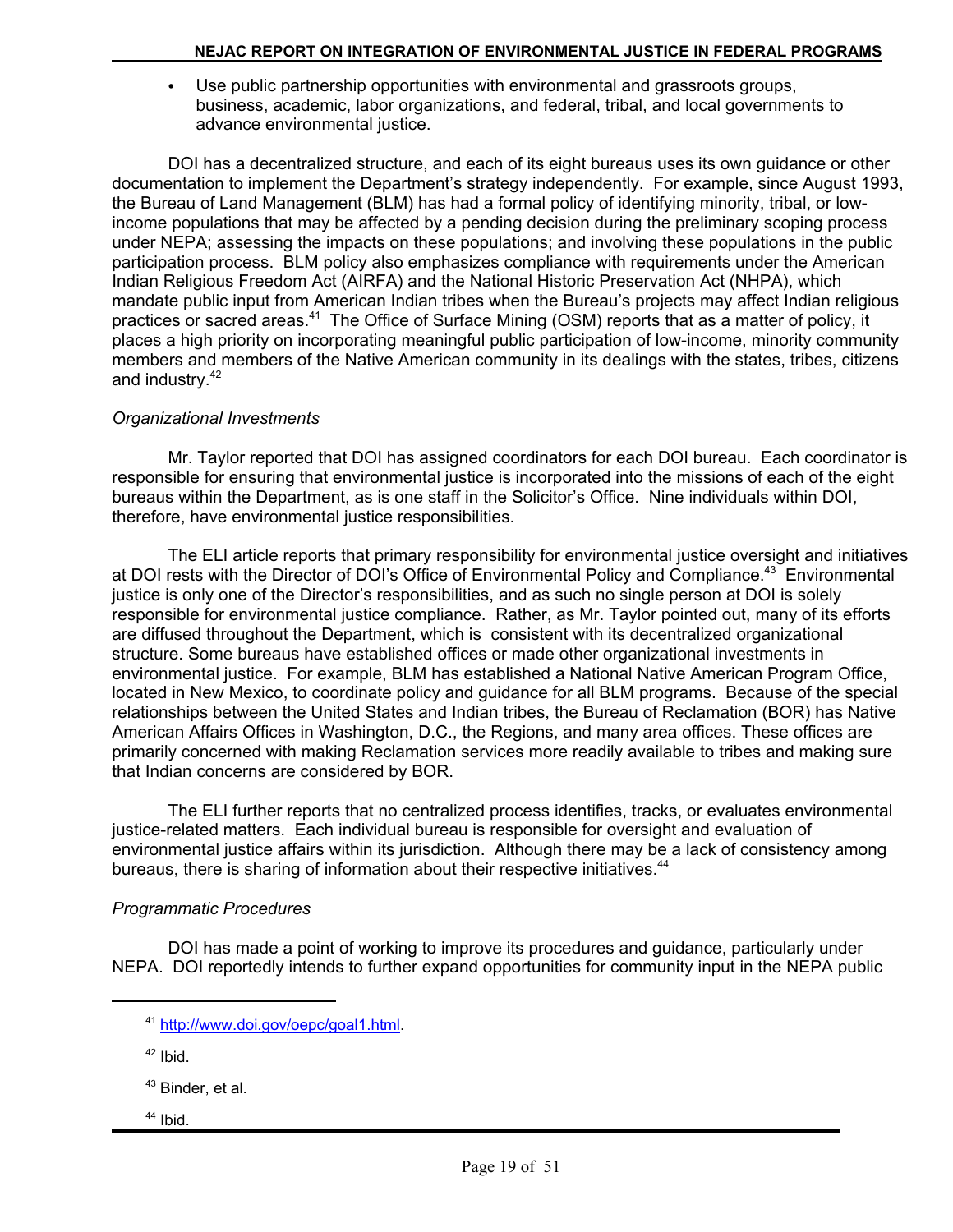involvement process by actively seeking the involvement of minority, low-income communities and Indian tribal governments.<sup>45</sup>

According to the ELI article, the individual bureaus have taken steps to incorporate environmental justice consideration in guidelines and procedures. The U.S. Fish and Wildlife Service (FWS) continually updates its guidance for subsistence taking of fish and wildlife on federal lands in Alaska. When they developed the guidance, a major effort was undertaken to consult with all Alaska Native villages, Alaska Native regional corporations, and major Alaska Native groups in Alaska. BOR implemented procedures attempting to ensure that its projects do not adversely impact Indian trust assets. The National Park Service (NPS) is revising its NEPA guidelines to include guidance on environmental justice issues. The Office of Surface Mining (OSM) has established an Advisory Committee under the Federal Advisory Committee Act (FACA) to advise it on specific regulatory issues. This committee will be comprised of members from the States, tribes, industry, and residents of coalfield regions (coal is a major focus of OSM), many of whom are low-income.<sup>46</sup>

#### *External Outreach*

Although Mr. Taylor did not discuss DOI's external outreach efforts in detail, the ELI article reports that DOI's stated goals are to involve minority and low-income communities in the environmental decision-making process and to assure public access to their environmental information.<sup>47</sup> As stated on the DOI web site, DOI also seeks to use public partnership opportunities with environmental and grassroots groups, business, academic, labor organizations, and federal, tribal, and local governments to advance environmental justice.<sup>48</sup>

Following Mr. Taylor's presentation, Ms. Guide provided a representative example of DOI's efforts using public partnerships. DOI has engaged in a campaign to educate the public about persistent organic pollutants (POPs) in Alaska and their impact, such as working with EPA and NOAA to produce a report called "Contaminants in Alaska."

More detailed information about DOI's activities on environmental justice are available on the Department's website.49 Some examples include the following:

• Fish and Wildlife Service (FWS) -- FWS has several successful programs that target inner city and other indigent groups. One such project is the establishment of Job Corps centers, located on three refuges, which provide training on conservation activities. The Partners for Cultural Diversity Program focuses on encouraging minorities to pursue natural resource careers. The Resource Apprenticeships Program (RAPS) works with the BIA, Department of Fish, Wildlife & Parks, and the USDA's Forest Service to organize work and educational experiences for minority and low-income high school and college students. In the Alaska Region, FWS conducts numerous hearings and informal meetings associated with decisions or planning processes that affect "bush" communities. FWS project leaders, planners, and biologists are expected to make contact with Alaska Native tribes, organizations/groups and other interest groups as early as possible within the process

 $45$  Ibid.

46 Ibid.

 $47$  Ibid.

48 http://www.doi.gov/oepc.

 $49$  Ibid.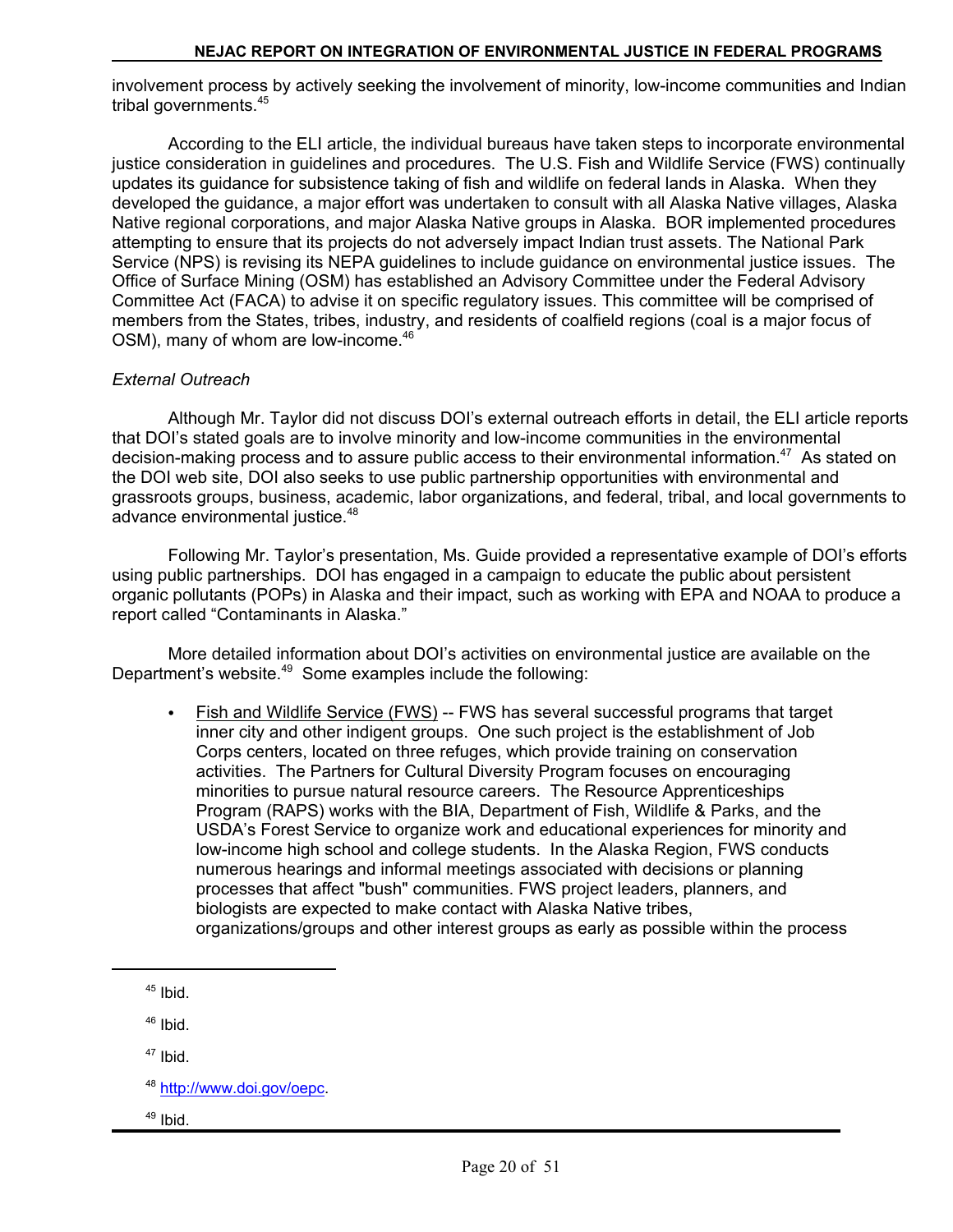to ensure that all affected parties understand FWS proposals. FWS also employs Alaska Native interpreters who assist in gathering data within their communities. A wide variety of fish and wildlife and environmental information and education projects are done in conjunction with Alaska Native corporations and local schools in the bush communities.

- National Park Service (NPS) -- The NPS has extensive public involvement and participation programs incorporated into its planning and decision-making process. NPS makes diligent efforts to involve potentially affected publics in scoping, development of alternatives, analysis of impacts, and public review of NPS proposed activities. These efforts have included the development of written materials for non-English speaking populations, as well as the use of translators for non-literate, non-English speaking populations. NPS also has numerous partnerships programs with youth corps and conservation organizations. In urban areas, these programs serve as a means to introduce minority and low-income children and young adults to environmental and conservation issues. In developing the General Management Plan for Chaco Culture National Historic Park as well as for the El Malpais National Monument, NPS staff had extensive involvement with Native American groups, using interpreters to facilitate interchange between NPS personnel and local Native American residents. In the Washington, D.C. area, NPS has taken steps to keep Latin-American communities involved in the NPS environmental decision-making process to address user conflicts in the area surrounding the tennis stadium at Rock Creek Park. In order to fully involve local Latin-American soccer users, NPS prepared Spanish translations of documents to explain the environmental planning process.
- Bureau of Land Management -- According to DOI's website, on Navajo lands, BLM provides multi-language signs at risk sites that alert the public, in English, Spanish, and Navajo, to the fact that hazardous materials are present at the site. In addition, BLM is considering the translation of brochures and other documentation on environmental issues that potentially impact minority and low-income populations. BLM in Oregon participates in ongoing tribal Leadership Forums hosted by the BIA to explore federal/tribal relations in the Northwest. All BLM State Offices include the tribal governments on mailing lists for news releases, scoping letters and notices, and various other correspondences.
- C Bureau of Indian Affairs (BIA) -- Tribal governments and their members always contribute to BIA actions involving public participation and access to information because the majority of BIA's actions are initiated by tribes or individual Indian landowners. BIA regulations, handbooks, and guidance documents are subject to tribal scrutiny prior to approval. Tribal concerns are discussed and mentioned throughout BIA's NEPA documents, especially in the "Alternatives" and "Socio-Economic" sections.
- Office of Surface Mining -- In an effort to ensure that all members of affected communities have the opportunity to convey their ideas and concerns to the office on decisions that affect their community, OSM has established proactive public participation procedures that ensure the attendance of interpreters at all public hearings for non-English speaking participants. OSM advertises public hearings and meetings in local media other than the local newspaper, and holds public meetings and hearings in locations and facilities in the affected communities whenever possible.
- Minerals Management Service (MMS) -- The MMS produces some public information documents in Spanish, Japanese, and Alaska Native languages to ensure that non-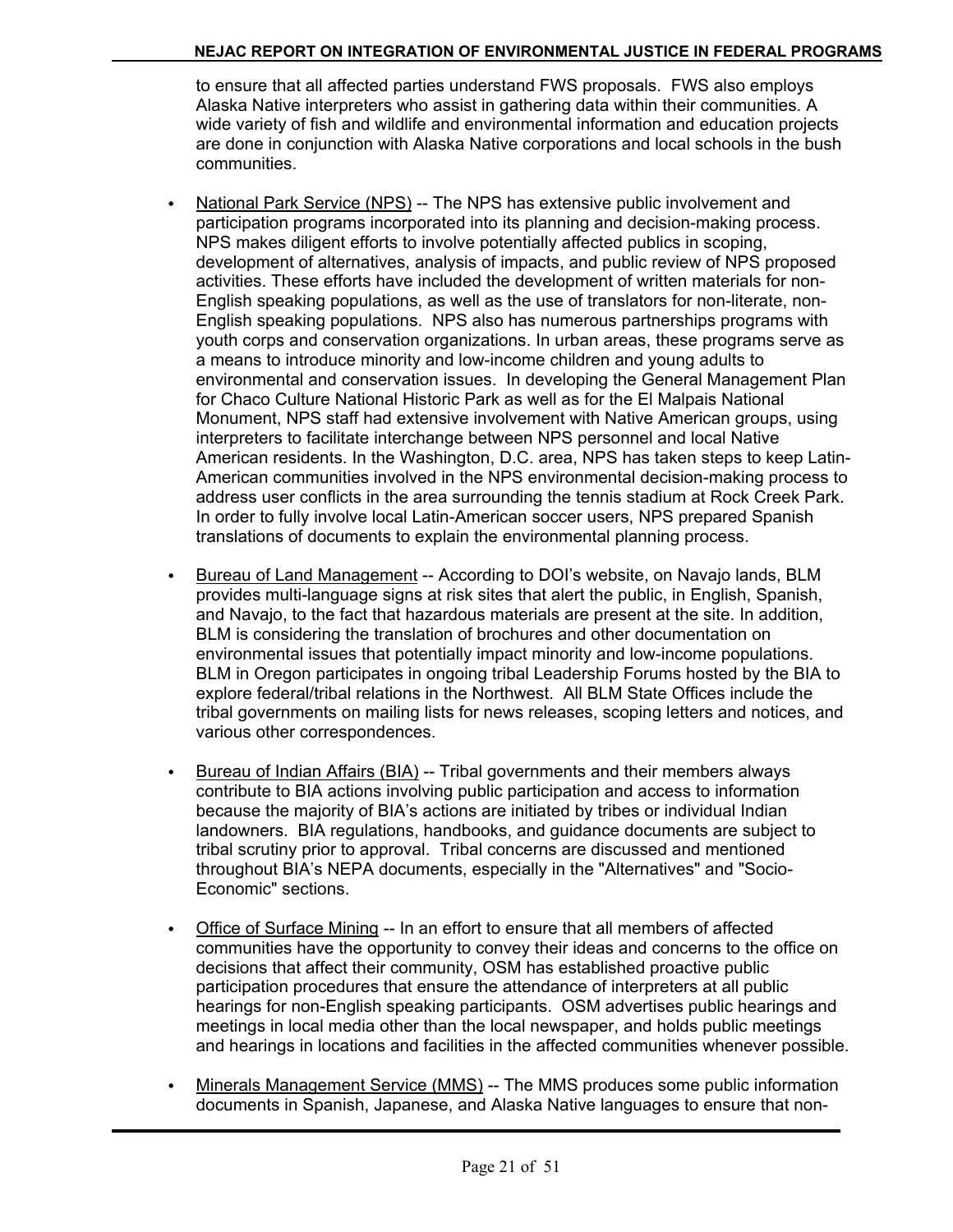English speaking populations, potentially affected by OCS activities, are made aware of those activities. Examples of translated documents include press releases, "fact sheets," and layperson's summaries of technical studies and reports.

## **3.2.6 EPA (Region 6)**

Mr. Jerry Clifford (Deputy Regional Administrator Region VI) presented the status of EPA's implementation of EO 12898. However, rather than provide details on what EPA has accomplished, he presented his vision for addressing environmental justice issues in the future. Therefore, much of the information presented below on EPA progress relies on additional research sources.

#### *Policies and Evaluation*

Mr. Clifford acknowledged the leadership in the promotion of environmental justice concerns shown by senior EPA management, including the Administrator. The EPA website indicates that in 1993, the former EPA Administrator established environmental justice as one of the seven guiding principles in the Agency's Strategic Plan. EPA also published an *Environmental Justice Strategy: Executive Order 12898* (April 1995), which contains five major focus areas: 1) Public Participation and Accountability, Partnerships, Outreach, and Communication with Stakeholders; 2) Health and Environmental Research; 3) Data Collection, Analysis, and Stakeholder Access to Public Information; 4) American Indian and Indigenous Environmental Protection; and 5) Enforcement, Compliance Assurance, and Regulatory Reviews. To supplement the Environmental Justice Strategy, EPA released its *Environmental Justice Implementation Plan* in August 1997.

#### *Organizational Investments*

Mr. Clifford mentioned that EPA established the national Office of Environmental Justice (OEJ) within its Office of Enforcement and Compliance Assurance (OECA). EPA's environmental justice website indicates that OEJ was established in 1992 to oversee the integration of environmental justice into EPA policies, programs, and activities. It also serves as the focal point for environmental justice outreach and education activities and provides technical and financial assistance to environmental justice communities. EPA serves as the lead agency of the Interagency Working Group on Environmental Justice. In addition to OEJ, EPA has an Office of Civil Rights (OCR) to address claims brought under Title VI of the Civil Rights Act and to provide a focus for Agency attention on discrimination issues.

Mr. Clifford stated that each of EPA's ten Regions also has a regional EJ program to serve as a primary focal point for environmental justice issues. According to Clifford, the main goal of these offices is to integrate environmental justice into Agency activities and guide environmental justice action within the various EPA programs. He suggested that the future direction of environmental justice should be to fully integrate environmental justice protections into EPA and other federal agency decision-making processes so that these types of offices of environmental justice or their equivalents would no longer be necessary.

Mr. Charles Lee (Associate Director of Policy and Interagency Liason, Office of Environmental Justice (OEJ), EPA) described the importance of EPA's newly developed Environmental Justice Training Collaborative (EJTC) that he believes may provide the link between the concepts of environmental justice and government policies and program development and implementation. Mr. Jack McGraw (Deputy Regional Administrator Region VIII) explained that the EJTC is an effort – supported by all ten of EPA's Regions – that aims to promote environmental justice within the Agency and raise its profile in the program offices. He stated that the goals were to provide a fundamental course on environmental justice which would be piloted with a number of stakeholders and to develop a national team of trainers (some of them non-EPA staff).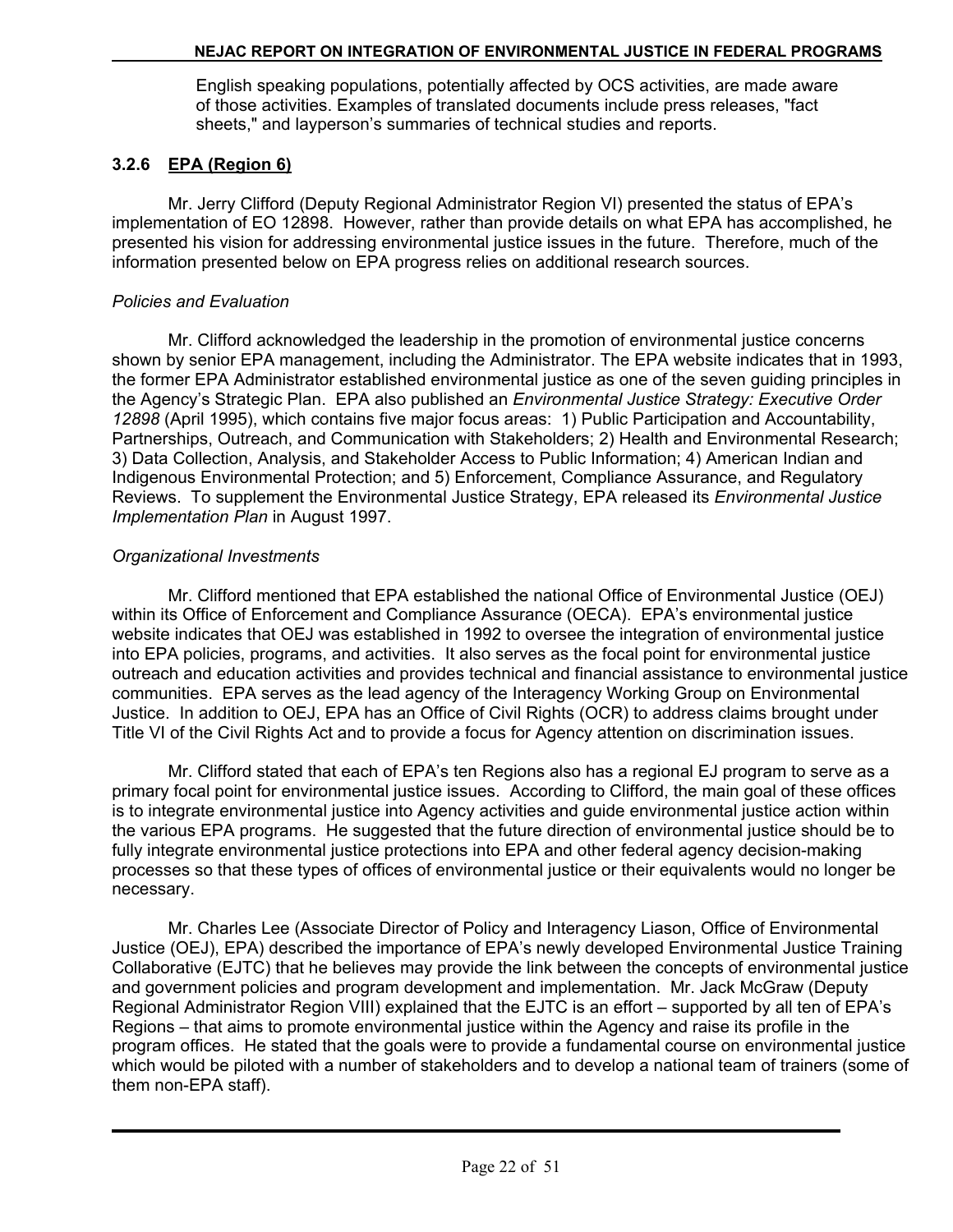#### *Programmatic Procedures*

EPA has incorporated environmental justice analysis into its own internal NEPA review procedures (40 CFR Part 6) and issued its *Final Guidance for Incorporating Environmental Justice Concerns in EPA's NEPA Compliance Analysis* in April 1998. It should be noted, however, that many of EPA's actions are exempt from NEPA, so this guidance might have a more limited effect than it would in other federal agency contexts. In addition to its internal NEPA processes, EPA has authority to review NEPA documentation from other federal agencies under Section 309 of the Clean Air Act. EO 12898 directs EPA to use this authority to ensure that other federal agencies analyze environmental justice impacts. In April 1999, EPA issued its *Final Guidance for Consideration of Environmental Justice in Clean Air Act Section 309 Reviews* to provide a consistent approach to reviewing the environmental justice analyses contained in NEPA documents.

#### *External Outreach*

EPA's environmental justice website indicates that OEJ administers a grant program for community- and university-based organizations to increase environmental awareness, expand outreach, and provide training and education to resolve environmental problems. Another source reports that OEJ has awarded over 800 of these grants since 1994, ranging in value from \$10,000 to \$20,000.<sup>50</sup> EPA also has special programs to assist communities in monitoring and reducing pollution through its Environmental Justice Through Pollution Prevention (EJP2) program, which provided over \$15 million for 198 grants from 1995 through 1999.<sup>51</sup>

EPA has several programs that aim to increase participation by low-income and minority groups.<sup>52</sup> For example, EPA translates documents into languages other than English and has released guidance for communities on how to get involved in the environmental permitting process. Guidance documents available include *Public Involvement in Environmental Permits: A Reference Guide* (August 2000), which was released after consultation with the NEJAC and the Environmental Council of States.

#### **3.2.7 Department of Labor**

This section describes the U.S. Department of Labor's efforts to implement environmental justice into its programs and operations. At the December 2000 meeting, Dr. Roland Droitsch, Deputy Assistant Secretary, Office of the Assistant Secretary for Policy, briefed NEJAC meeting on DOL's achievements.

#### *Policies and Evaluation*

No specific information concerning department-wide policies or evaluations of environmental justice was reported.

#### *Organizational Investments*

No specific organizational investments related to environmental justice were reported.

#### *Programmatic Procedures*

According to Dr. Droitsch, many of DOL's traditional programs and initiatives promote the goals of environmental justice, particularly those that provide employment and skills training. DOL has worked

 $51$  Ibid.

52 Ibid.

<sup>50</sup> Binder, et al.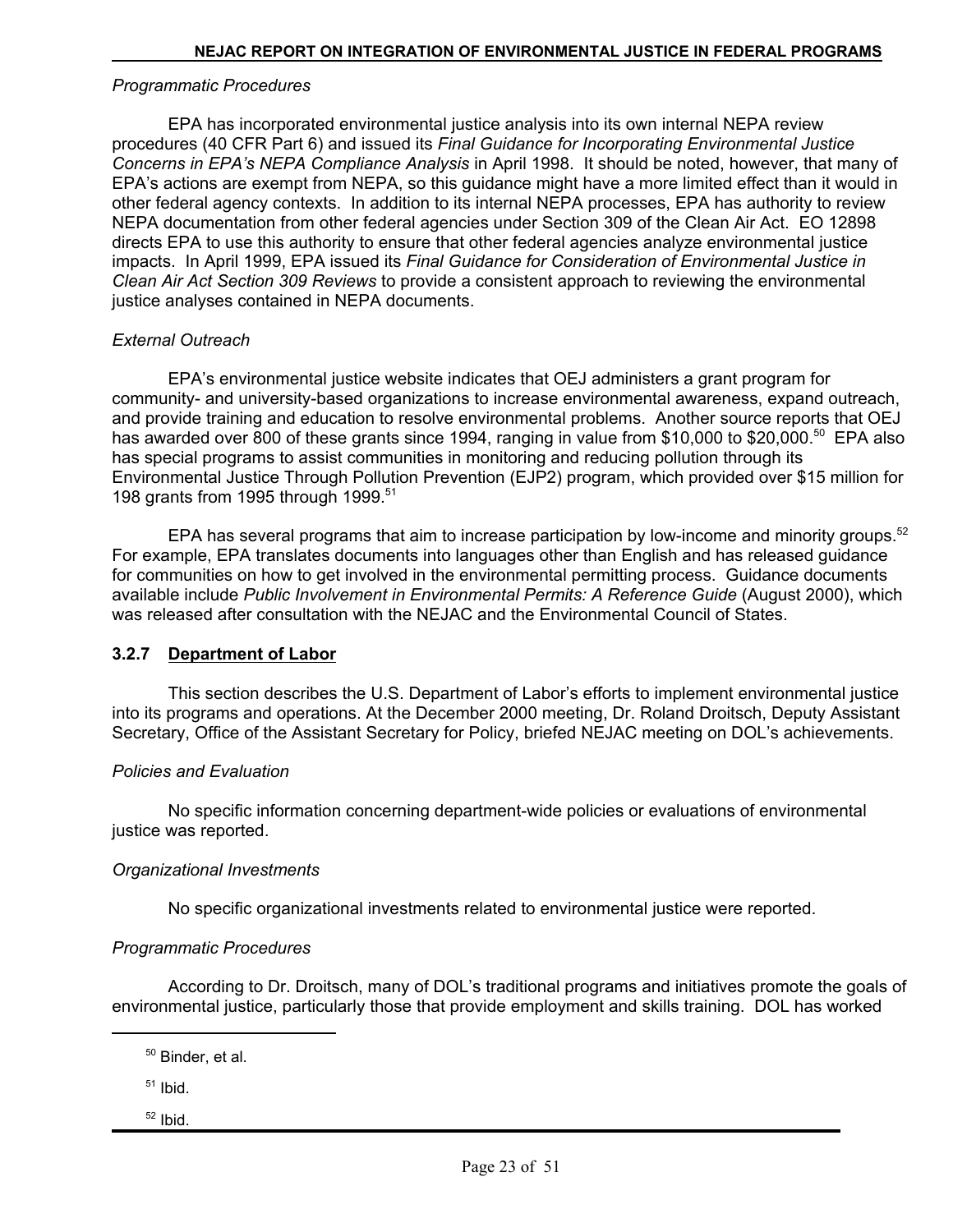with the Partnership for Environmental Technology Education (PETE) to offer training opportunities to disadvantaged communities. Environmental technology, lead abatement, and hazardous waste cleanup are fields that offer a number of career opportunities, especially to communities that are subject to a disproportionate share of environmental dangers, said Dr. Droitsch. Enviro-jobs was another DOL program that Dr. Droitsch mentioned as being consistent with EJ objectives.

When asked about DOL's position on the disproportionate number of minorities that suffer from occupational illness and injury, Dr. Droitsch responded to the Executive Council that the Occupational Safety and Hazard Administration (OSHA), a division of DOL, has a targeted approach to handling such human health issues in the workplace. He reported that OSHA has identified the most dangerous work sites and the population segments that are prone to occupational illness and injury. Outside sources indicate that this concept has been implemented on a local level; for example, the North Carolina Department of Labor Research and Statistics Division maintains a database on occupational illnesses and injuries. The database contains the results of an on-going sample of all private-sector employees (except those in low-risk industries which qualify for the small employer exemption and employees in state and local government agencies). The North Carolina DOL also publishes *Occupational Illnesses*  and *Injuries*, a booklet with information from the database, which is categorized by industry.<sup>53</sup>

#### *External Outreach*

Dr. Droitsch also reported that DOL participated in the National Training Collaborative for Environmental Justice, as well as several IWG projects. For example, in the Bridges to Friendship Project, DOL collaborated with the Navy, community groups, and other federal agencies to work with atrisk youth in southeast Washington, D.C. by offering them life skills and job training, in addition to remediating the environmental contamination of their neighborhoods. Dr. Droitsch stressed the potential of this project to transform the Anacostia area in D.C.

### **3.2.8 National Institute of Environmental Health Sciences**

This section presents the environmental justice programs within the National Institute of Environmental Health Sciences (NIEHS), an institute within the National Institute of Health at the U.S. Department of Health and Human Services. At the December NEJAC Meeting, Dr. Charles Wells, Director of Environmental Health Sciences at NIEHS, presented new NIEHS programs and policies developed in response to the EO 2898.

## *Policies and Evaluation*

As stated on the NIEHS website, the mission of NIEHS is to "reduce the burden of human illness and dysfunction from environmental causes by understanding each of these elements and how they interrelate." The NIEHS achieves its mission through research programs, prevention and intervention efforts, and community outreach, training, and technological transfer.<sup>54</sup> According to Dr. Wells, NIEHS has changed its policy and has worked to implement strategies in all of its programs to empower people in communities who are victims of environmental injustices. He also noted that NIEHS is presently the only institute within NIH that has the responsibility for addressing environmental justice, although other institutes are beginning to get involved. The ELI article indicates that NIEHS participated in the development of the overall HHS environmental justice strategy, and developed its own Strategic Plan 2000, which includes environmental justice initiatives.55 And although not addressed in Dr. Wells'

<sup>&</sup>lt;sup>53</sup> http://www.ibiblio.org/hass/R\_6.1.1.\_govt.html.

<sup>54</sup> http://www.niehs.nih.gov/external/intro.htm.

<sup>&</sup>lt;sup>55</sup> Binder, et al.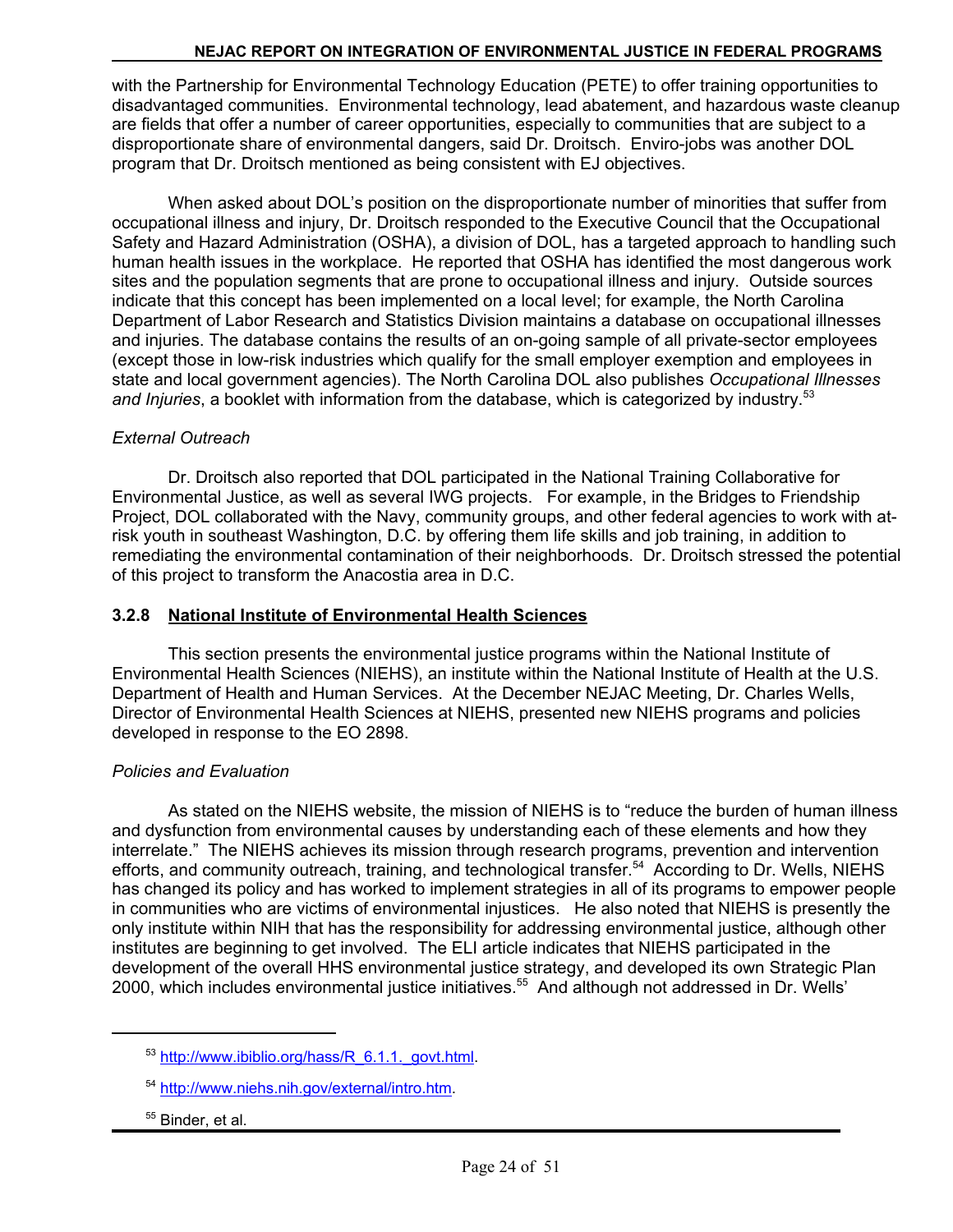presentation, NIEHS regularly evaluates the work of its grantees and has conducted an evaluation of its total environmental justice program.<sup>56</sup>

### *Organizational Investments*

Dr. Wells did not specifically address organizational investments made by the NIEHS, other than the expansion of its research programs, as addressed in the section below. However, the ELI article indicates that NIEHS has four professional staff and additional support staff primarily engaged in implementation of the Institute's environmental justice research programs.<sup>57</sup>

#### *Programmatic Procedures*

Dr. Wells noted that NIEHS has expanded its efforts to address disparities in adverse health effects among various populations. For example, he noted the following ways in which NIEHS has implemented environmental justice concerns into its research programs and prevention efforts:

- Focusing three of its eight environmental health research centers (located at academic institutions) on environmental justice issues, such as risks to agricultural workers.
- Redesigning and developing new asthma studies to address the risks of adverse respiratory health effects experienced by minority or disadvantaged children (e.g., in the inner city).
- Developing a clinical trial designed to address the issue of lead exposure in minority or disadvantaged communities, and identify solutions for removal of lead from exposed individuals. NIEHS is also examining the relationship between lead exposure and adverse effects such as low birth weight.
- Conducting research on adverse effects of environmental toxics (e.g., PCBs, mercury, lead, and fluorides) to which Native American children are exposed through their diet.

#### *External Outreach*

In his presentation, Dr. Wells indicated that NIEHS conducts an outreach program that educates scientists on the importance of developing knowledge of the populations with which they are working. He also described several NIEHS projects that focus on providing minority and disadvantaged populations with information to address potential health concerns:

- Developing a community-based research project that focuses on disadvantaged and underserved populations exposed to environmental contaminants. The project, which has nine grantees, works to implement culturally relevant prevention and intervention activities in these communities.
- Developing the "Environmental Justice: Partnership for Communication" program, which provides grants to help populations who are at risk of exposure to get involved in decision-making about NIEHS research that affects them.
- Maintaining a job training program for minority and inner-city youth, educating them to identify and address environmental problems in their own communities.

57 Ibid.

 $56$  Ibid.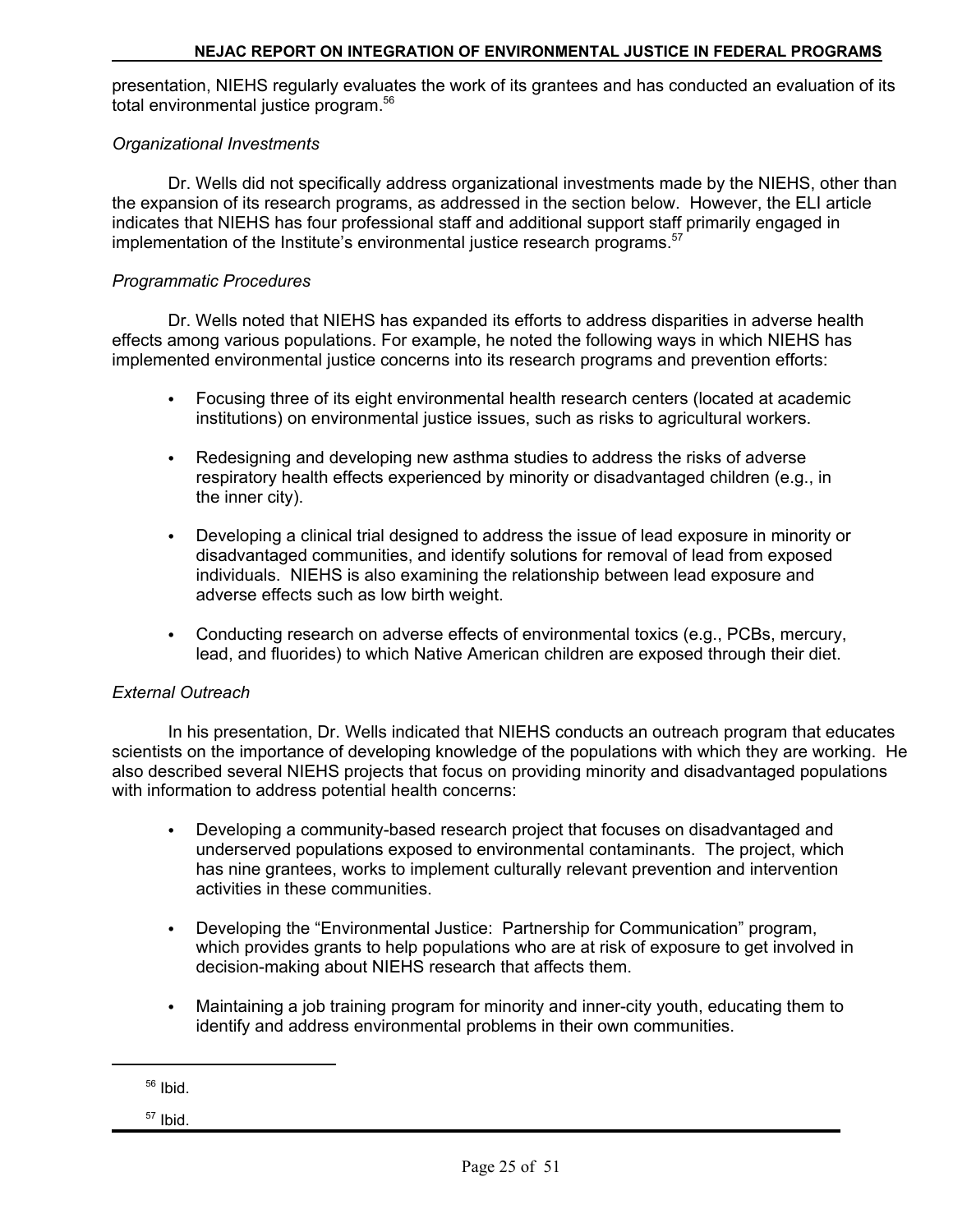• Increasing the number of minority individuals involved in the research of environmental health.

#### **3.2.9 Health Resources and Services Administration**

This section presents the environmental justice activities of the Health Resources and Services Administration (HRSA) at the U.S. Department of Health and Human Services, as presented by Dr. Hubert Avant, Director for Urban Health, in the Bureau of Primary Health Care at HRSA.

#### *Policies and Evaluation*

The mission of HRSA, according to their website, is to ensure equitable access to comprehensive, quality health care across the nation.<sup>58</sup> In his presentation, Dr. Avant observed that integrated health care delivery is crucial for underserved communities, and indicated that the mission of his Bureau, going forward, is to increase access to health care and improve the health status of such populations.

#### *Organizational Investments*

No specific information was provided about internal organizational investments to implement environmental justice activities and program.

#### *Programmatic Procedures*

In his presentation, Dr. Avant identified several recent programs in which HRSA is using existing program infrastructures to address the health care of underserved populations. Specifically, HRSA is currently funding more than 800 community health centers, which are required to provide care – from prenatal to gerontological life stages – in order to receive their funding. In 1998, HRSA entered into a memorandum of understanding with ATSDR to implement strategies for enhancing environmental medicine in the HRSA community health center program. This will provide training to providers not only in these centers but also those who work with HRSA to deliver services around the country.

#### *External Outreach*

Dr. Avant noted that HRSA enters into partnerships with external organizations to use existing community infrastructures for conducting outreach to communities. For example, HRSA is entering into contracts with community action agencies such as Meals on Wheels and Head Start to disseminate health information. Also, HRSA recently entered into an agreement with CDC to develop the Community Health Outreach and Educational Services Program, which will use community health centers to disseminate information about disparities in adverse health effects among various populations.

#### **3.2.10 Agency for Toxic Substances and Disease Registry**

This section presents the environmental justice activities of the Agency for Toxic Substances and Disease Registry (ATSDR) in the Centers for Disease Control and Prevention at the U.S. Department of Health and Human Services. The ATSDR presentation was made by Dr. Rueben Warren, Associate Administrator for Urban Affairs, at ATSDR.

#### *Policies and Evaluation*

<sup>58</sup> http://www.hrs.gov.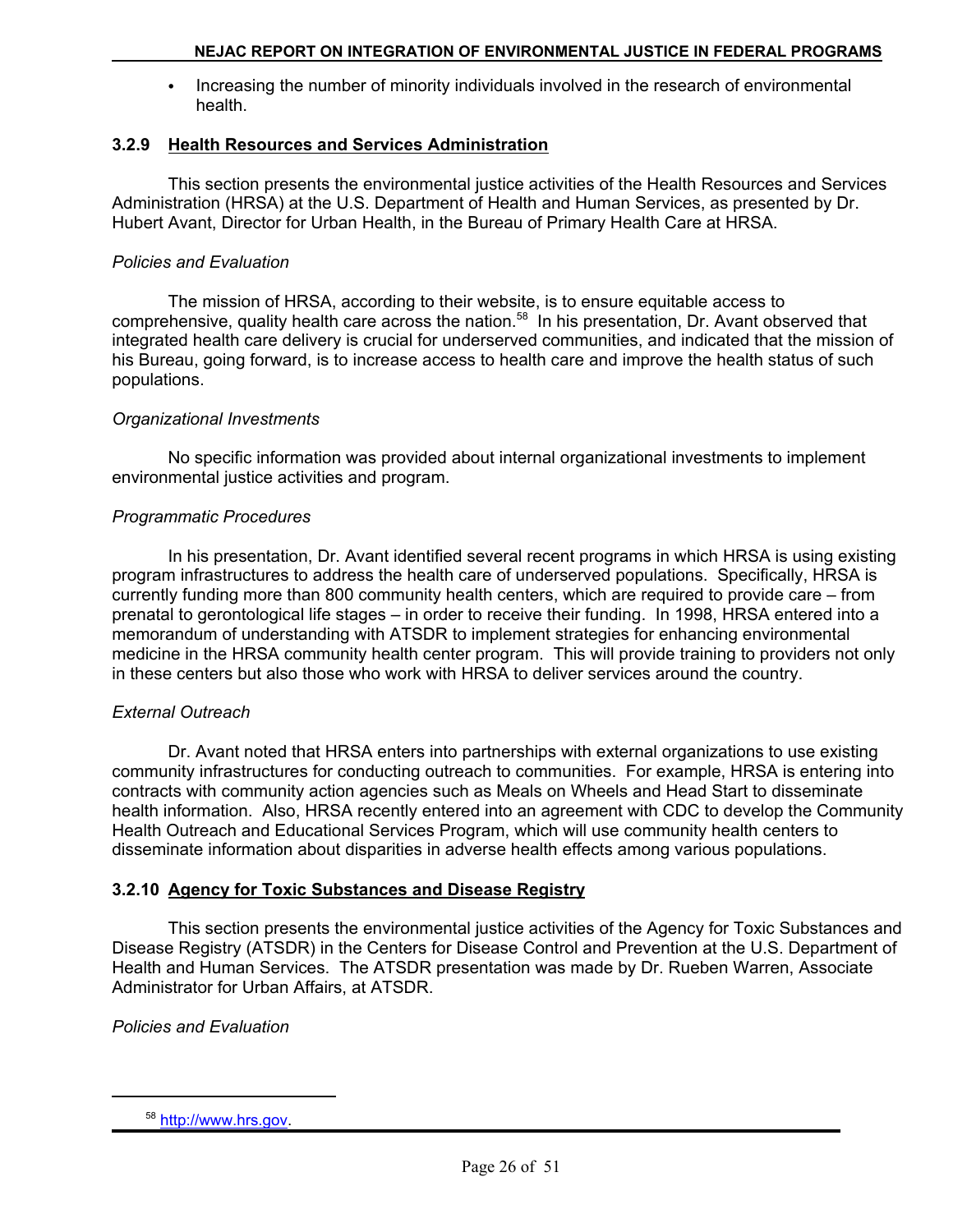In his presentation, Dr. Warren stated that ATSDR is committed to working with the environmental justice community, and views environmental justice as a subset of public health, which is "social justice." Although he did not specifically address ATSDR policies, the Agency does have an environmental justice strategy (available on their website) that appears to provide the basis for ATSDR's environmental justice activities.59 According to the strategy, the goal of ATSDR's environmental justice efforts is to assure that communities of concern are informed and involved in ATSDR activities related to the environment and environmental health. The strategy includes evaluation measures to assess how well environmental justice issues are addressed during implementation of ATSDR activities. These measures include an increase in the number of partnerships during planning stages, a reduction in the number of environmental justice complaints, and the development of improved strategies for interacting with residents of communities of concern.

#### *Organizational Investments*

Dr. Warren noted that ATSDR's structural commitment to environmental justice was evinced by its Office of Urban Affairs (OUA), which was established in 1997 to focus on environmental justice and minority health issues. According to the environmental justice strategy, the OUA works with other divisions and offices within ATSDR to develop and implement programs that address equity issues. Dr. Warren also noted that ATSDR had developed a diverse workforce.

### *Programmatic Procedures*

Dr. Warren indicated that ATSDR utilizes its partnerships with other agencies (e.g., health departments and environmental quality departments) to establish functional mechanisms to implement its commitment to environmental justice.

#### *External Outreach*

Dr. Warren stated that ATSDR has made progress in learning to listen to environmental justice communities, and is working at the local level with communities and environmental justice organizations. ATSDR is also collaborating with five new programs in public health at Historically Black Colleges and Universities.

## **3.2.11 United States Department of Agriculture**

This section presents the progress being made within the U.S. Department of Agriculture (USDA), as presented by Mr. Terry Harwood at the December NEJAC meeting, and from additional sources that provided explanatory details about USDA's environmental justice activities.

#### *Policies and Evaluations*

According to Mr. Harwood, USDA has established a formal policy that addresses environmental justice issues. Although Mr. Harwood did not outline the history of this policy, additional sources report that the policy was issued as part of a USDA departmental regulation (DR) promulgated on December 15, 1997 (DR 5600-2) to outline the USDA's strategy for implementing EO 12898.<sup>60</sup> The regulation includes a departmental policy to identify, mitigate, and prevent adverse human health or environmental

<sup>59</sup> http://www.atsdr.cdc.gov/OUA/ejstrategy.html.

<sup>&</sup>lt;sup>60</sup> Binder, et al.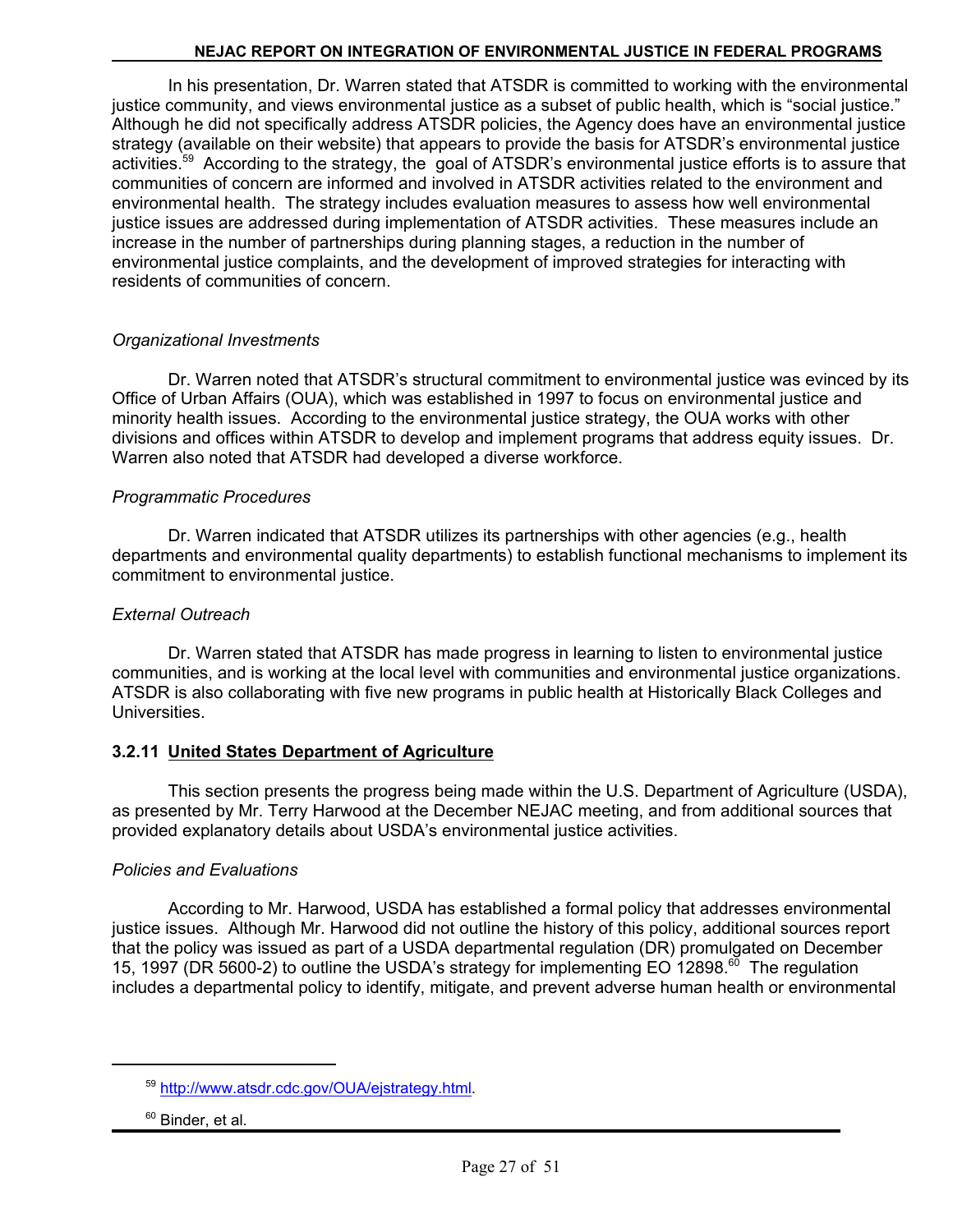effects. It also commits USDA to providing opportunities for minority and low-income populations to participate in planning and decision-making on matters that affect their health or environment.<sup>61</sup>

#### *Organizational Investments*

Although Mr. Harwood did not specifically discuss organizational changes that USDA has undertaken to implement the EO, other sources have indicated how environmental justice responsibilities have been delegated within the Department. For example, the ELI article reports that the USDA's Under Secretary for Natural Resources and Environment has overall leadership responsibility for implementation of the EO. An Environmental Justice Steering Committee was formed to advise the Under Secretary both with regard to compliance with the EO and concerning effectiveness in addressing environmental justice issues. The Steering Committee is to meet twice yearly. Agency heads are also required to report annually to both the Under Secretary and the Steering Committee, detailing their practices and accomplishment toward ensuring compliance with the EO.<sup>62</sup> Progress on USDA program activities that incorporate environmental justice concerns are highlighted on some USDA websites.<sup>63</sup>

#### *Programmatic Procedures*

Mr. Harwood stated that the Department's policy is to work within existing environmental and other programmatic frameworks. For example, the Forest Service frequently incorporates environmental justice considerations in its decision-making under the NEPA process. Other sources report that additional policies, statutes, or regulations are used by other parts of the Department to address environmental justice for their specific programs, particularly those parts of the Department for which NEPA is not required.

Mr. Harwood reported that USDA addresses tribal environmental justice issues by emphasizing the participation of small and disadvantaged businesses in contracting and procurement programs for environmental cleanup projects. The Department approaches cleanups from two standpoints. First, according to Mr. Harwood, they are an enforcement agency for cleanup on contaminated public lands, where the Department has authority similar to EPA's. Second, as a natural resources trustee, the USDA works with states and tribes to clean up public lands that affect tribes. The Department also assists tribes (as co-trustees with tribal governments) on cleanup projects on tribal lands, and hires Indian-owned firms to conduct cleanup. The Department also helps tribes with the natural resource damage assessment process. The USDA recently negotiated an MOU in Idaho, an area of considerable phosphate mining. The area is contaminated with selenium, and the tribes, DOI, USDA, EPA, and the state have signed onto a single MOU that outlines the management of cleanup of an extensive area, including the role that tribes will play in the cleanup. Mr. Harwood also reported that USDA is working with tribes in some posttreatment areas in the Great Lakes, as well as a site in Nevada in which a tribe is being affected by downstream contamination.

#### *External Outreach*

Many of the projects that demonstrate USDA's commitment involve external outreach and coordination with or support to state and local programs. This section highlights recent outreach and coordination projects. In his presentation, Mr. Harwood provided brief descriptions of the projects that are outlined below. Additional sources provided more detail about each project. Although Mr. Harwood did not have time during his presentation to specifically mention the Services within USDA that performed

 $62$  Ibid.

 $61$  Ibid.

<sup>&</sup>lt;sup>63</sup> For example, www.usda.gov/oce/smallfarm/actions/goal8act.htm provides insight into the Small Farms' program and its progress with respect to EJ issues.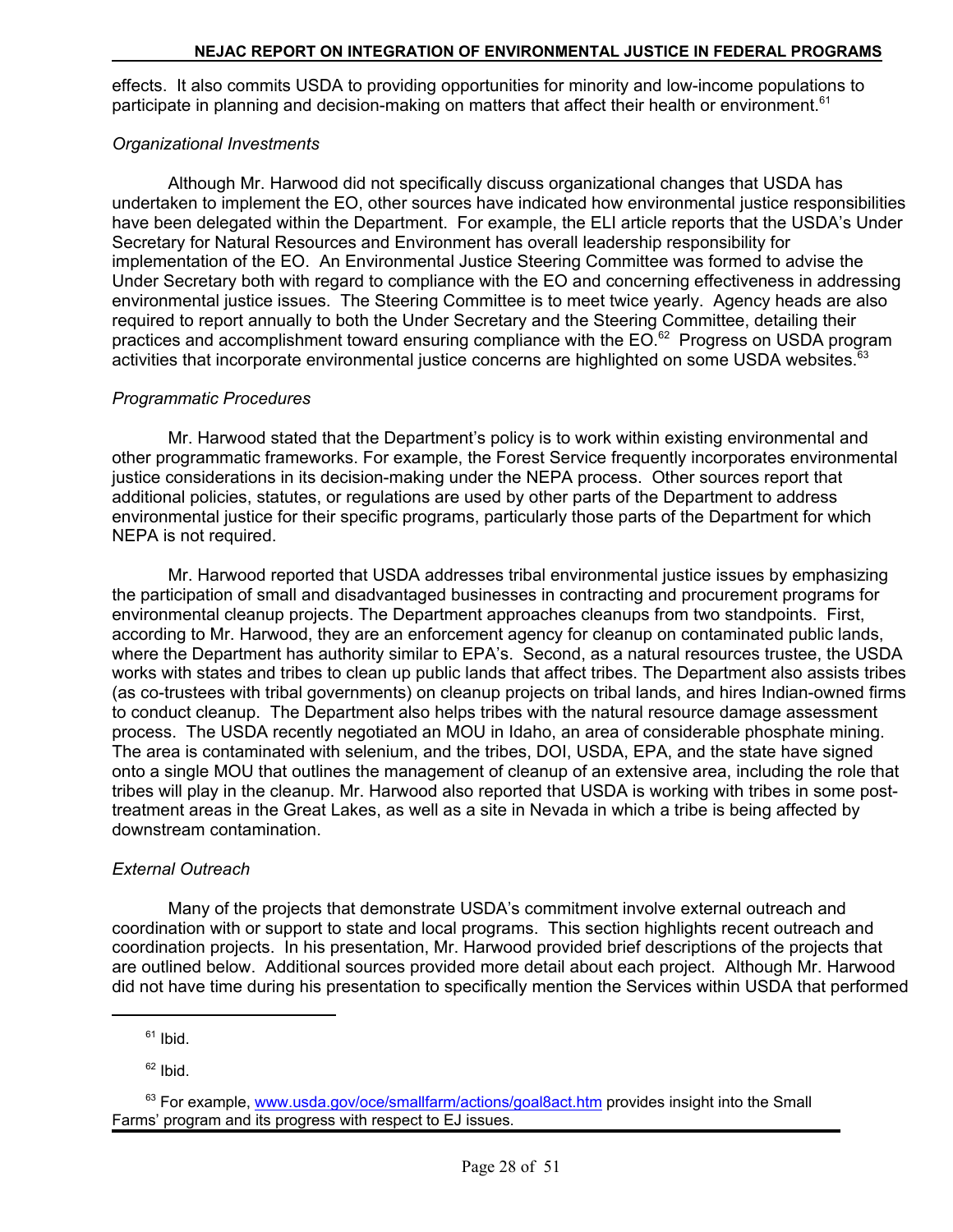these activities, the USDA website and other sources were consulted for additional information about each project and the Services that have undertaken them.

- $\bullet$ Natural Resource Conservation Service (NRCS) – According to Mr. Harwood, USDA collaborates with other federal agencies, state and local governments, and public and private organizations to provide grants and technical assistance to minority and lowincome urban communities to accomplish urban ecosystem conservation through locally driven initiatives. He cited two examples; another source clarified that these projects were undertaken by NRCS.<sup>64</sup> USDA provided funds to the members of the Cleveland Minority Environmental Association's Earth Day and water quality testing program, and also provided funds to the National Coalition to Restore Urban Waterways to develop guidelines for restoration of urban waterways by training urban community groups. According to another source, additional efforts undertaken by NRCS include providing funding for a cooperative agreement with Tuskegee University to develop guidelines for implementing an environmental justice policy, and funding of a research initiative to gather information on potential environmental justice issues through the Southern Food Systems Education Consortium.<sup>65</sup>
- Rural Utilities Service Mr. Harwood highlighted USDA's support for Brownfields Showcase Communities; additional resources stated that this program is largely supported by USDA Rural Development loans for infrastructure. The Brownfields Showcase program focuses attention on rural, minority, or tribal communities that can benefit from programs that have historically highlighted large inner city industrial sites. Mr. Harwood noted that USDA has successfully helped two communities with their applications to get signed up for the showcase program: Cape Charles, Virginia and Metlakatla, Alaska. The EPA Brownfields Showcase website<sup>66</sup> provided more insight into the results of this support. Cape Charles, Virginia, is predominantly an African-American community that has succeeded in creating the nation's first eco-industrial park. Metlakatla, Alaska, is the remotely located home of the Metlakatla Indian Community, a federally designated Enterprise Community. This community is promoting sustainable economic development through brownfields cleanup and redevelopment while restoring and protecting the community's natural resources. $67$ Another source cited NRCS' support of *Water 2000*, a partnership between USDA's Rural Utilities Services, other federal, state and local agencies, foundations, and private lenders, which seeks to provide targeted loans, grants and technical assistance to improve small community and colonias water systems. $68$  The goal is to bring the systems into compliance with the Safe Drinking Water Act.<sup>69</sup>
- Forest Service (USFS) Mr. Harwood commented that USDA assists minority and low-income urban communities to accomplish urban ecosystem conservation through locally-driven initiatives. Although Mr. Harwood did not specifically cite this example, another source highlighted the USFS and its support to the Urban Tree House

 $65$  Ibid.

 $67$  Ibid.

 $68$  Colonias are low-income developments along the US-Mexico border that often lack adequate sewer systems, water services, housing, and other critical services.

<sup>69</sup> Binder, et al.

<sup>&</sup>lt;sup>64</sup> Binder, et al.

<sup>66</sup> http://www.epa.gov/swerosps/bf/.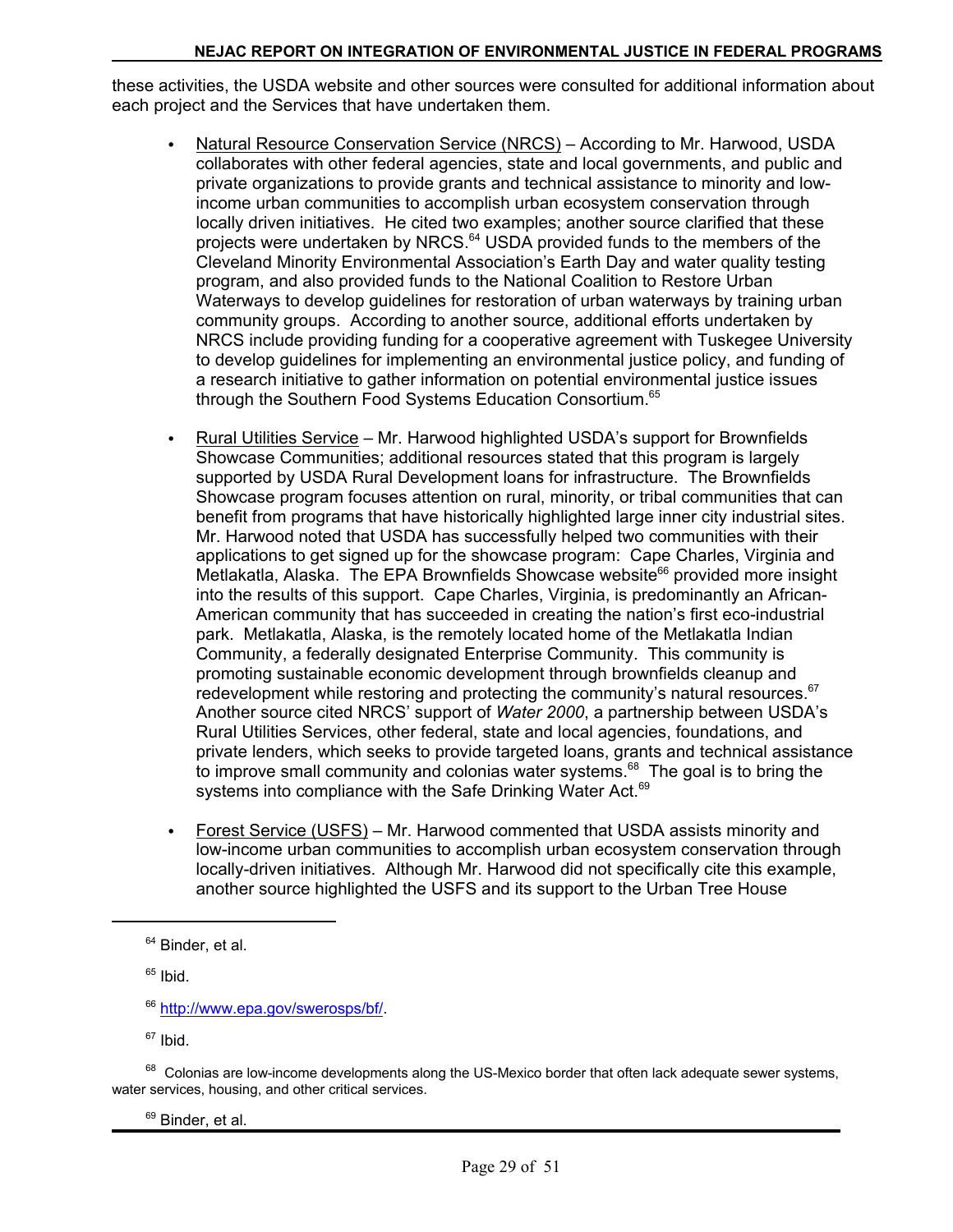Program. Under the Urban Tree House Program, the USDA committed itself to working with community residents in the Naval District and Southeast Washington, D.C.; East Atlanta, Georgia; Chicago, Illinois; and Midcity, Louisiana. According to this source, the goal of the Urban Tree House is to provide opportunities for environmental education in urban settings, and particularly in communities who may not have the chance for such learning through formal and other nonformal programs.<sup>70</sup> The Urban Tree House process brings together partners -- including federal, state, and local governments, local community groups, for-profit organizations, business, and industry, non-profit organizations, and individuals -- with compatible objectives related to urban environmental education.<sup>71</sup>

- C Animal and Plant Health Inspection Service (APHIS) -- Mr. Harwood reported that USDA supports cooperative agreements with state agencies to participate in pest eradication efforts, which involve evaluation and communication of health risks due to pesticide application. An additional source<sup>72</sup> highlights specific activities that APHIS undertakes in support of this effort. For example, APHIS translates documents pertaining to pesticide impacts on health for Non-English speaking populations. APHIS' Texas Lower Rio Grande Boll Weevil Eradication program translated documents into Spanish and had translators available at public meetings for farm workers and their families. Many food safety publications and videos are also available in Spanish. $73$
- Cooperative State Research, Education and Extension Service (CSREES Mr. Harwood noted that USDA responds to the needs of industrial and field workers for health protection through cotton dust control, grain dust reduction, and safe pesticide application technology as well as dissemination of safe pesticide handling information. He also mentioned that USDA collects, maintains and analyzes information on the consumption patterns of populations who principally rely on fish and wildlife for subsistence. According to another source, $74$  the CSREES is the Service within USDA that performs these various activities. For example, CSREES communicates to the public regarding the health risks of consumption patterns, including the consumption of wildlife for subsistence. In addition, this source reports that fact sheets and bulletins are disseminated through the Extension Service delivery system to appropriate target populations. Mr. Harwood also mentioned USDA's support for state and local involvement in integrated pest management strategies and in setting priorities setting for research, education and regulatory controls; according to the external source,  $75$  this work is conducted primarily by CSREES.

#### **3.2.12 Housing and Urban Development**

This section presents the efforts and progress made by the U.S. Department of Housing and Urban Development (HUD) in carrying out environmental justice measures that satisfy EO 12898. At the December NEJAC Meeting, the following presentations were made:

 $72$  Binder, et al.

 $75$  Ibid.

<sup>70</sup> Ibid.

<sup>71</sup> http://www.fs.fed.us/research/rvur/urban/urbantreehouse/uthouse.htm.

<sup>73</sup> http://www.aphis.usda.gov/oa/pubs.html.

<sup>74</sup> Binder, et al.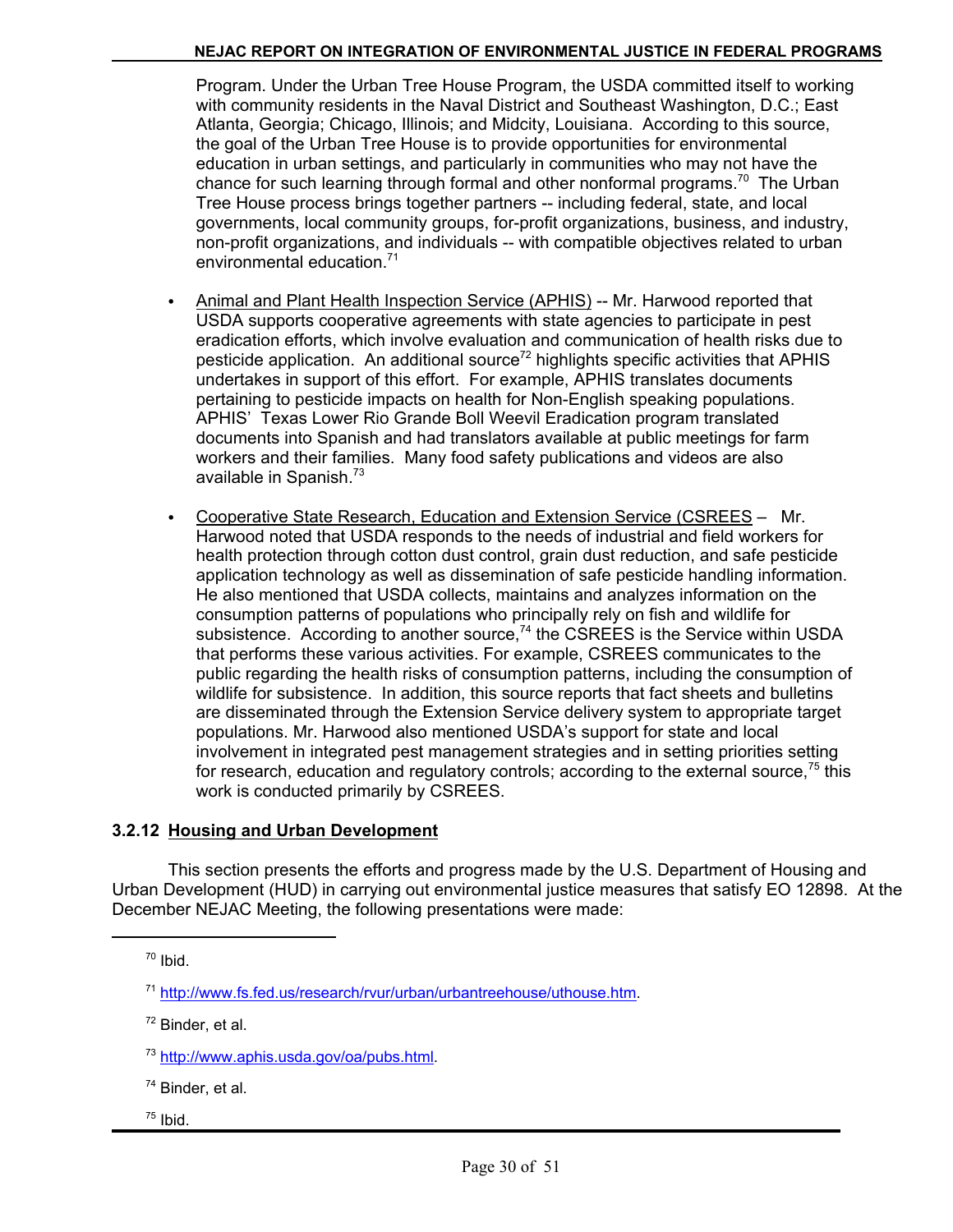- Mr. Marvin Wentz Turner, Special Actions Office, Office of the Secretary distributed a fact sheet on HUD's environmental justice initiatives to the Executive Council.
- Ms. Antoinette Sebastian, Senior Environmental Policy Analyst, and Mr. Robert McAlpine, Special Assistant to the Assistant Secretary, presented and commented on a handout that summarized the actions that HUD has taken to incorporate environmental justice into its policies, programs, and activities. The handout was given to the members of the Air and Water Subcommittee.
- Ms. Betsy A. Ryan, Senior Equal Opportunity Specialist, Office of Fair Housing and Equal Opportunity, reported HUD's progress in enforcement activities to the Enforcement Subcommittee.
- Mr. James Floyd, Office of Public and Indian Housing, during a presentation to the NEJAC Indigenous Peoples Subcommittee, explained how HUD's outreach programs have reached Native American tribes.

#### *Policies and Evaluation*

Although not explicitly stated in its mission statement, according to Ms. Sebastian, HUD developed a strategy on environmental justice that is based on three principles: (1) housing policies that are environmentally sound, preserve affordability, and promote economic growth and investment; (2) the environmental quality of public housing and programs that offer low-income and minority populations a safe and healthy opportunity for self-sufficiency; and (3) a redesign of its programs and services, using an environmental justice framework, to empower citizens to take action and improve their own lives.

### *Organizational Investments*

Although HUD has not assigned personnel to work full-time on environmental justice matters, the agency has delegated such responsibilities to several individuals. Staff members of the Community Planning Office and in the Office of Fair Housing and Equal Opportunity have devoted a percentage of their time to the environmental justice aspects of projects.

In terms of training, the handout presented to the Air and Water Subcommittee also listed four HUD-conducted sessions on Title VI to approximately 160 compliance investigators. Furthermore, for its Native American programs, HUD has offered training specifically for environmental clearances that are stipulated under the Native American Housing and Self- Determination Act of 1996.

## *Programmatic Procedures*

A major component of the handout presented to the Air and Water Subcommittee by Ms. Sebastian was a draft guide developed by HUD that establishes a protocol for the investigation of environmental justice complaints. Complaints are often grounded in Title VI, Title VIII (prohibits discrimination relating to housing) and Section 109 of Title 1 of the Housing and Community Development Act of 1974 (prohibits racial discrimination by recipients of the HUD community development block grant). According to Ms. Ryan, presently HUD has received 675 complaints—12 of them relating to environmental justice issues. Interagency cooperation will help HUD respond to these complaints more promptly, said Ms. Ryan.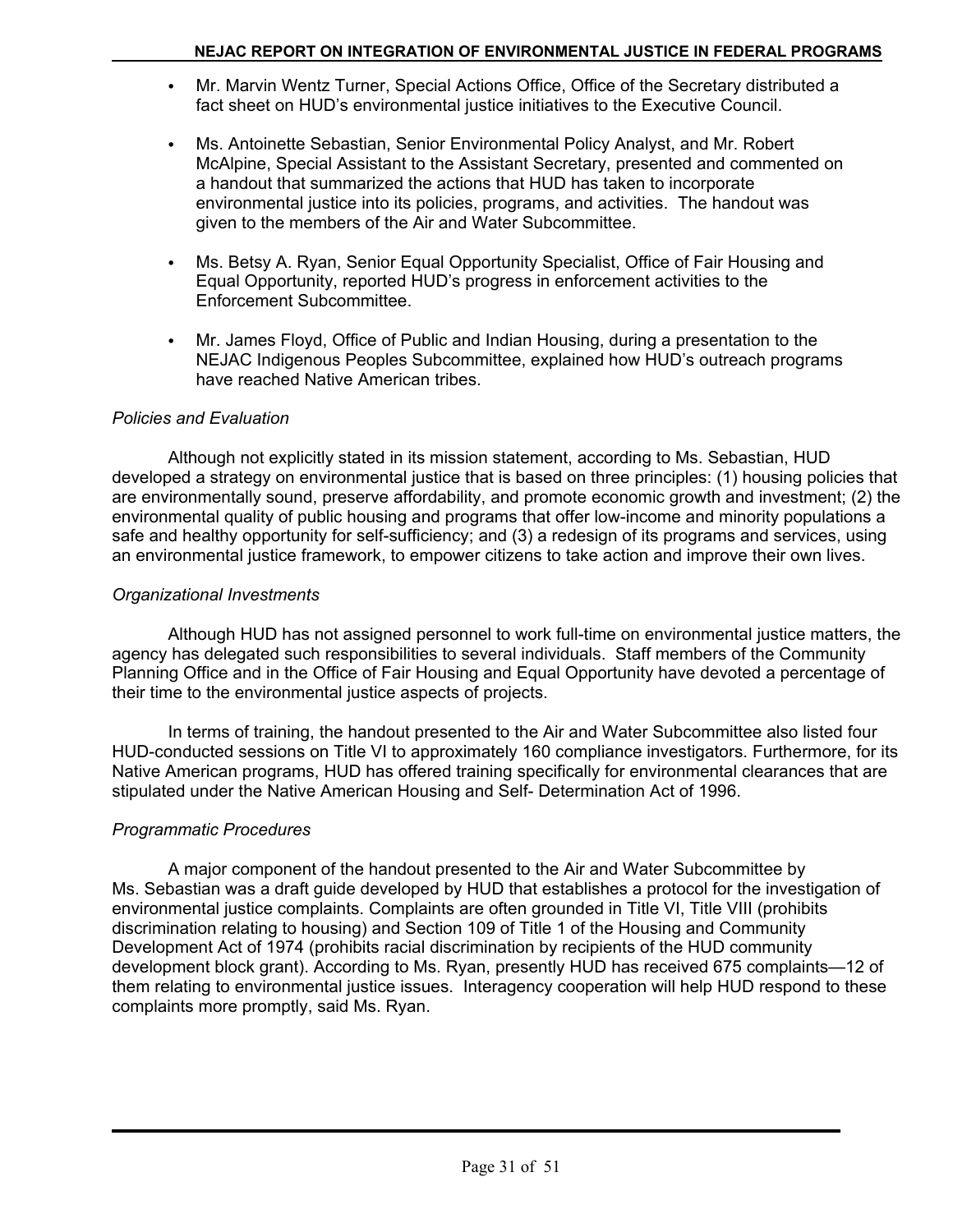Furthermore, HUD has primarily integrated environmental justice considerations into four of their existing programs: empowerment zones and enterprise communities (EZ/EC), combating lead-based paint poisoning, brownfield redevelopment, and colonias.<sup>76</sup>

- Empowerment Zones and Empowerment Communities (EZ/EC) -- Ms. Sebastian highlighted HUD's commitment to ensuring that low-income individuals and minorities enjoy safe and healthy living conditions. This is manifested in HUD's EZ/EC program, which funds low-income neighborhoods that suffer from unemployment and other social ailments. In accordance with EO 12898, HUD has integrated environmental justice considerations in the allocation and planning processes for ECs. For example, residents of an EC in Chicago will be hired by HUD to help clean up 25 contaminated acres of land in their community.<sup>77</sup>
- Combating Lead-Based Paint Poisoning -- During her presentation, Ms. Sebastian emphasized the danger of lead-based paint to residents of low-income housing, especially children, and how HUD has dedicated numerous resources to combating it. HUD's lead paint initiative also fulfills the requirements of the Residential Lead-Based Paint Hazard Protection Act of 1992.78 Throughout its efforts, HUD has conducted lead testing in approximately 95% of the nation's public housing built before 1978.79 To implement Title X of the Housing and Community Development Act of 1992, HUD organized a 39-member Task Force that issued a series of recommendations reflecting the opinions of many experts in the field on how to ensure lead-safe homes without driving up the cost of affordable housing.<sup>80</sup> Under its grant program, HUD requires that its grantees provide lead education programs for its residents. \$279 million has been awarded to state and local governments to reduce lead hazards in private, low-income housing, and grantees can choose which hazard control methods are most effective in their own communities.
- Brownfield Redevelopment -- Brownfields, abandoned property where re-expansion is hindered by real or perceived environmental contamination, $81$  have led to the decline of many low-income urban areas in the U.S. HUD and EPA undertook a joint research effort to investigate whether potential environmental contamination discourages investment. HUD is also working with lawmakers to develop a new Community Development Block Grant (CDBG) Fund, which will enable communities to organize cleanup efforts of brownfields as well as redevelopment activities.
- Colonias Colonias are low-income developments along the US-Mexico border that often lack adequate sewer systems, water services, housing, and other critical services. HUD has mandated that certain states – including Arizona, California, New Mexico, and Texas – designate a certain percentage of their CDBG funds to address such problems that colonias face. HUD has also allocated funds from Section 8 of the Community Investment Demonstration (Pension Fund Program) to support three

 $77$  Ibid.

78 Ibid.

<sup>80</sup> Ibid.

 $81$  Ibid.

<sup>76</sup> Binder, et al.

<sup>&</sup>lt;sup>79</sup> "U.S. Department of Housing and Urban Development, A Commitment to Communities: Achieving Environmental Justice." www.hud.gov/cpd/ocv/ejreport.html.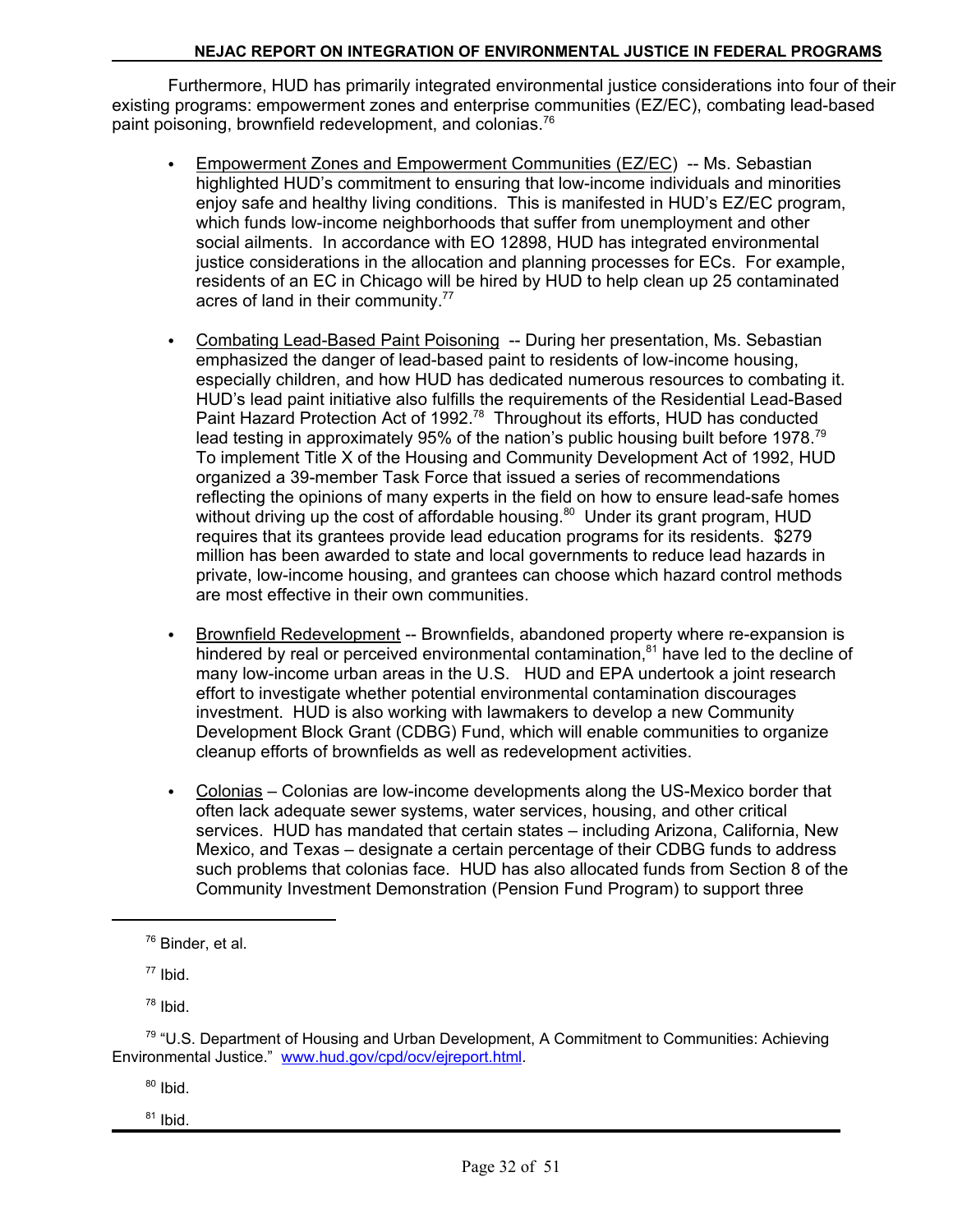multifamily housing programs in the Colonias region. This includes the Azteca project, which provides for the construction of 50 units of Section 8 rental housing for lowincome families and individuals.

• Native American Programs -- HUD has also expanded or created new programs to work with Native American tribes, serving as a liaison between them and other federal agencies. Mr. Floyd discussed the Native American Housing and Self-Determination Act (NAHASDA), a 1996 law that merged several independent assistance programs into a single block grant program that is more manageable. According to Mr. Floyd, NAHASDA gives tribes greater discretion in their housing policy decisions.

## *External Outreach*

HUD reportedly had extensive outreach efforts well before EO 12898 was promulgated. For example, community education is an integral part of HUD's lead program. By providing educational materials in several languages and tailoring them to be culturally sensitive, HUD attempts to ensure that information on lead abatement and safety reaches a diverse audience. For example, "Protect Your Family," a pamphlet sponsored by HUD and EPA, is written in Spanish.<sup>82</sup> HUD has also started using its Community 2020 Software, which is a geographic information system that can identify at-risk minority and low-income populations and further identifies the risks that are the most threatening to those populations.<sup>83</sup>

Ms. Sebastian recommended that the committee visit HUD's website for more information on its outreach programs. HUD's website features "A Commitment to Communities: Achieving Environmental Justice," a report that notes that HUD provided technical assistance to many community development efforts around the country. For example, HUD provided assistance in revitalizing Altgeld Gardens, a public housing development in Chicago that is surrounded by hazardous operations and waste treatment facilities. HUD has lent similar support to public housing developments in Southeast Washington, D.C. and East St. Louis.

## **3.2.13 Department of State and United States Trade Representative's Office**

While neither the Department of State nor the United States Trade Representative's Office (USTR) were requested to participate in this Council meeting, largely because they were not designated as members of the Interagency Working Group by the Executive Order No. 12898 on Environmental Justice, NEJAC's International Subcommittee requested that both entities be included in this Report.

The relevance of the work of both of these entities has become increasingly important to international environmental justice issues in recent years. In particular, the 1999 "Roundtable on Environmental Justice Issues on the U.S./Mexico Border" (Border Roundtable), sponsored by the NEJAC International Subcommittee and EPA in San Diego, California (August 19-21, 1999), made clear that there are significant pollution and other environmental issues affecting low-income, minority, and indigenous populations along the U.S./Mexico border area. Some of these impacts have been attributed to transboundary pollution and the economic effects of the North American Free Trade Agreement in attracting significant economic and industrial development to both sides of the border area. At the same time, recent work by the NEJAC with regard to the effects of U.S. government-assisted efforts of pesticide spraying in pursuit of destruction of drug crops ("Plan Colombia") and the associated health and subsistence-ability impacts on poor local and indigenous communities have demonstrated the international aspects of environmental justice in other countries.

 $82$  Ibid.

 $83$  Ibid.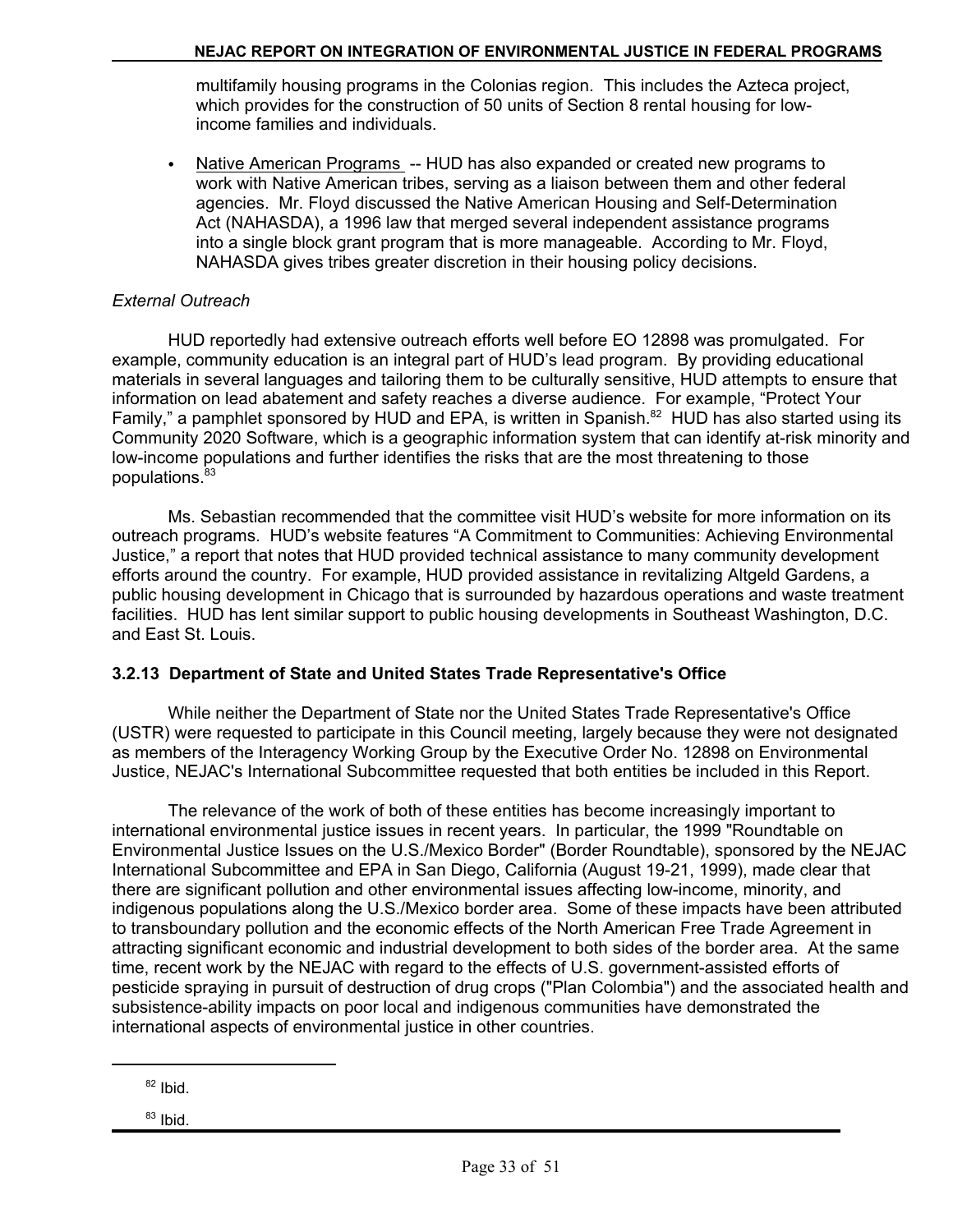These issues are symptomatic of the increasing importance of environmental justice issues that are of a transboundary and international nature. It has also given rise to a greater need for participation and involvement of both the State Department and USTR environmental justice issues. More importantly, EPA's efforts alone in this regard will likely be insufficient without the cooperation and assistance of other parts of the federal government involved in decision-making and policy-setting regarding transboundary and international issues. Yet neither of these agencies is explicitly covered by the EO. To the extent that their programs, policies and activities cause adverse environmental impacts on low-income, minority, and indigenous populations in the United States, such programs, policies, and activities would clearly fall within the scope of activities that the EO was intended and designed to address. In fact, commendably, the State Department itself has recognized that it has obligations under EO 12898 -- it requires that an analysis of environmental justice issues be part of the permitting process for facilities on the U.S./Mexico Border. In the end, what is most important for the resolution of environmental justice issues at the border and elsewhere internationally are not discussions about the semantics of the EO but consideration of the substantive goals and purposes that the EO seeks to achieve - environmental justice for low-income, minority, and indigenous populations.

However, neither entity has prepared an Environmental Justice Strategy nor has either participated in the Interagency Working Group on Environmental Justice. To promote increased attention by these agencies to environmental justice issues, in November 1999, the NEJAC Executive Council adopted a Resolution calling for EPA to involve the State Department and the USTR more closely in the work of the Interagency Working Group on Environmental Justice and on environmental justice issues more generally. It also recommended that EPA seek their official designation by the Executive Order No. 12898 on Environmental Justice as members of the Interagency Working Group.

While these agencies have not been designated as official Interagency Working Group members, through the efforts of EPA's Office of International Activities, staff of the State Department and USTR have engaged in discussions with the NEJAC International Subcommittee about the relationship of their work to international and transboundary environmental justice issues as well as opportunities to address such issues in their work. The initial willingness of these entities to engage in discussions has been encouraging. However, it is important that these agencies continue to be involved in environmental justice issues given the increasing importance of such concerns internationally. In this regard, the International Subcommittee recommends that EPA's Office of International Activities continue to seek the involvement of both the State Department and USTR in environmental justice issues that are of a transboundary or international nature.

## **3.3 Analysis of Federal Agency Progress in Implementing Environmental Justice**

As the information presented in Section 3.2 indicates, individual federal agencies have demonstrated varying levels of progress in integrating environmental justice principles in their day-to-day operations. The purpose of this section is to present an overall picture of federal progress, and highlight common themes and individual agency achievements. At the end of this section is a table, entitled *Summary of Environmental Justice Efforts in Federal Agency Programs,* that summarizes the environmental justice efforts reviewed for this report.

#### *Policies and Evaluations*

As discussed in the functional framework in Section 3.1, senior level support is a crucial factor in ensuring the success of an environmental justice program. Such support can be manifested in agencywide policies or strategies that lay the groundwork for implementation of the program. Nearly every agency reported having some type of policy or strategy for implementing environmental justice within the organization, with the exception of the Department of Labor. In some cases, the policies are formalized in stand-alone documents (and may be publicly available on the agency's website), while in other cases similar policy concepts are presented within the agency's overall operating plan. For large,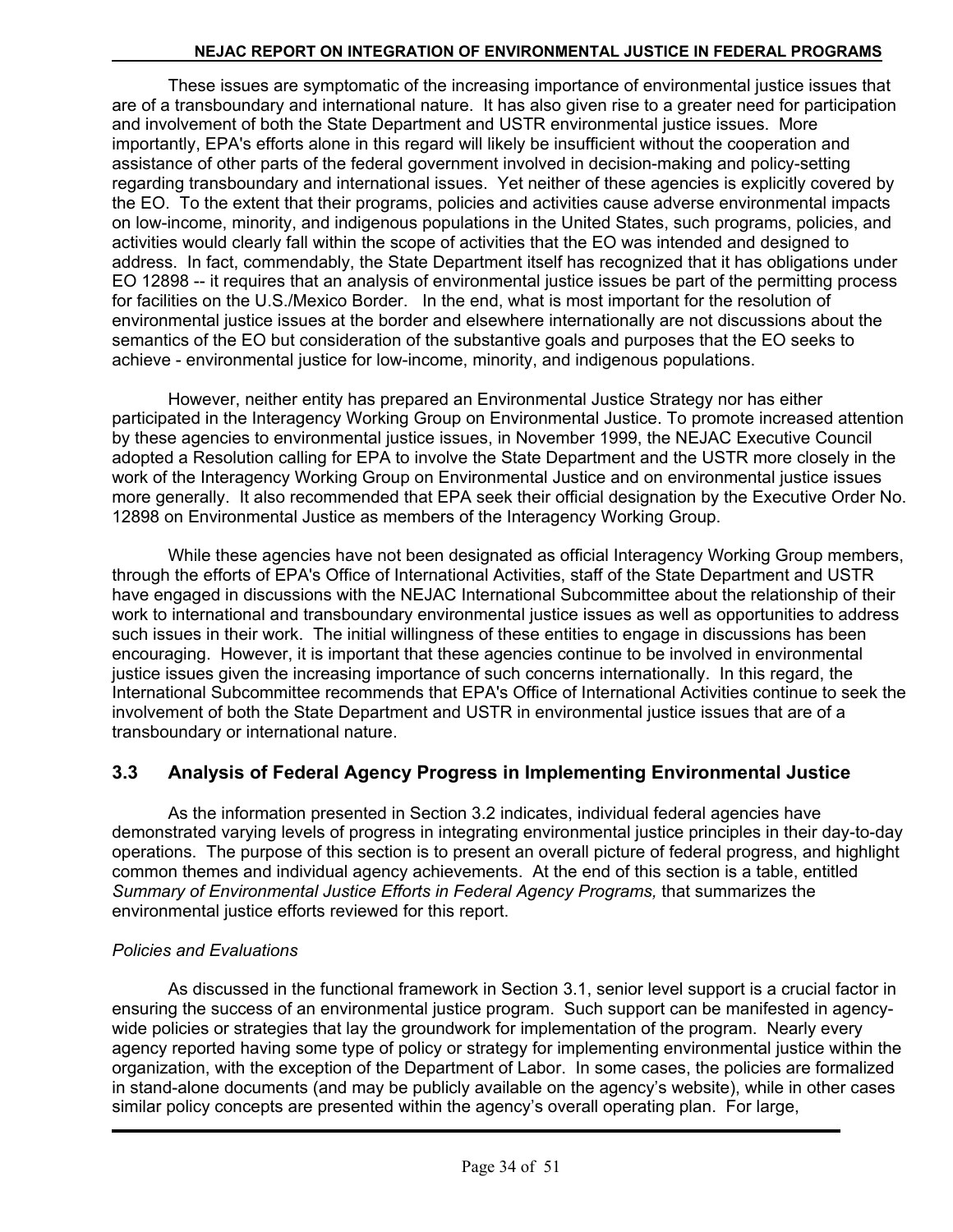compartmentalized agencies such as DOD and DOI, the policies are developed within the individual services or bureaus.

In general, while having an environmental justice policy is evidence of progress, whether the agency is actually following the plan depends on organizational investments and programmatic procedures, such as discussed below. However, it should be noted that one additional measure of commitment is whether an agency has an evaluation process that examines how well the agency is actually implementing the policies set forth. Only NIEHS has reported conducting an evaluation or assessment of their environmental justice efforts, although ATSDR includes evaluation measures in its overall strategy. No other agencies provided evidence of such evaluations of progress in environmental justice program implementation.

## *Organizational Investments*

No agency can successfully implement its environmental justice program without providing the necessary resources to carry it out. A number of agencies have created offices or staff positions for overseeing or coordinating environmental justice efforts within the department. For example, like EPA's Office of Environmental Justice, ATSDR established the Office of Urban Affairs to implement its programs. DOJ and DOE have established environmental justice contacts in each major department. NIEHS indicated that it has four staff persons dedicated to environmental justice research program implementation. Other agencies, such as DOD and HUD, have assigned environmental justice responsibilities to existing staff rather than create new positions. Either model can be effective provided that the office or individuals assigned the responsibility have the authority and resources to carry them out.

In addition to assigning specific responsibilities for implementation, some agencies (e.g., DOT, DOJ, DOE, and USDA) have created working groups or steering committees to guide implementation. The Department of Transportation, for example, created a review committee comprised of senior department officials to examine the impact of major transportation projects on minority and low-income communities. This formalized mechanism to promote sustained senior official attention to ongoing DOT activities is likely to have enhanced the incorporation of environmental justice considerations into the agency's key activities. However, from most of the department and agency reports, it is unclear to what the degree these positions have an ability to influence or create measurably positive results for environmental justice.

## *Programmatic Procedures*

EO 12898 requires that each agency take environmental justice into account in its day-to-day operations and decision-making. Nearly every agency and department reports incorporating environmental justice criteria into its NEPA procedures and guidance. This integration is particularly important for those agencies, such as DOT, DOD, and DOE, that undertake activities that can have significant environmental impacts, such as locating a highway, disposing of chemical weapons, or cleaning up nuclear production facilities. Even DOJ has incorporated environmental justice considerations into guidance for completing environmental assessments in building prisons. Furthermore, DOT has incorporated environmental justice criteria into planning requirements that states and metropolitan planning organizations (MPOs) must follow. DOT has also established an environmental justice data bank to track environmental justice issues across department activities.

Those agencies that are not necessarily involved in environmental decision-making still developed procedures and guidelines for ensuring that environmental justice concepts are incorporated into the activities that they do implement. For example, HUD has developed a protocol for investigating environmental justice complaints. NIEHS redirected some of its health research programs to ensure that environmental justice communities and their concerns were taken into account.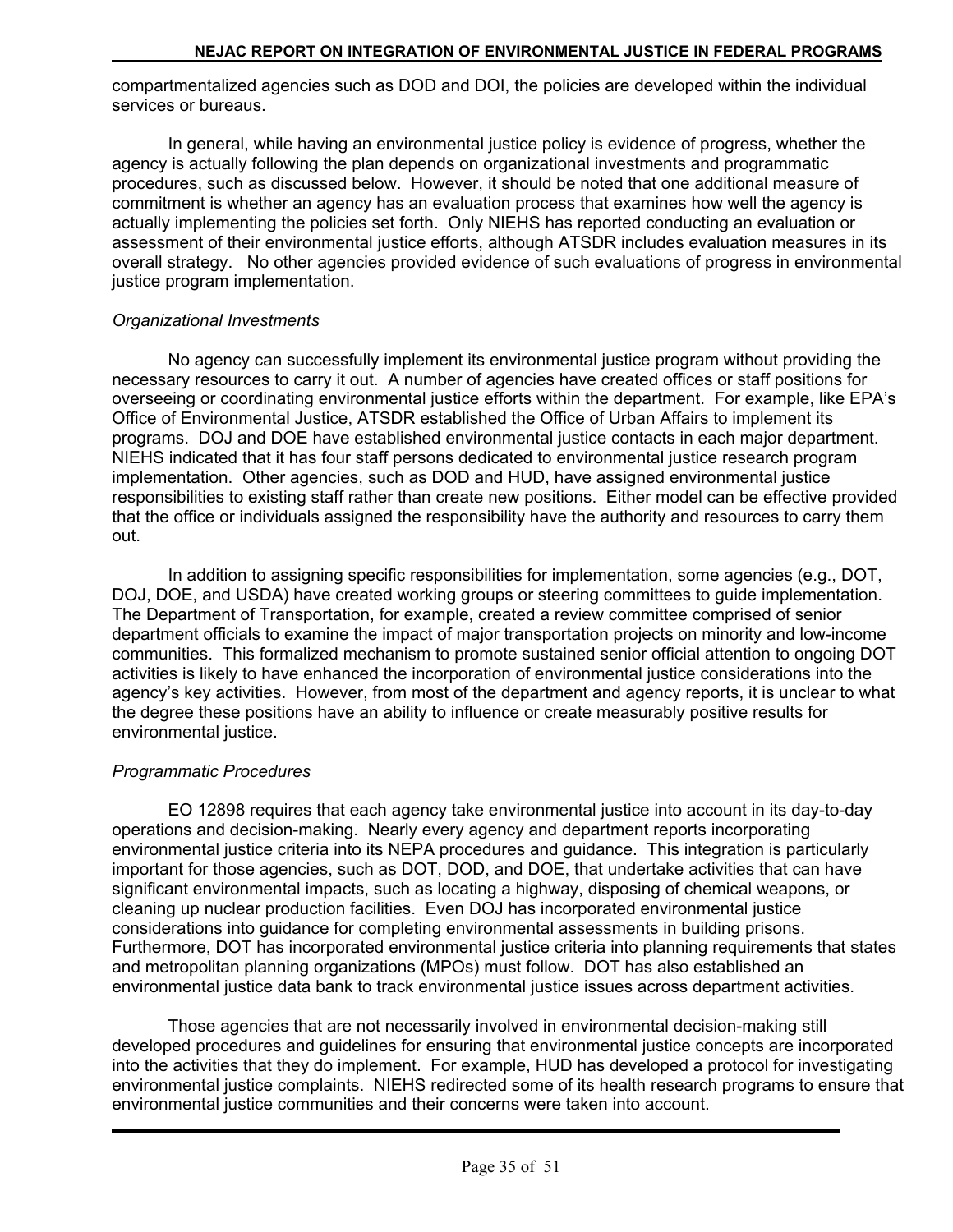#### *Stakeholder Outreach*

From the presentations made at the NEJAC meeting, it appears that most agencies consider outreach to and interaction with communities of concern to be an important component of an environmental justice program. Nearly every department and agency reported at least a basic level of stakeholder outreach to minority and low-income communities. Some programs, such as DOE's environmental justice research center and NIEHS's Partnership for Communication, are intended to make technical information available to the public. Other agencies have established procedures to encourage public participation in decision-making; for example, DOJ seeks community input in approving environmental projects that resolve environmental prosecutions. Still other programs focus on training and job development, such as DOI's Job Corps centers.

Outreach is particularly important for those agencies that are not generally responsible for activities that have a direct effect on the environment. In the absence of being able to integrate environmental justice concepts into environmental decisions, these agencies have identified ways in which they can leverage their existing programs to assist communities of concern. For example, HUD targets outreach on lead exposure to high-risk populations. HRSA has created community health outreach programs to disseminate health care information to communities of concern.

To some degree, there is an element of "re-packaging" of existing outreach efforts to these stakeholders and casting those activities under the aegis of "environmental justice." For example, DOD's Restoration Advisory Boards and Technical Assistance programs had existed prior to the EO but are still presented as "environmental justice outreach." However, the degree to which the agency has enhanced stakeholder involvement as a result of the EO is unclear.

#### *Summary*

In attempting to provide an overall picture of federal progress in meeting the objectives of the EO, the agencies were assigned into one of four categories based on their "environmental footprint," as illustrated in the graphic below. An "environmental footprint" refers to the potential for negative impacts of agency activities on the environment. Agencies with large environmental footprints have historically been those whose activities directly generate hazardous or toxic substances and wastes, have emissions into air or water, or require the disturbance of significant tracts of land for buildings, transportation infrastructure, etc. Agencies with smaller environmental footprints tend to have far fewer activities that generate emissions or wastes, and rarely undertake activities that potentially damage the natural environment. In addition, both types of agencies may have statutory or regulatory authority over private or non-federal agency activities that impact the environment. Other agencies may have negligible environmental impacts as well as minimal responsibilities over such impacts.

| <b>Environmental Footprint</b> |       |  |  |
|--------------------------------|-------|--|--|
| Large                          | Small |  |  |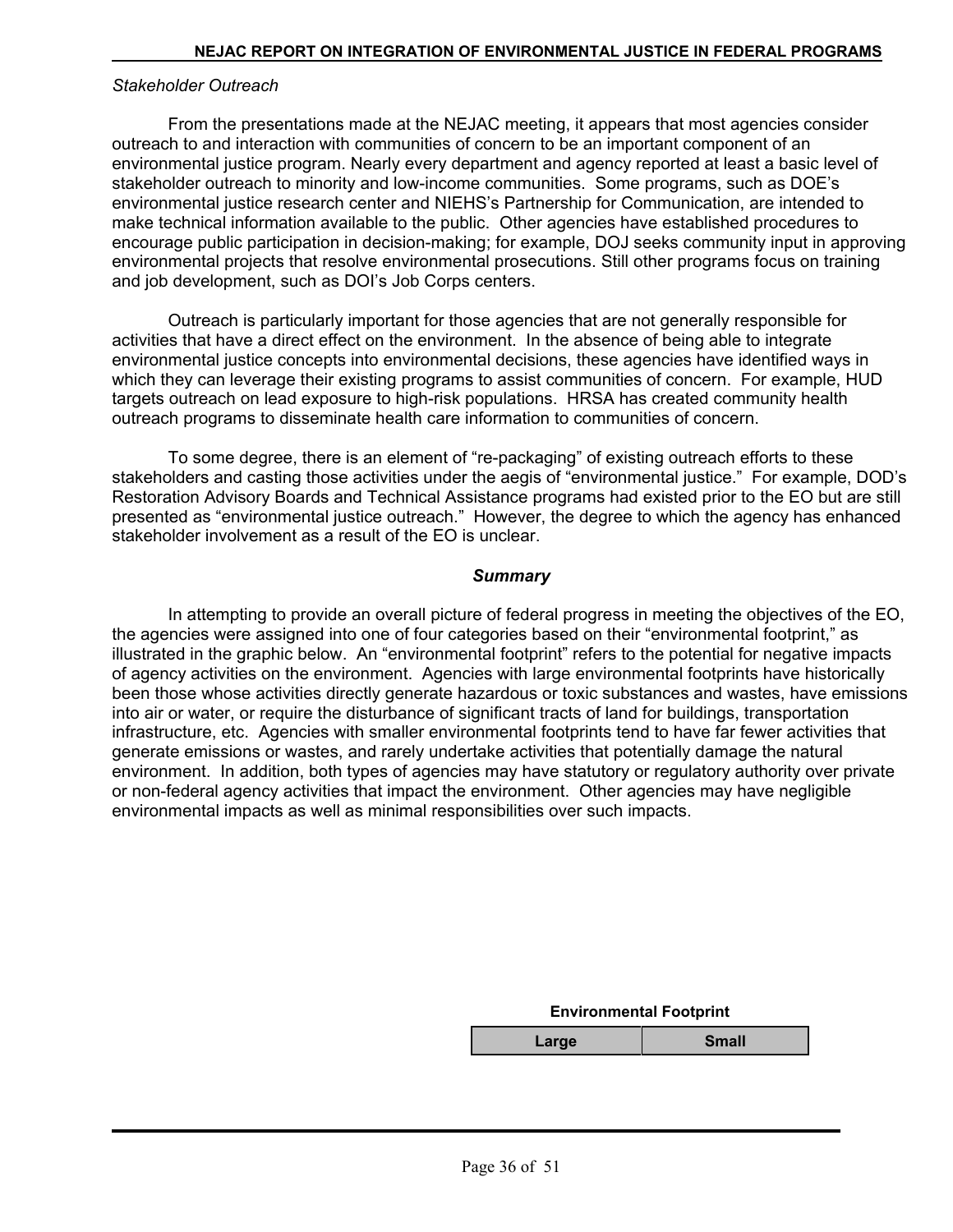| <b>Environmental</b><br><b>Protection</b><br><b>Responsibility</b> | High | <b>DoD</b><br><b>DOE</b><br><b>DOT</b><br><b>USDA</b> | <b>DOI</b><br><b>EPA</b><br><b>DOJ</b>                                  |
|--------------------------------------------------------------------|------|-------------------------------------------------------|-------------------------------------------------------------------------|
|                                                                    | Low  |                                                       | <b>DOL</b><br><b>HUD</b><br><b>NIEHS</b><br><b>HRSA</b><br><b>ATSDR</b> |

Although one might expect that agencies with larger environmental footprints and high environmental responsibilities would have mature programs to incorporate environmental justice into their operations, this does not appear to be the case. For example, based on the information provided in the presentations and from research into each agency, it appears that NIEHS and DOT have relatively strong efforts to incorporate environmental justice into their agency activities and programs. However, other agencies such as DoD and DOE do not have strong environmental justice programs, despite their large environmental footprints. While these two large agencies may have pockets of excellence, their overall efforts are comparatively weaker.

## **Summary of Environmental Justice Efforts in Federal Agency Programs**

|            | <b>Policies and</b><br><b>Evaluations</b>                                                                                                                                                                                                                                                                                                                        | Organizational<br><b>Investments</b>                                                                                                                                                                                                                         | Programmatic<br><b>Procedures</b>                                                                                                                                                                              | <b>External</b><br><b>Outreach</b>                                                                                                                                                                                            |
|------------|------------------------------------------------------------------------------------------------------------------------------------------------------------------------------------------------------------------------------------------------------------------------------------------------------------------------------------------------------------------|--------------------------------------------------------------------------------------------------------------------------------------------------------------------------------------------------------------------------------------------------------------|----------------------------------------------------------------------------------------------------------------------------------------------------------------------------------------------------------------|-------------------------------------------------------------------------------------------------------------------------------------------------------------------------------------------------------------------------------|
| DOJ        | Created environmental<br>$\bullet$<br>justice strategy and<br>guidance documents-but<br>implementation left to<br>discretion of individual<br>attorneys.<br>Focus on specific<br>$\bullet$<br>problems whose<br>resolution incorporates<br>environmental justice.                                                                                                | Environmental justice<br>$\bullet$<br>contacts in major offices.<br>Training provided to new<br>$\bullet$<br>hires.<br>Two working groups<br>$\bullet$<br>created to guide<br>Department<br>implementation.                                                  | Incorporated<br>$\bullet$<br>environmental justice<br>considerations into<br>guidance for completing<br><b>EA/EIS</b> in corrections<br>program.                                                               | Seek community input to<br>resolution of<br>environmental cases<br>through supplemental<br>environmental projects.<br>Weed and Seed program<br>incorporates<br>environmental justice on<br>pilot basis at 4 sites.            |
| <b>DOD</b> | Environmental justice<br>$\bullet$<br>included in DoD NEPA<br>policy (DoD Instruction<br>4715.9).<br>Each Service has<br>$\bullet$<br>included environmental<br>justice in its NEPA policy.<br>Environmental justice in<br>$\bullet$<br>environmental and<br>planning guidance for<br>each Service.<br>American Indian and<br>$\bullet$<br>Alaska Native Policy. | Environmental justice<br>$\bullet$<br>Training video<br>Native American and<br>$\bullet$<br>Alaskan Natives -<br>sensitivity training.<br>No additional staff in<br>$\bullet$<br>ODUSD(IE) - staff cover<br>environmental justice as<br>additional workload. | NEPA decision-making<br>$\bullet$<br>process.                                                                                                                                                                  | <b>Restoration Advisory</b><br>$\bullet$<br>Boards for cleanup (active<br>and closed installations).<br><b>Technical Assistance for</b><br>$\bullet$<br><b>Public Participation</b><br>program to give training to<br>public. |
| <b>DOE</b> | Environmental justice<br>$\bullet$<br>strategy with four goals.                                                                                                                                                                                                                                                                                                  | Appointed environmental<br>$\bullet$<br>justice coordinator.<br>Designated<br>environmental justice<br>points of contact.<br>Established tribal liaison.<br>Established<br>implementation steering<br>committee.                                             | Incorporating<br>$\bullet$<br>environmental justice into<br>Superfund cleanups and<br>NEPA process.<br>Providing energy<br>$\bullet$<br>resources to Native<br>Americans.<br>Conducting health<br>assessments. | Developed environmental<br>justice resource center.<br><b>Established People of</b><br>Color and<br>Disenfranchised<br>Communities<br><b>Environmental Health</b><br>Network (the Coalition).                                 |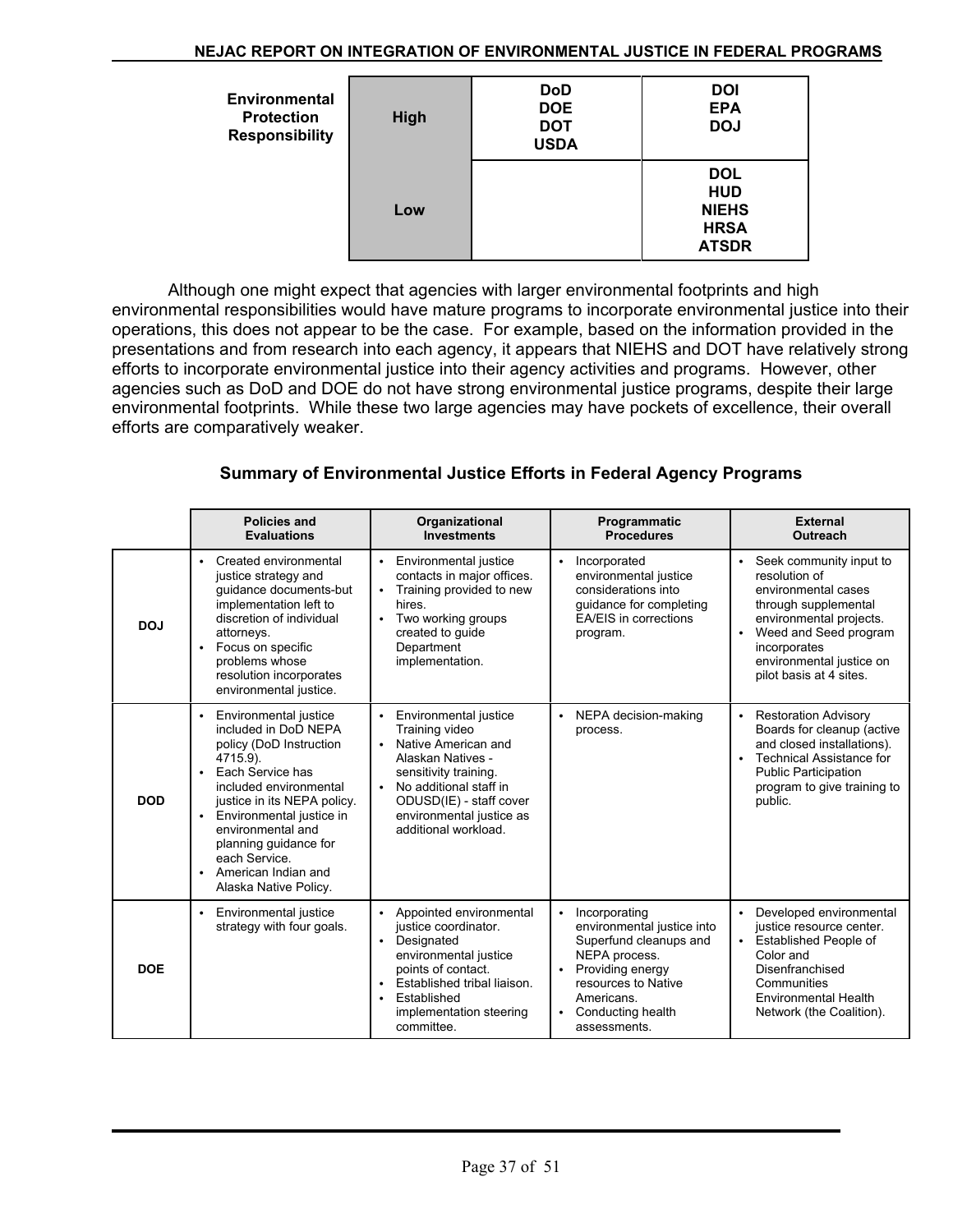## **Summary of Environmental Justice Efforts in Federal Agency Programs**

|                               | <b>Policies and</b><br><b>Evaluations</b>                                                                                                                                                                                                                                                                                                                                            | Organizational<br><b>Investments</b>                                                                                                                                                                                                                                                                                                                                                                                                                                                                                                                      | Programmatic<br><b>Procedures</b>                                                                                                                                                                                                                                                                                                                                                                                                    | <b>External</b><br>Outreach                                                                                                                                                                                                                                                                                                                                                                                                                                                                                                                                                                                                                                                                                                                                                                                    |
|-------------------------------|--------------------------------------------------------------------------------------------------------------------------------------------------------------------------------------------------------------------------------------------------------------------------------------------------------------------------------------------------------------------------------------|-----------------------------------------------------------------------------------------------------------------------------------------------------------------------------------------------------------------------------------------------------------------------------------------------------------------------------------------------------------------------------------------------------------------------------------------------------------------------------------------------------------------------------------------------------------|--------------------------------------------------------------------------------------------------------------------------------------------------------------------------------------------------------------------------------------------------------------------------------------------------------------------------------------------------------------------------------------------------------------------------------------|----------------------------------------------------------------------------------------------------------------------------------------------------------------------------------------------------------------------------------------------------------------------------------------------------------------------------------------------------------------------------------------------------------------------------------------------------------------------------------------------------------------------------------------------------------------------------------------------------------------------------------------------------------------------------------------------------------------------------------------------------------------------------------------------------------------|
| <b>DOT</b>                    | 1999 FHWA and FTA<br>memo on including<br>environmental justice in<br>MPO planning process.<br>FHWA / FTA rule on<br>$\bullet$<br>including environmental<br>justice in MPO planning<br>process (under<br>consideration as of Dec<br>2000).<br>DOT Order 5610.2.<br>$\bullet$<br>FHWA Order 6640.23.                                                                                 | <b>Environmental Justice</b><br><b>Review Committee</b><br>comprising senior DOT<br>officials.<br>Workshops and training<br>$\bullet$<br>prepared by FHWA OCR.                                                                                                                                                                                                                                                                                                                                                                                            | Planning requirements for<br>states and MPOs<br>incorporate environmental<br>justice principles.<br>• NEPA process requires<br>consideration of<br>environmental justice.<br>Established<br>$\bullet$<br>environmental justice<br>data bank.                                                                                                                                                                                         | Stakeholder involvement<br>requirements during<br>planning and construction<br>process.<br>DOT review and oversight<br>$\bullet$<br>of state and local projects.<br>DOT involvement in<br>settling litigation involved<br>environmental justice<br>stakeholders.                                                                                                                                                                                                                                                                                                                                                                                                                                                                                                                                               |
| <b>DOI</b>                    | <b>Environmental Justice</b><br>$\bullet$<br>Strategy (1995).<br>$\bullet$<br>Each bureau has its own<br>implementing policies.                                                                                                                                                                                                                                                      | Environmental justice<br>coordinator for each<br>bureau.<br>Primary responsibility<br>$\bullet$<br>rests with Director's<br>Office of Environmental<br>Policy and Compliance.<br>An individual in each of<br>DOI's eight bureaus<br>responsible for<br>coordinating<br>environmental justice<br>issues, in addition to a<br>staffer in the Solicitor's<br>Office. Nine individuals,<br>therefore, have<br>environmental justice<br>responsibilities.<br>Some bureaus have<br>$\bullet$<br>established offices that<br>implement environmental<br>justice. | Guidance for subsistence<br>$\bullet$<br>taking of fish and wildlife<br>on federal lands in<br>Alaska.<br>NPS-12, guidance for<br>$\bullet$<br>implementation of the<br>procedural requirements<br>of NEPA.<br><b>FACA Advisory</b><br>Committee to advise<br>OSM on specific<br>regulatory issues;<br>committee members from<br>States, Tribes, industry,<br>and residents of coalfield<br>regions, many of whom<br>are low-income. | <b>Established Job Corps</b><br>centers that train urban<br>minority groups to restore<br>wetlands, build nature<br>trails, construct refuge<br>facilities.<br><b>Partners for Cultural</b><br>$\bullet$<br>Diversity Program<br>encouraged minorities to<br>pursue natural resource<br>careers.<br>Resource Apprenticeships<br>$\bullet$<br>Program (RAPS) provides<br>work and educational<br>experiences for minority<br>and low-income high<br>school and college<br>students.<br>Prepare documents in<br>$\bullet$<br>Tribal languages,<br>Japanese, Spanish;<br>provide translators at<br>meetings.<br>Incorporate public<br>involvement from all<br>potentially affected groups<br>into all NEPA decisions:<br>focus on encouraging<br>involvement from minority,<br>Tribal, low-income<br>populations. |
| <b>EPA</b><br><b>Region 6</b> | <b>Environmental Justice</b><br>$\bullet$<br>Strategy (1995).<br>Environmental justice<br>$\bullet$<br>included in NEPA<br>compliance analysis.<br>Environmental justice<br>$\bullet$<br>grant evaluation to<br>assess performance.<br>1996 environmental<br>$\bullet$<br>justice implementation<br>plan - also evaluated<br>implementation of<br>environmental justice<br>Strategy. | Office of Environmental<br>$\bullet$<br>Justice.<br>Office of Civil Rights.<br>$\bullet$<br>Environmental justice<br>coordinators in each HQ<br>office and in each Region.<br>Regional OEnvironmental<br>$\bullet$<br>justices.<br>Environmental justice<br>$\bullet$<br>website.<br>Environmental justice<br>$\bullet$<br>grants.<br>EPA plays interagency<br>$\bullet$<br>coordination role.<br>Environmental justice<br>$\bullet$<br>Training Collaborative.<br>Pesticide safety training<br>collaborative effort with<br>industry and states.         | Environmental justice<br>$\bullet$<br>included in EPA's Clean<br>Air Act § 309 reviews.<br>NEPA decision-making<br>process.                                                                                                                                                                                                                                                                                                          | Materials published in<br>$\bullet$<br>languages other than<br>English.<br>Guidance for EPA<br>Assistance Recipients<br>Administering<br><b>Environmental Permitting</b><br>Programs.<br>Pollution monitoring and<br>reduction assistance<br>programs.<br>Guidance for Investigating<br>Title VI Administrative<br><b>Complaints Challenging</b><br>Permits.                                                                                                                                                                                                                                                                                                                                                                                                                                                   |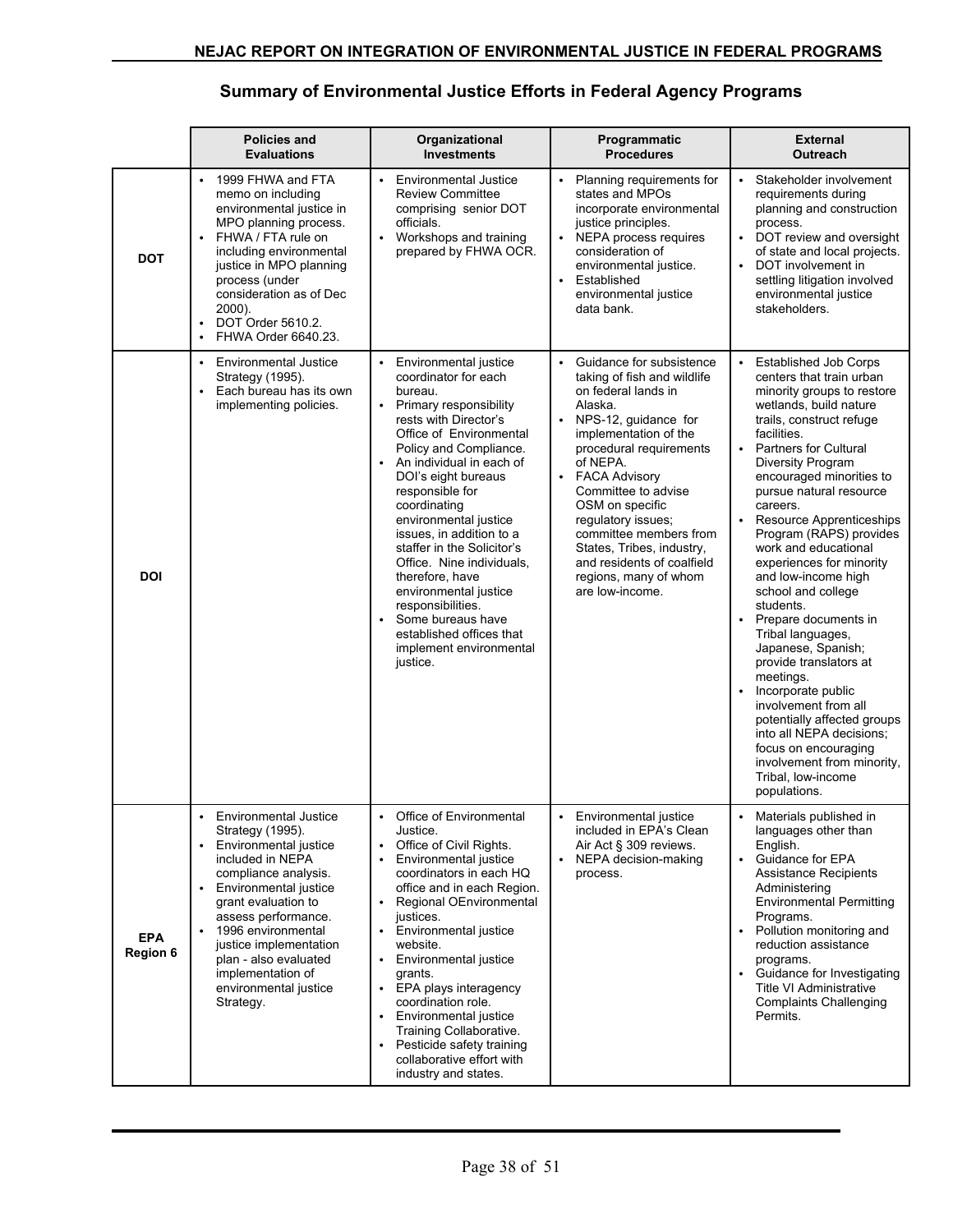## **Summary of Environmental Justice Efforts in Federal Agency Programs**

|              | <b>Policies and</b><br><b>Evaluations</b>                                                                                                                       | Organizational<br><b>Investments</b>                                                                                                                                                                                                                                                                                                                                                                                                                                                          | Programmatic<br><b>Procedures</b>                                                                                                                                                                                                                                                                                                   | <b>External</b><br><b>Outreach</b>                                                                                                                                                                                                                                                                                                                                                                                                                                                                                                                         |
|--------------|-----------------------------------------------------------------------------------------------------------------------------------------------------------------|-----------------------------------------------------------------------------------------------------------------------------------------------------------------------------------------------------------------------------------------------------------------------------------------------------------------------------------------------------------------------------------------------------------------------------------------------------------------------------------------------|-------------------------------------------------------------------------------------------------------------------------------------------------------------------------------------------------------------------------------------------------------------------------------------------------------------------------------------|------------------------------------------------------------------------------------------------------------------------------------------------------------------------------------------------------------------------------------------------------------------------------------------------------------------------------------------------------------------------------------------------------------------------------------------------------------------------------------------------------------------------------------------------------------|
| <b>DOL</b>   | No specific information<br>provided.                                                                                                                            | No specific information<br>$\bullet$<br>provided.                                                                                                                                                                                                                                                                                                                                                                                                                                             | Partnership for<br>$\bullet$<br>Environmental<br><b>Technology Education</b><br>(PETE).<br>• Enviro-jobs.                                                                                                                                                                                                                           | Participation in National<br>$\bullet$<br>Training Collaborative.                                                                                                                                                                                                                                                                                                                                                                                                                                                                                          |
| <b>NIEHS</b> | Incorporates<br>environmental justice into<br>its overall mission and<br>strategic plan;<br>Evaluates overall<br>$\bullet$<br>environmental justice<br>program. | Four staff dedicated to<br>$\bullet$<br>environmental justice<br>research program<br>implementation.                                                                                                                                                                                                                                                                                                                                                                                          | • Focuses 3 research<br>centers on environmental<br>justice issues.<br>$\bullet$<br>Refocuses asthma<br>studies.<br>Analyzing lead exposure.<br>Researching<br>$\bullet$<br>environmental impacts on<br>Native American children.                                                                                                   | • Developed community<br>based research project<br>with grantees.<br>Developed Partnership for<br>$\bullet$<br>Communication.<br>Maintains job training<br>$\bullet$<br>program for minority and<br>inner-city youth.                                                                                                                                                                                                                                                                                                                                      |
| <b>HRSA</b>  | No specific strategy, but<br>environmental justice is<br>part of overall mission to<br>provide equitable health<br>care.                                        | No specific information<br>provided.                                                                                                                                                                                                                                                                                                                                                                                                                                                          | Funding community<br>$\bullet$<br>health centers to ensure<br>equitable health care.<br>With CDC, developing<br>$\bullet$<br>community health<br>outreach and education<br>services program.                                                                                                                                        | Created community health<br>outreach and educational<br>services program to<br>disseminate health care<br>information.                                                                                                                                                                                                                                                                                                                                                                                                                                     |
| <b>ATSDR</b> | Has an environmental<br>justice strategy on<br>website; includes<br>evaluation measures.                                                                        | Created Office of Urban<br>$\bullet$<br>Affairs to implement<br>environmental justice<br>programs.                                                                                                                                                                                                                                                                                                                                                                                            | No information on specific<br>$\bullet$<br>programs.                                                                                                                                                                                                                                                                                | Works with communities -<br>$\bullet$<br>no specific information<br>provided.                                                                                                                                                                                                                                                                                                                                                                                                                                                                              |
| <b>USDA</b>  | Strategy outlined in<br>Departmental regulation<br>(DR 5600-2), December<br>15, 1997.                                                                           | <b>USDA Under Secretary</b><br>$\bullet$<br>for Natural Resources<br>and Environment has<br>overall leadership<br>responsibility for<br>implementation.<br>Environmental justice<br>$\bullet$<br><b>Steering Committee</b><br>advises Under Secretary<br>on compliance and<br>effectiveness in<br>addressing environmental<br>justice issues.<br>Agency heads report<br>annually to both the<br>Under Secretary and<br>Steering Committee,<br>outlining progress on<br>environmental justice. | Bureaus within USDA use<br>$\bullet$<br>NEPA and other<br>requirements as<br>opportunity to incorporate<br>environmental justice into<br>decisions.<br>Emphasizes participation<br>$\bullet$<br>of small and<br>disadvantaged<br>businesses in contracting<br>and procurement<br>programs for<br>environmental cleanup<br>projects. | Provide grants and<br>technical assistance to<br>minority and low-income<br>urban communities to<br>accomplish urban<br>ecosystem conservation<br>through locally driven<br>initiatives.<br>Fund cooperative<br>$\bullet$<br>agreement to develop<br>guidelines for<br>implementing an<br>environmental justice<br>policy.<br>Fund research initiative to<br>$\bullet$<br>gather information on<br>potential environmental<br>justice issues.<br>• Provide support to<br>Brownfields projects that<br>involve minority, Tribal,<br>low-income populations. |
| <b>HUD</b>   | Developed environmental<br>justice strategy.                                                                                                                    | Delegated environmental<br>justice responsibilities to<br>staff members.                                                                                                                                                                                                                                                                                                                                                                                                                      | Developed protocol for<br>investigating<br>environmental justice<br>complaints.<br>Incorporated<br>$\bullet$<br>environmental justice<br>concerns into 4 existing<br>programs.                                                                                                                                                      | Targets outreach on lead<br>exposure to high risk<br>populations.                                                                                                                                                                                                                                                                                                                                                                                                                                                                                          |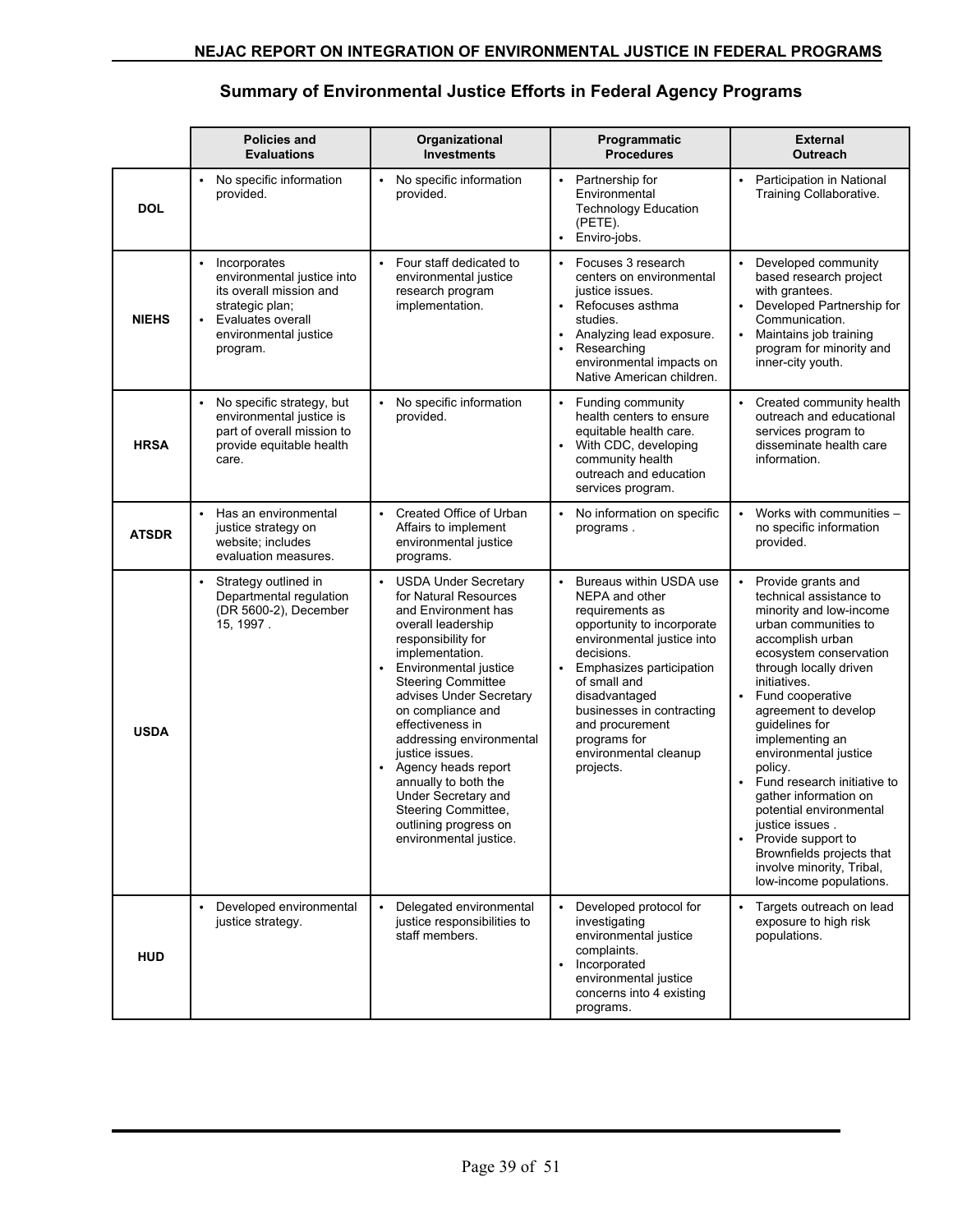## **4. INTERAGENCY COLLABORATION**

The accomplishments of the Interagency Working Group on Environmental Justice (IWG) provide a focal point for evaluating federal agency progress in implementing environmental justice objectives. The IWG was established under EO 12898 to provide a mechanism for ensuring that federal agencies meet the EO objectives. In May 2000, the IWG released the "Integrated Federal Interagency Environmental Justice Action Agenda" to promote the integration of environmental justice in the policies, programs, and activities of all federal agencies.<sup>84</sup>

At the December NEJAC meeting, a panel session focused on the IWG and its Action Agenda. Mr. Tim Fields (Assistant Administrator for Solid Waste and Emergency Response, EPA) explained that the Action Agenda provides a framework that assists federal agencies in developing and expanding collaborative federal environmental justice initiatives. Mr. Charles Lee stated that the Action Agenda should accomplish the following:

- Promote federal support of solutions that begin in communities and remain in communities;
- Link the federal, state, and local governments with community-based comprehensive planning processes;
- Seek collaboration and integration so that resources can be better targeted and leveraged;
- Develop a template for holistic community-based solutions to environmental justice issues; and
- Serve as a platform for advocating a new way of conducting business.

Under the Action Agenda, 15 interagency environmental justice demonstration projects have been initiated. At the NEJAC meeting, a separate panel discussion was devoted to presenting the successes and lessons learned of 6 of the 15 interagency environmental justice projects. These demonstration projects provide examples of federal interagency and agency-specific initiatives to build constructive partnerships with state, tribal, and local governments and environmental justice communities. Mr. Fields suggested that the Action Agenda and demonstration projects would provide the baseline from which environmental justice and community involvement and participation will be measured. He stated that he anticipated that the demonstration projects would evolve into a full-fledged program and provide a guide to the way in which the federal government should deal with other stakeholders in addressing environmental justice issues.

## **4.1 Examples of Interagency Collaboration**

In their presentation, the representatives of six demonstration projects tended to focus on the role of the community in the demonstration projects, rather than on federal agency accomplishments. The common theme running through all of the presentations was that community control and input into decisions, with the support of federal agencies, is vital for success in the resolution of environmental justice issues.

Bridges to Friendship -- Rear Admiral Chris Weaver presented an overview of the Bridges to Friendship project that is underway at the Washington Navy Yard in  $\bullet$ 

<sup>&</sup>lt;sup>84</sup> "An Integrated federal Interagency Environmental Justice Action Agenda," May 15, 2000 (prepublication copy).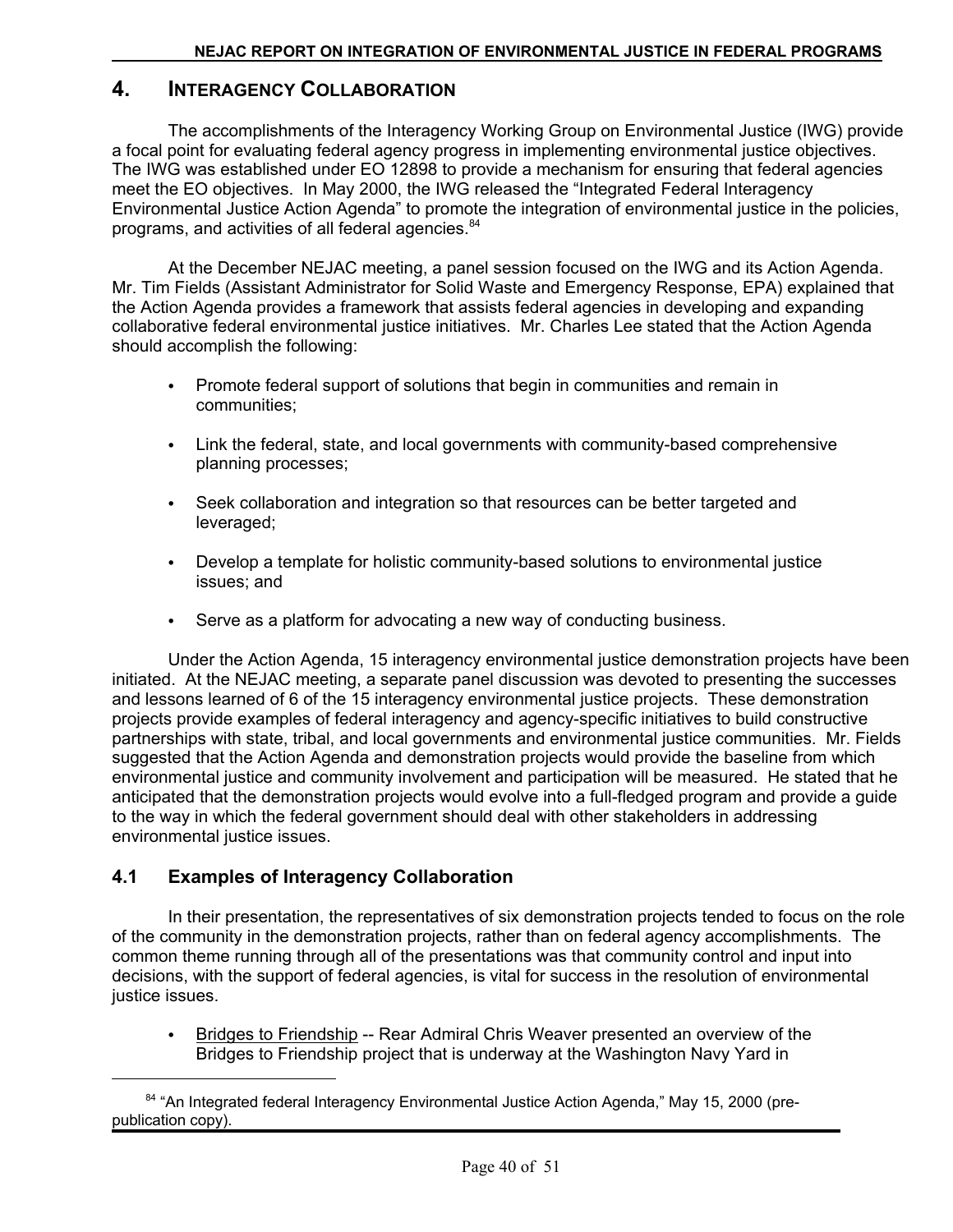southeast Washington, D.C. RADM Weaver stressed the commitment of the Navy to improving the environmental situation at the Washington Navy Yard through environmental cleanup and increasing opportunities for the local residents to become involved. He highlighted the factors behind the success of the project by stating that it provides ways to combine the efforts of community groups, the Navy, other federal agencies, private individuals, the local community, and the District of Columbia. RADM Weaver cited the project partners' ability to link job needs with job opportunities as a major factor in building community pride in redevelopment and environmental cleanup at the Navy Yard.

- Bethel New Life Power Park -- Ms. Mary Nelson (Bethel New Life, Inc.) described the Bethel New Life Power Park demonstration project in Chicago, Illinois. She stated that Bethel is very fortunate to have a partnership with the Department of Energy's Argonne National Laboratory. She identified that the lessons learned from the project pointed to three key ingredients for a successful community redevelopment project. These are vision, the development of partnerships, and the use of an asset-based approach.
- Community Cleanup and Revitalization, Arkwright/Forest Park -- Mayor James Talley of the City of Spartanburg, South Carolina, presented a description of the Community Cleanup and Revitalization project in the Arkwright/Forest Park community of south side Spartanburg. Mayor Talley stated that two Superfund sites are located near the community and he described other local sites of environmental concern. He described how a partnership of EPA, NEJAC, city and local officials, a Senator and Congressman, and the local community have come together in a collaborative effort to develop a plan for the area and to overcome the barrier of cost to redevelopment. Mayor Talley stressed the importance of community involvement and control. He explained that if the project is under the control of the local community, it will remain focused on providing benefits to the community.
- Addressing Asthma in Puerto Rico -- Dr. José Rodríguez-Santana of the Asthma Coalition of Puerto Rico gave a presentation describing the project to address asthma in Puerto Rico. He stated that this was the first asthma project funded by federal agencies with the objective of reducing asthma among native Puerto Ricans. He described the involvement of EPA, HRSA, and HHS and relayed how they have collaborated with local health care providers and community groups to improve understanding of asthma in Puerto Rico. Mr. Lee stated that the involvement of HRSA has been important in demonstrating to that agency the importance of environmental justice, and in increasing understanding within the agency of larger environmental justice issues in which they can play a role.
- New Madrid County Tri-community Child Health Champion Campaign -- Dr. Emil Jason (Great Rivers Alliance of Natural Resource Districts) gave a presentation on the New Madrid County Tri-Community Child Health Champion Campaign in Missouri. He stated that the partners to the project included the Natural Resource Conservation Service of the USDA and EPA Region VII. He said the purpose of the project is to provide a safer environment for children by promoting community awareness of environmental health hazards and improving the ability of local communities to address concerns. Dr. Jason stated that the partnership between federal agencies, state agencies, local organizations, and the communities had been successful in meeting the project goals and objectives.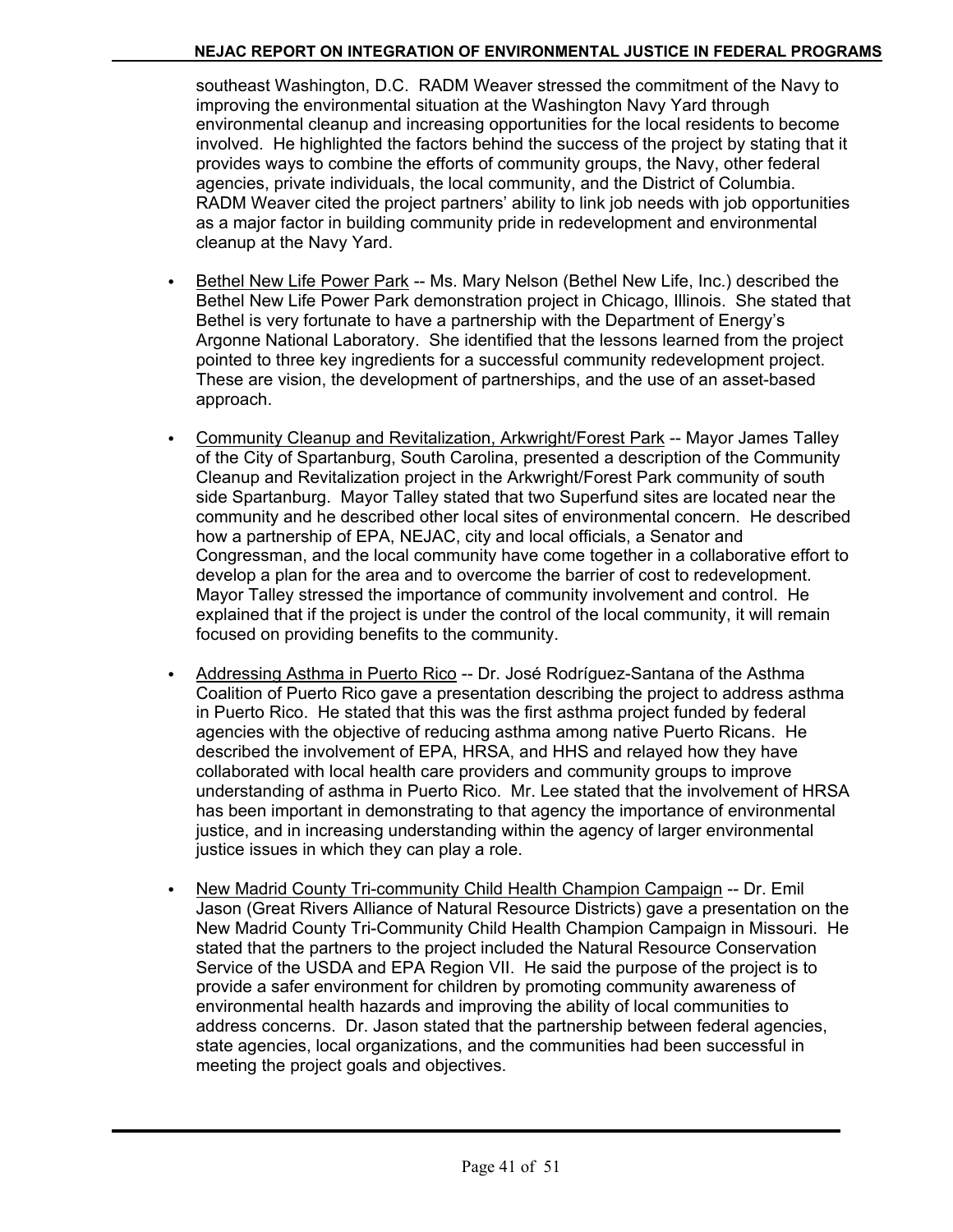C Protecting Children's Health and Reducing Lead Exposure -- Dr. Richard Mark (Chief Executive Officer, East St. Louis Lead Project, St. Mary's Hospital, East St. Louis, Illinois) described the East St. Louis Lead Project. He explained the efforts to make the population more aware of the dangers of lead poisoning and the roles of some of the project partners. Dr. Mark explained that funding for the project has come from HUD, EPA, USACE, and USDA. The federal agencies have also been heavily involved in testing for lead in soils and housing and in educating the community.

In conclusion, Mr. Lee described his vision for a programmatic framework for the IWG. He identified six major items:

- Enhancing communications, training, and outreach;
- Instituting an evaluation methodology based on environmental justice principles;
- Developing and solidifying partnerships within, among, and outside the federal agencies;
- Identifying a set of cross-cutting themes for integrating environmental justice across federal agencies;
- Actively nurturing new demonstration projects; and
- Developing regional environmental justice integrated action plans.

## **4.2 Analysis of Interagency Collaboration**

The examples of demonstration projects described above have certain common themes and lessons learned that can be translated into the Action Agenda and help build stronger environmental justice projects in the future. The demonstration projects were established to serve as living models to help federal agencies and stakeholder groups identify methods of improving interagency collaboration and achieving concrete benefits for environmental justice communities. The initial results of the demonstration projects have indicated that the partnership approach to problem solving, with a strong local community input into decision-making, is the key to success. The ability of affected communities to leverage federal resources and expertise and interact with federal, state, and local government agencies is firmly linked to the overall results of each demonstration project. Engaging community members and stakeholder organizations early in the decision-making process builds trust and leads to strong partnerships. Designation of a lead federal agency is also important because it provides a focal point for activity and removes the administrative and financial burden from the local community, which rarely possesses the resources to meet those demands.

The federal agencies charged with implementation of EO 12898 can use the demonstration projects as a means of promoting environmental justice within agency functions and as models from which to draw experience for new environmental justice challenges. Documenting the lessons learned from the demonstration projects will provide a guide to other communities and federal agencies in how best to approach environmental justice issues and reach consensus on actions that can address those issues. The continuation of the Action Agenda and its demonstration projects will provide a template for future environmental justice projects.

## **5. CONCLUSIONS AND RECOMMENDATIONS**

The presentations and discussions at the December 2000 NEJAC meeting demonstrate that the federal departments and agencies have made significant, but uneven, progress in implementing the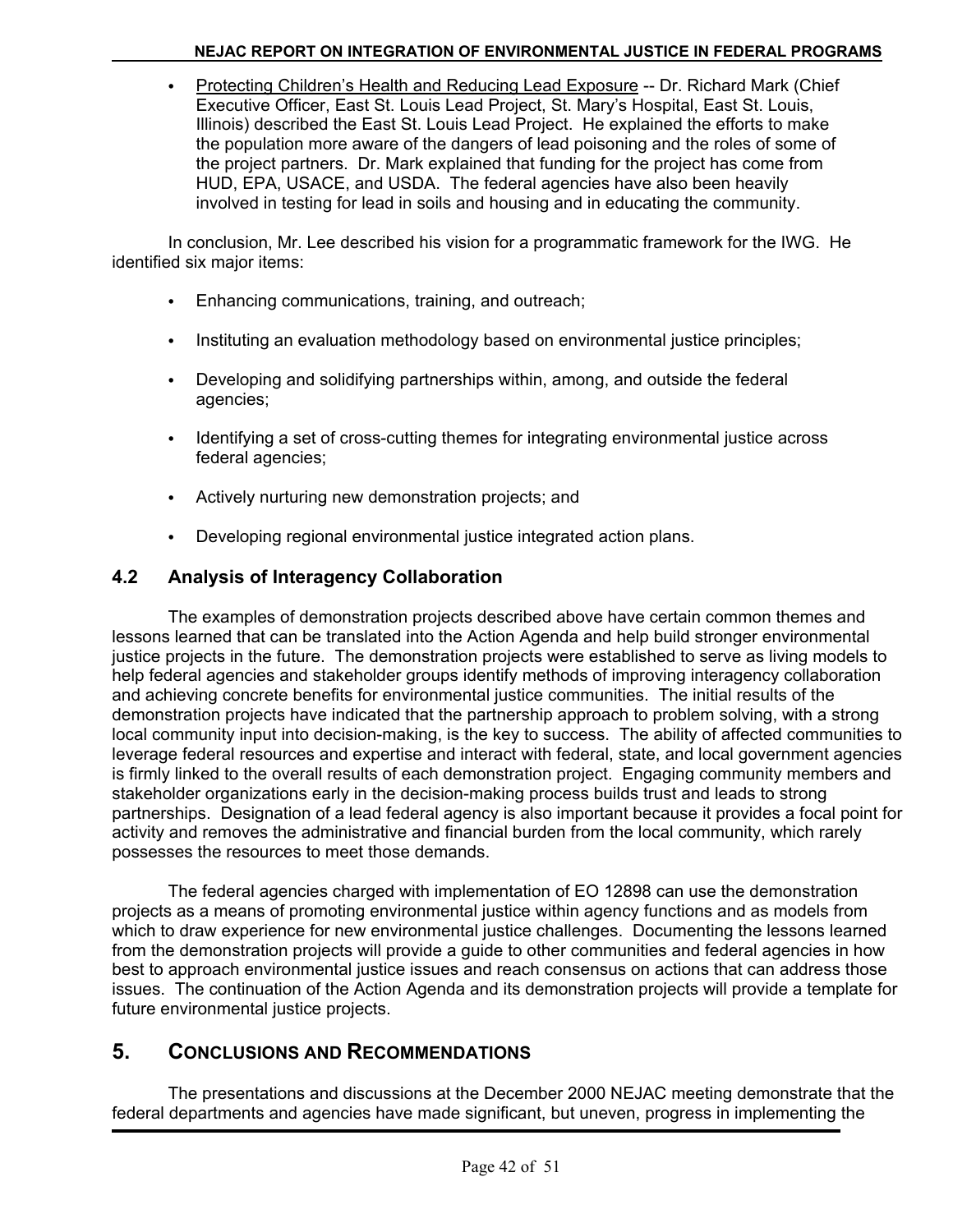requirements of EO 12898. Some agencies have more fully integrated environmental justice considerations into their activities and operations than others, and have demonstrated a strong commitment to promoting environmental justice. While other agencies have not demonstrated as much progress, they do show signs of some level of commitment and it is evident that no agency has completely failed to implement the Executive Order. While there are different degrees of environmental justice implementation, it appears that federal agencies with the greater potential for environmental justice impacts have at least focused some resources towards addressing environmental justice within their organizations.

Having been presented with this information, NEJAC recommends that the EPA and other federal agencies should:

- 1. Support advancement of the Interagency Working Group (IWG) Environmental Justice Action Agenda and its collaborative interagency problem-solving model as exemplified in the fifteen demonstration projects.
- 2. Continue individual agency-specific implementation of environmental justice.
	- Heavily impacted communities should be a priority under an agency's regular programs and enforcement initiatives.
	- High level officials should express support for environmental justice initiatives undertaken by agency rank and file. Employee incentives should be developed to promote such initiatives by rewarding employees for innovative ideas to address environmental justice.
	- C EPA and other federal agencies should integrate environmental justice into strategic agency planning in order to better leverage resources and enhance environmental programs to achieve greater improvement in impacted communities.
	- C EPA and other federal agencies should devote equitable resources towards achieving environmental justice, and should integrate environmental justice initiatives into all their respective programs to be implemented by each agency as part of its core mission.
	- EPA and other federal agencies should establish clear accountability for implementing environmental justice initiatives and establish effective public administration techniques for managers and staff to use in carrying out these responsibilities.
	- When there are potential environmental justice consequences to discrete (sitespecific) agency actions, the federal agency with jurisdiction should use all means possible to bring affected community members into the regulatory processes at the earliest time possible and appropriate; this could include utilizing informal consultation before the onset of formal agency proceedings.
	- Federal agencies should develop evaluative criteria and scheduled, periodic evaluations of environmental justice initiatives. Those periodic reports should be made publically available. The EPA, as the agency identified to oversee implementation of the Executive Order No. 12898 on Environmental Justice, should call for periodic reports and updates on environmental justice strategies undertaken by the agencies.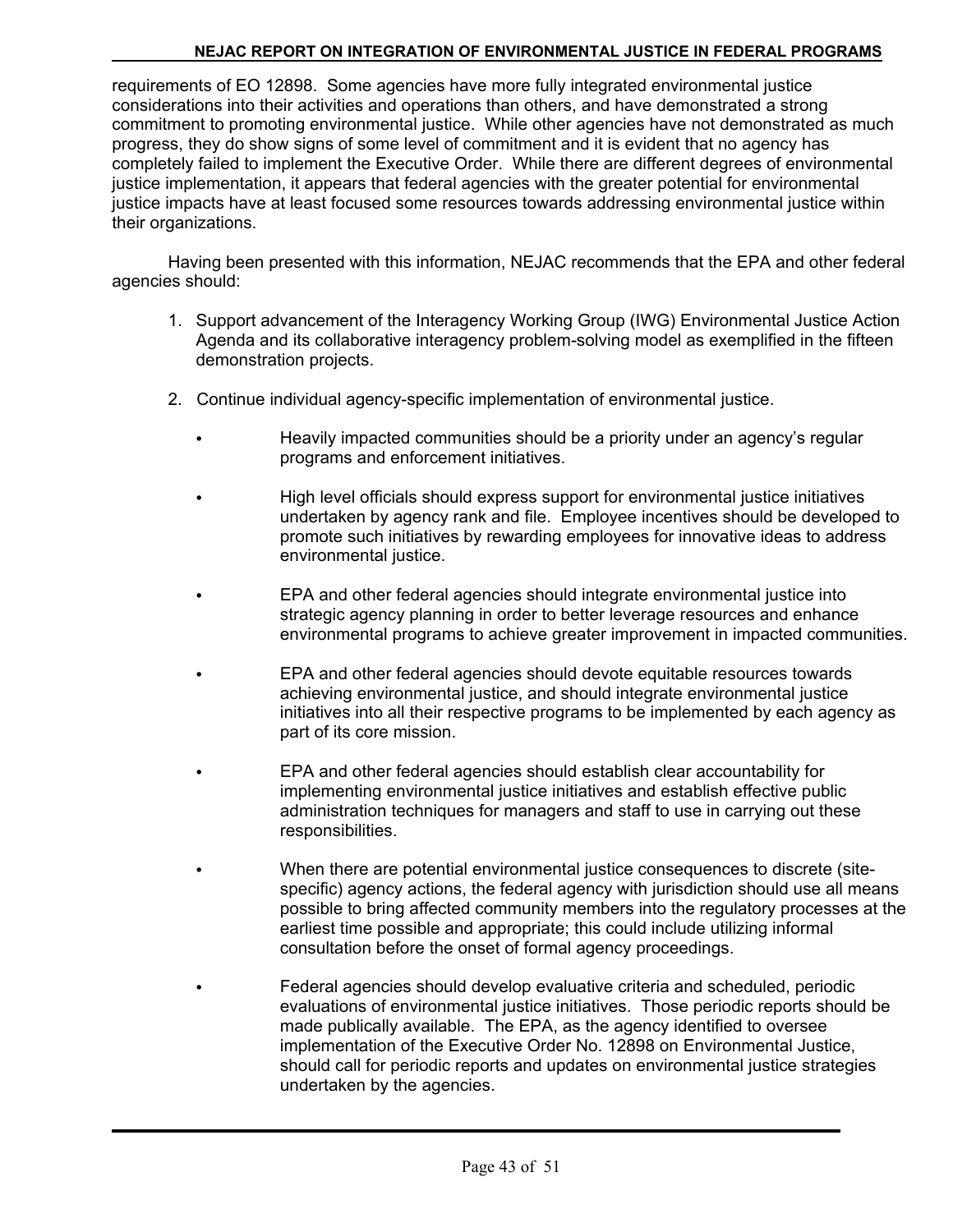- Federal agencies should include environmental justice representatives in all stakeholder fora that address issues having potentially adverse environmental effects on environmental justice communities. Stakeholders representation should include persons from communities likely to be directly affected by such impacts, or persons who work directly with such communities.
- EPA in particular should continue to seek the involvement of both the State Department and United States Trade Representative's office in environmental justice issues that are of a transboundary or international nature.
- 3. Explore and identify ways for greater use of legal authorities and removal of regulatory impediments to achieve environmental justice.
	- Federal agencies can take action that is consistent with both the existing statutes and the Executive Order. Federal agencies do not need to change their agency mission, and in many cases, the legislature will not have to amend or repeal any existing statutes prior to agency action to respond to environmental justice concerns.
	- Federal agencies should follow EPA's example in analyzing their enabling statutes and regulations to identify sources of authority, discretionary or otherwise, to help them better respond to environmental justice concerns. In particular, Federal agencies should revise existing regulations and guidance documents to either remove existing impediments or to better address environmental justice issues
		- C Environmental justice should be addressed at the programmatic level, for example, all agency rules, regulations and guidance documents should include explicit environmental justice protections to reduce the risk of adverse impacts to environmental justice communities.
- 4. Ensure that, in the case of federally-recognized tribes including Alaska Native villages, integration of environmental justice into agency policies, programs, and activities is consistent with the federal trust responsibility to tribes, recognized principles of tribal sovereignty, and the government-to-government relationship with tribes. More specifically, NEJAC incorporates by reference the further recommendations specific to tribes and Indian country developed by its Indigenous Peoples Subcommittee and attached hereto as Appendix A.
- 5. Collaborate in identifying specific focus areas or target programs where application of environmental justice principles could significantly benefit communities.
	- EPA should identify and communicate to sister agencies specific projects or tasks within their individual missions and jurisdiction which, if prioritized, undertaken or conducted, would have specific benefits to environmental justice communities. This should include identification of actions or programs otherwise scheduled which could be refocused on either a geographic or substantive sector basis to environmental justice communities.
		- <sup>C</sup> EPA should specifically work with the federal health related agencies to identify ways to enhance the collection of health related data in and from environmental justice communities; identify specific research needs related to health issues prevalent in environmental justice communities; and identify opportunities for health related intervention in environmental justice communities.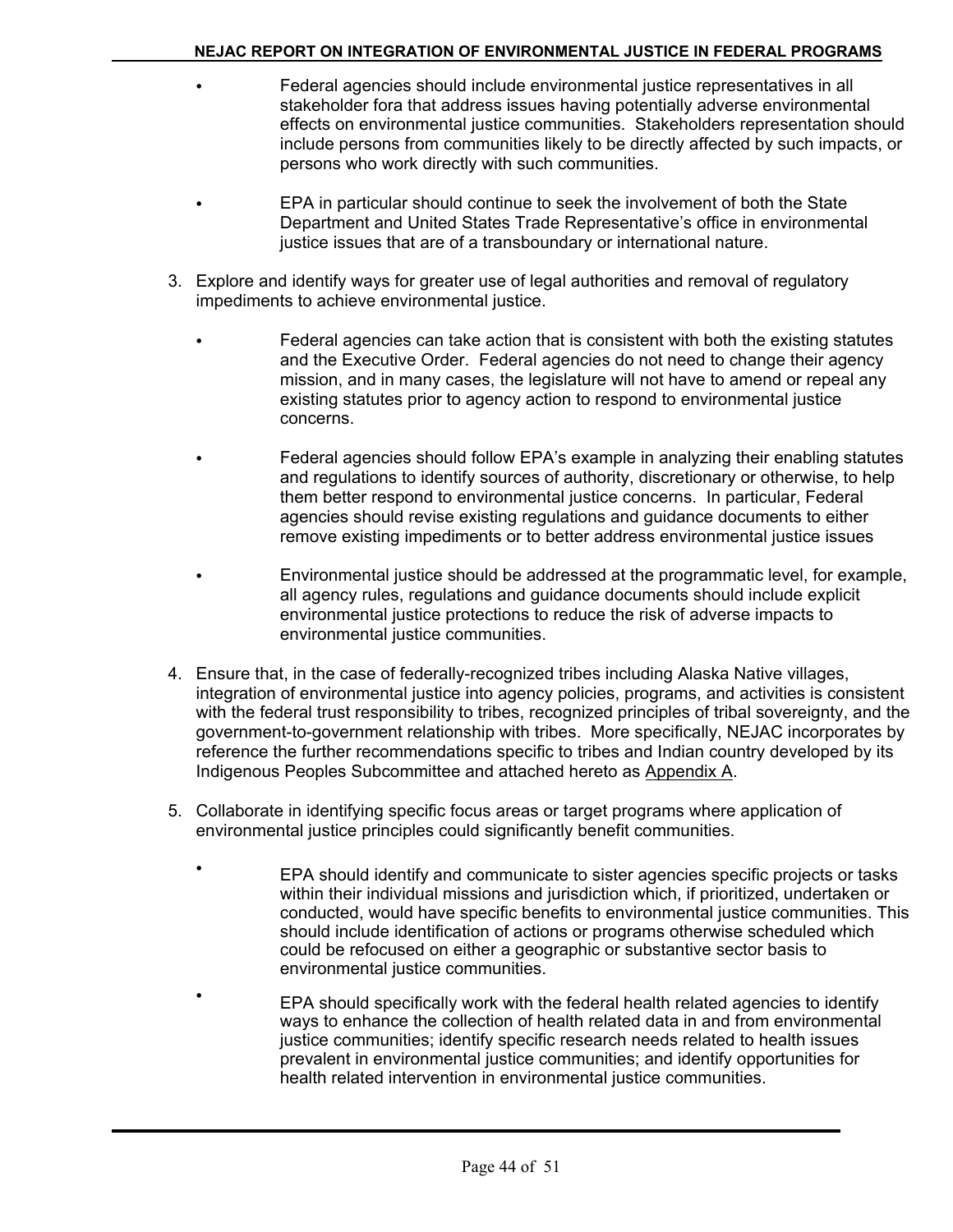**EPA should work with the federal health related agencies to identify and achieve a** better understanding of the particular health vulnerabilities or sensitivities experienced among environmental justice community groups and evaluate mechanisms to address documented concerns, including but not limited to, provision of specific services and regulatory relief.

The NEJAC's first recommendation stems from the information presented in Section 4 of this report, which presents a viable model of how environmental justice implementation can be advanced through greater interagency cooperative efforts.

Regarding the second recommendation, Section 3 of this report presents the progress made by federal agencies in integrating environmental justice into policies and programs. In developing this recommendation, the NEJAC recognizes and complements these initial federal agency implementation efforts and encourages agencies to take implementation efforts to a higher level within their programs, such as integrating environmental justice protections and criteria into program design and evaluation.

Section 2 of this report begins to identify opportunities that exist under current environmental laws and statutory authorities to promote environmental justice, but the council notes that there is a broader universe of laws that have yet to be examined by agencies other than EPA. In its third recommendation, the NEJAC recognizes the potential within the current statutory basis to implement the requirements of the Executive Order.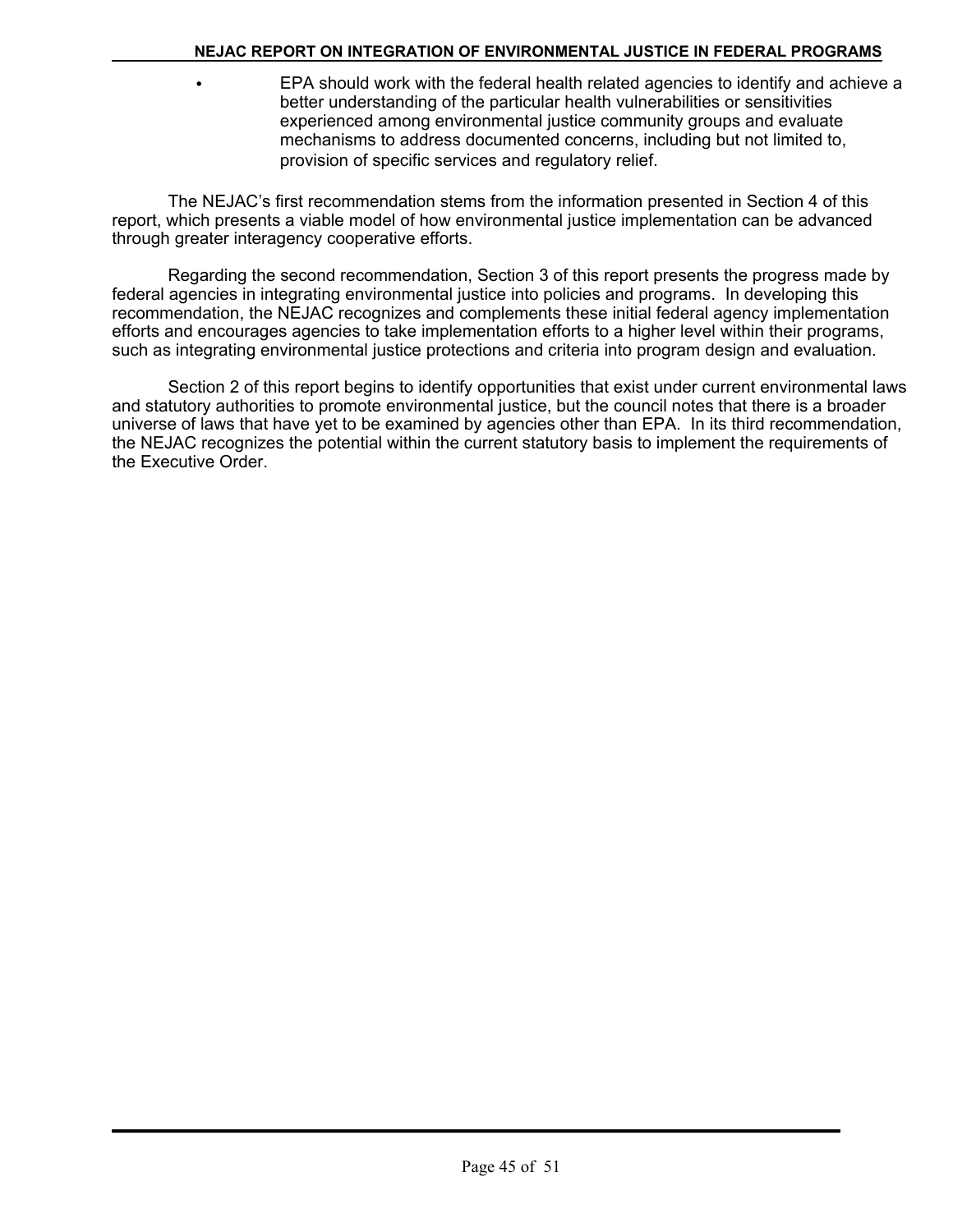#### **APPENDIX A**

#### **INDIGENOUS PEOPLES SUBCOMMITTEE OF THE NATIONAL ENVIRONMENTAL JUSTICE ADVISORY COUNCIL**

#### **Recommendations Concerning Integration of Environmental Justice in Federal Agency Programs**

#### **February 10, 2002**

#### **INTRODUCTION**

There are some 556 federally recognized tribal governments in the United States, which includes some 223 Alaska Native villages.<sup>1</sup> Indian tribal governments possess a unique political and legal status in the United States. Tribes have long been recognized as separate sovereigns possessing broad inherent authority over their members and territories, however, tribes also are subject to applicable federal law. As governments, the relationship between federally recognized tribes and the federal government is described as "government-to-government" and, in 1994 and 2000, President Clinton directed each federal agency to operate within this relationship<sup>2</sup> and to maintain it through meaningful consultation and coordination with tribes (Tribal Consultation Policy). $3$  Moreover, the federal government owes a special obligation, known as the trust responsibility, toward federally recognized Indian tribes to protect their status as self-governing entities and their property rights. The trust responsibility is based on treaties, statutes, executive orders, and the historical relations between the federal government and tribes. Significantly, it is this trust responsibility that distinguishes federally recognized tribes from all other ethnic and minority groups. Thus, it is the view of the Indigenous Peoples Subcommittee ("IPS") that these circumstances warrant the additional, specific recommendations set forth in this document.

 At the time of the 1990 census, about 1.9 million persons living in the United States identified themselves as American Indians/Alaska Natives ("Al/ANs").<sup>4</sup> In 1993, the Bureau of Indian Affairs estimated that 1.2 million AI/ANs lived within Indian country<sup>5</sup> on lands reserved for their tribes as permanent homelands.<sup>6</sup> AI/ANs are particularly susceptible to health impacts from pollution due to their traditional and cultural uses of natural resources and, in fact, AI/AN "have greater exposure risks than the general population as a result of their dietary practices and unique cultures that embrace the environment."7 Fishing, hunting, and gathering often are part of a spiritual, cultural, social, and economic lifestyle, and the survival of many AI/ANs depends on subsistence hunting, fishing, and gathering. In some instances, the right to engage in these activities is legally protected by treaty. Additionally, many AI/ANs also use water, plants, and animals in their traditional and religious practices and ceremonies. As a result, contamination of the water, soil, plants, and animals and the subsequent accumulation of these contaminants in the people through ingestion and contact<sup>8</sup> not only endangers the health of AI/ANs, but also threatens the well-being of their future generations<sup>9</sup> and undermines the cultural survival of tribes and Alaska Native villages.

Significantly, where such traditional, cultural, and subsistence activities are involved, federal and state environmental standards used to protect the general non-Indian/non-Native population may not afford tribes and Alaska Native villages adequate protection from environmental harm.<sup>10</sup> Although several of the major federal environmental laws have been amended to allow federally recognized tribes to assume primacy for certain programs,<sup>11</sup> to date, only a few tribes have Environmental Protection Agency- approved or -promulgated environmental programs.<sup>12</sup> Thus, it is the strong view of the IPS that federally recognized tribes and AI/ANs suffer a disproportionate burden of health consequences due to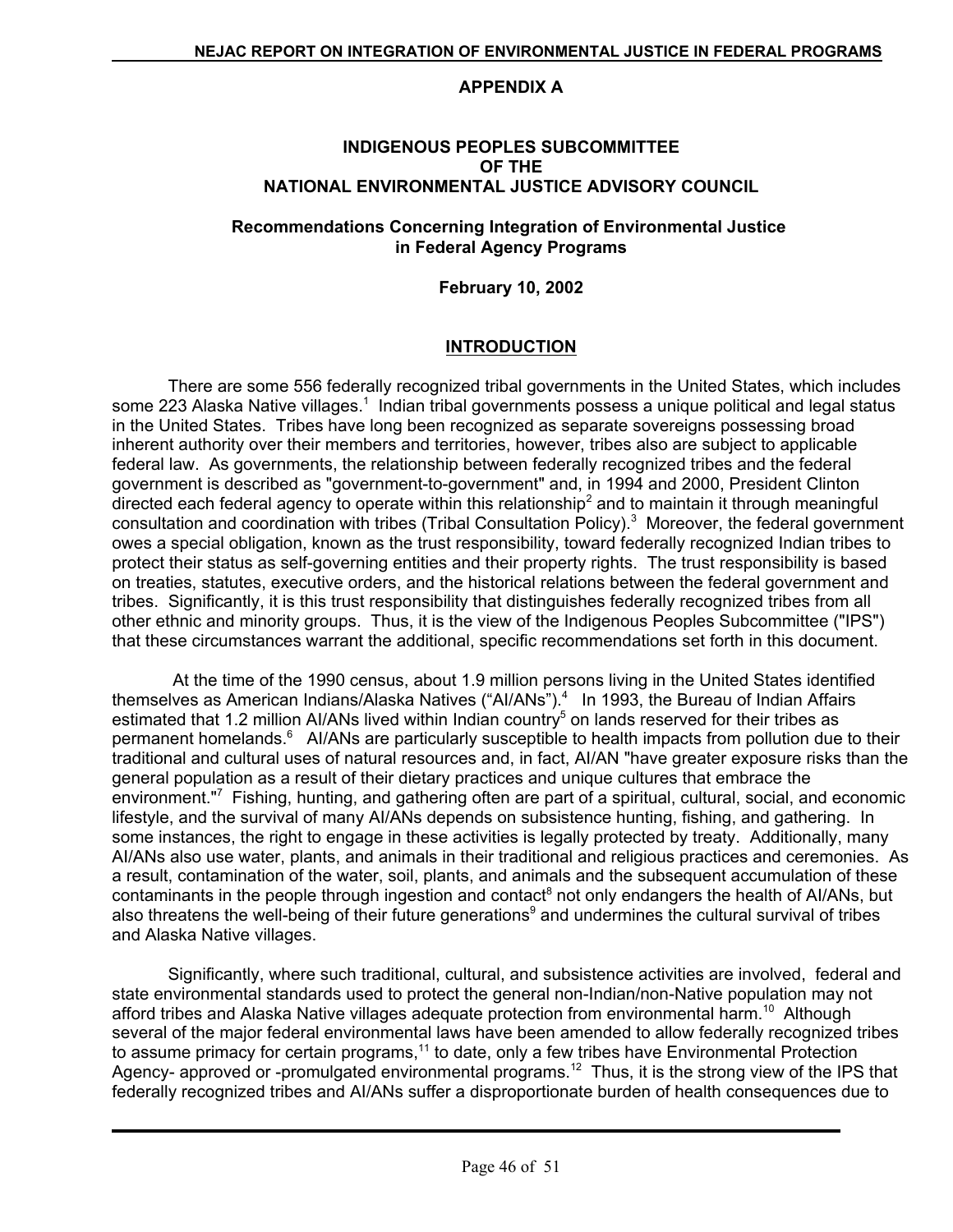their exposure to pollutants and hazardous substances in the environment. This is particularly so for AI/AN infants and children.<sup>13</sup>

### **RECOMMENDATIONS**

In developing recommendations for the Environmental Protection Agency (EPA) on how federal agencies are integrating environmental justice (EJ) into their policies, programs, and activities affecting federally-recognized tribes, the IPS has identified the following overarching principles that must be considered:

- Tribal Sovereignty
- Government-to-Government Relationship Between Tribes and the United States including its Agencies
- EPA Indian Policy for the Administration of Environmental Programs on Indian Reservations (Nov. 8, 1984), reaffirmed by EPA Administrator Christine Todd Whitman on July 11, 2001
- Tribal Consultation Policy
- Federal Trust Responsibility to Tribes and Alaska Native Villages

Based on the foregoing, the IPS makes the following recommendations specifically applicable to the integration of EJ within Indian country by EPA and other federal agencies:

- **1. EPA and other federal agencies should better implement existing environmental and public health laws by improving capacity building for tribes and federal agencies.** 
	- A. Additional financial and technical resources and training for tribes and federal agencies are needed to enhance awareness and understanding of laws, regulations, Indian law principles, and policies applicable to tribes and Indian country (*e.g.*, federal trust responsibility, government-to-government working relationship, and tribal sovereignty).
	- B. Federal agencies should work with each tribe to identify that tribe's needs and then take all appropriate steps to see that those needs are met, including but not limited to seeking support from Congress, reprogramming agency funds, and/or redirecting staff.
	- C. The federal government should create a document showing how, who, and what resources exist to work with tribes in protecting their environment and public health and in providing for sound tribal economic development.
	- D. Partnerships between federal agencies and tribal colleges should be increased to assist tribes in building their environmental and natural resource management and sustainable development capacities.
	- E. Demographic information on the academic disciplines and placement of Native students among categories of higher education institutions should be obtained to determine the tribal community resources potentially available for capacity building.
	- F. A list of non-federal funding should be developed as possible sources to supplement tribal projects and programs (*e.g.*, renewable energy).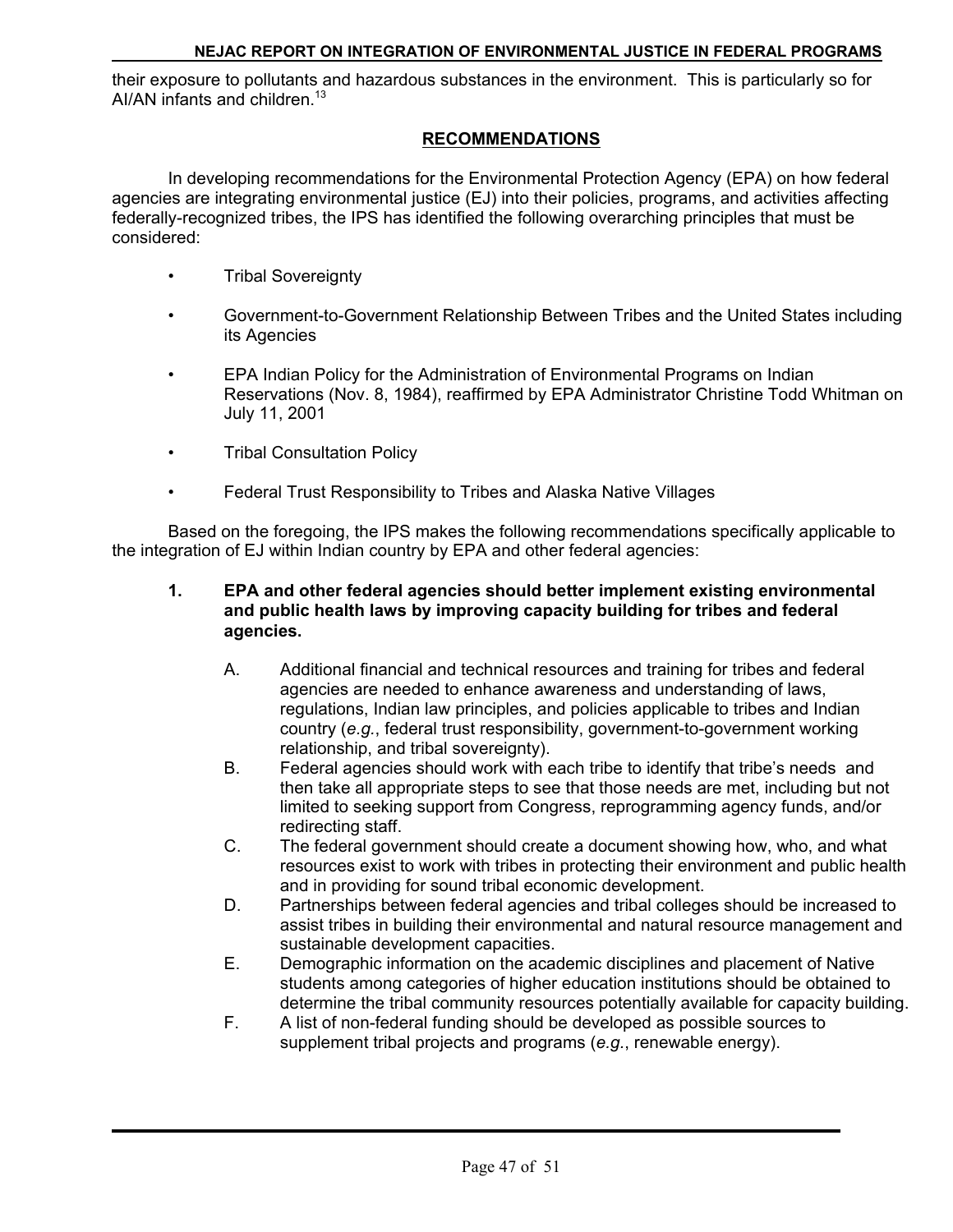#### **2. EPA and other federal agencies should encourage and enhance opportunities for interagency coordination to address tribal environmental, public health, and economic development needs.**

- A. Because federal environmental missions and resources are divided among and in some cases overlap between various agencies, EPA and other federal agencies should coordinate and pool available technical and financial resources to provide economic development, health, and environmental-related services, including environmental justice programs, to federally recognized tribes equitably, efficiently, and effectively. Towards this end, the Bureau of Indian Affairs, EPA, Department of Housing and Urban Development, and the Indian Health Service should appraise the usefulness and implementation of the national Memorandum of Understanding ("MOU")<sup>14</sup> and take appropriate steps to enhance and better promote interagency coordination and collaboration pertaining to the protection of health and the environment within Indian country and Alaska Native villages and the promotion of sustainable tribal economies.
- B. A list of federal agency contacts at the local/regional level should be developed and shared with tribes so they can encourage federal agencies to lead interagency coordination efforts.
- C. A federal tracking system, a diary of tribal EJ concerns, if you will, should be developed in order to help agencies better understand and collectively respond to tribal concerns and needs (*e.g.*, DOD's tracking system on its web page). Transparency is important.
- D. EPA should assert a leadership role among federal agencies in developing new financing mechanisms and leveraging all available resources to fund and implement environmental and health-related projects and economic development initiatives in Indian country and Alaska Native villages. To address existing fiscal limits on the delivery of federal services to tribes, EPA and other federal agencies should marshal all available means to ensure that sufficient funding is available to address tribal needs; *provided* that every effort simply must be made to eliminate continuing inequities in federal funding to address the alarmingly high levels of unmet environmental, health, and economic development needs of tribes (*e.g.*, limited BIA funding for environmental liabilities; funding and staffing of the Indian Health Service at only 34% of the level of need).
- E. The recommendations generated at the Albuquerque Federal Interagency Tribal EJ Roundtable meeting should be reviewed and efforts undertaken to implement Roundtable recommendations with additional input from tribes and tribal organizations.

#### **3. EPA and other federal agencies should enhance the federal government's efforts to protect the environment and public health of tribes and AI/ANs through the National Environmental Policy Act (NEPA).**

- A. Federal agencies must improve their abilities to work with tribes in properly evaluating impacts from proposed project on tribal interests and AI/ANs through the environmental assessment (EA) and environmental impact statement (EIS) processes of NEPA.
- B. Among other things, application of the NEPA process in and around Indian country and Alaska Native villages should address sustainability and long- and short-term impacts on subsistence activities and health (*e.g.*, land use may contaminate, impair, or destroy subsistence resources resulting in health problems such as diabetes, cancer, and developmental disorders).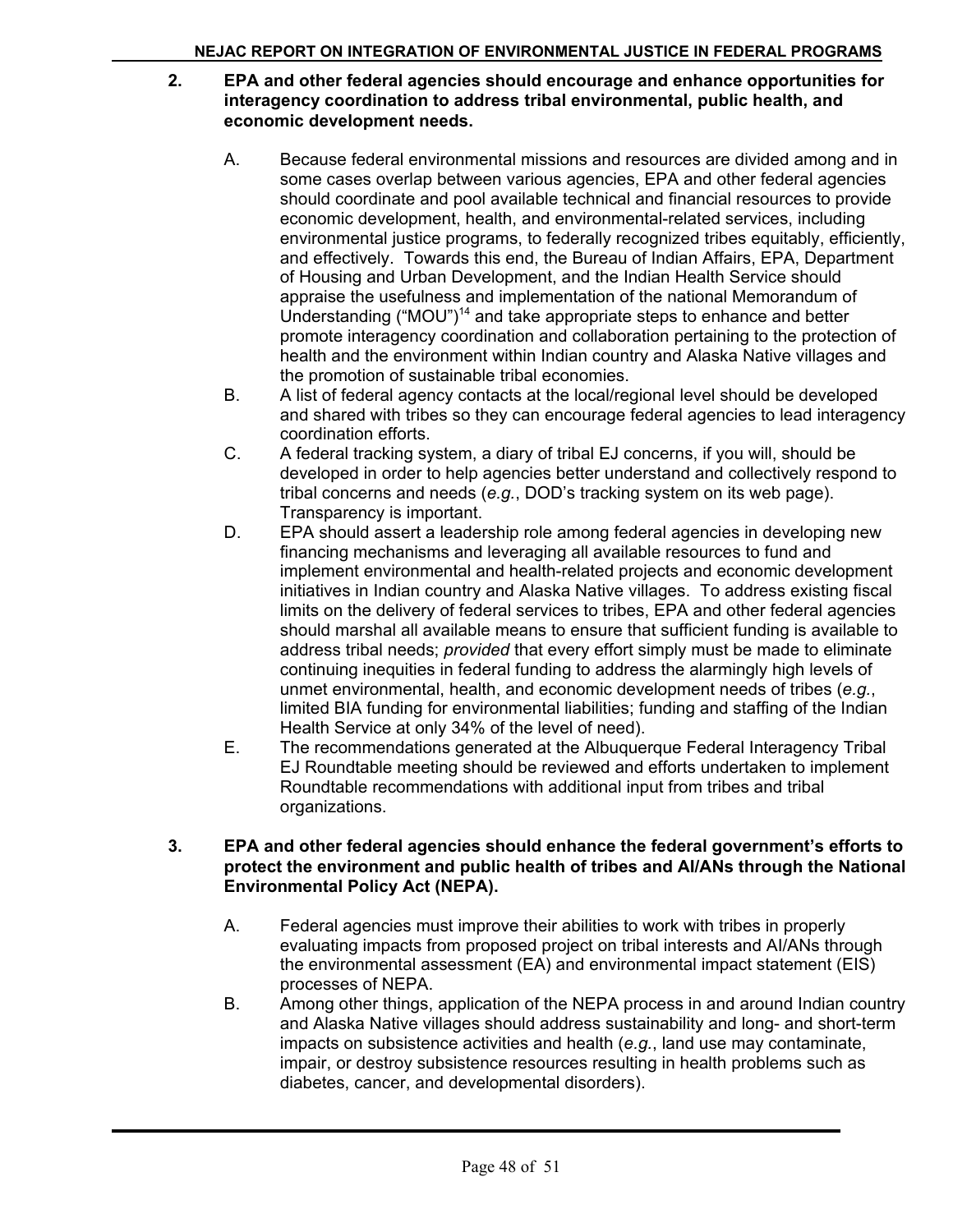- C. Federal agencies and applicants conducting EAs must deal with Section 106 of the National Historic Preservation Act at the beginning of the process, and tribes should be consulted at "purpose and need."
- D. EPA should support interested tribes financially and technically in exploring effective ways to explain and protect their individual homelands uses and to set reservation land use objectives, including but not limited to the development of a "Tribal Environmental Policy Act."

## **ENDNOTES**

1. "Federally recognized" means that these tribes and groups have a special legal relationship with the United States. Additionally, a number of tribes and indigenous groups do not have federally recognized status, although some of these tribes are state-recognized or are in the process of seeking federal recognition.

2. See Executive Memorandum on Government-to-Government Relations with Native American Tribal Governments (April 29, 1994).

3. See Executive Order No. 13084 (May 14, 1998). On November 6, 2000, President Clinton issued a new order strengthening the policy on tribal consultation. See Executive Order No. 13175 (Nov. 6, 2000).

4. AI/ANs are among the fastest growing ethnic/minority populations in the nation. The 1990 census showed a 37.9% increase over the population of AI/ANs in the 1980 census. For additional facts and general information, see the Bureau of Indian Affairs' homepage at <http://www.doi.gov/bia/aitoday/q\_and\_a.html>.

5. "Indian country," which includes reservations, dependent Indian communities, and Indian allotments, comprises approximately 53 million acres of land, much of which is found in remote areas of the nation. The term "Indian country" is defined by federal law as including "(a) all land within the limits of any Indian reservation under the jurisdiction of the United States Government, notwithstanding the issuance of any patent, and, including rights of way running through the reservation, (b) all dependent Indian communities . . . and (c) all Indian allotments, the Indian titles to which have not been extinguished, including rights-of-way running through the same." See 18 U.S.C. § 1151.

6. For additional facts and general information, see the Bureau of Indian Affairs' homepage at <http://www.doi.gov/bia/aitoday/q\_and\_a.html>.

7. See "Focus on American Indian and Alaska Native Populations," published by the Agency for Toxic Substances and Disease Registry, at pages 1-2.

8. For example, tribes near the Hanford Nuclear Reservation have been working with the Agency for Toxic Substances and Disease Registry to design health assessments focusing on exposure effects from food consumption and other activities. These tribes want to learn if the Hanford releases affect native food items and local materials used in tribal products like storage and cooking baskets, mats, and clothing. See "Focus on American Indian and Alaska Native Populations," published by the Agency for Toxic Substances and Disease Registry, at page 5. Tribes located in coastal northern California are concerned about the pesticide exposure of some 300 traditional basketmakers who gather their own materials from the forests and roadsides. Because a disproportionate number of American Indian residents in Humboldt County, California have been diagnosed with cancer, tribes believe studies are needed to determine the exact cause of such cases. See Chuck Striplen, Mutzun Oholone Tribe, "Native Subsistence in a Toxic Environment: A Tribal Viewpoint," at page 14, EPA's OPPTS Tribal News (Fall/Winter 1999-2000).

9. A number of studies have shown that children are uniquely susceptible to pollution and contaminants. For example, since 1992, the Agency for Toxic Substances and Disease Registry has funded research in the Great Lakes states focusing on the health effects of high risk populations, including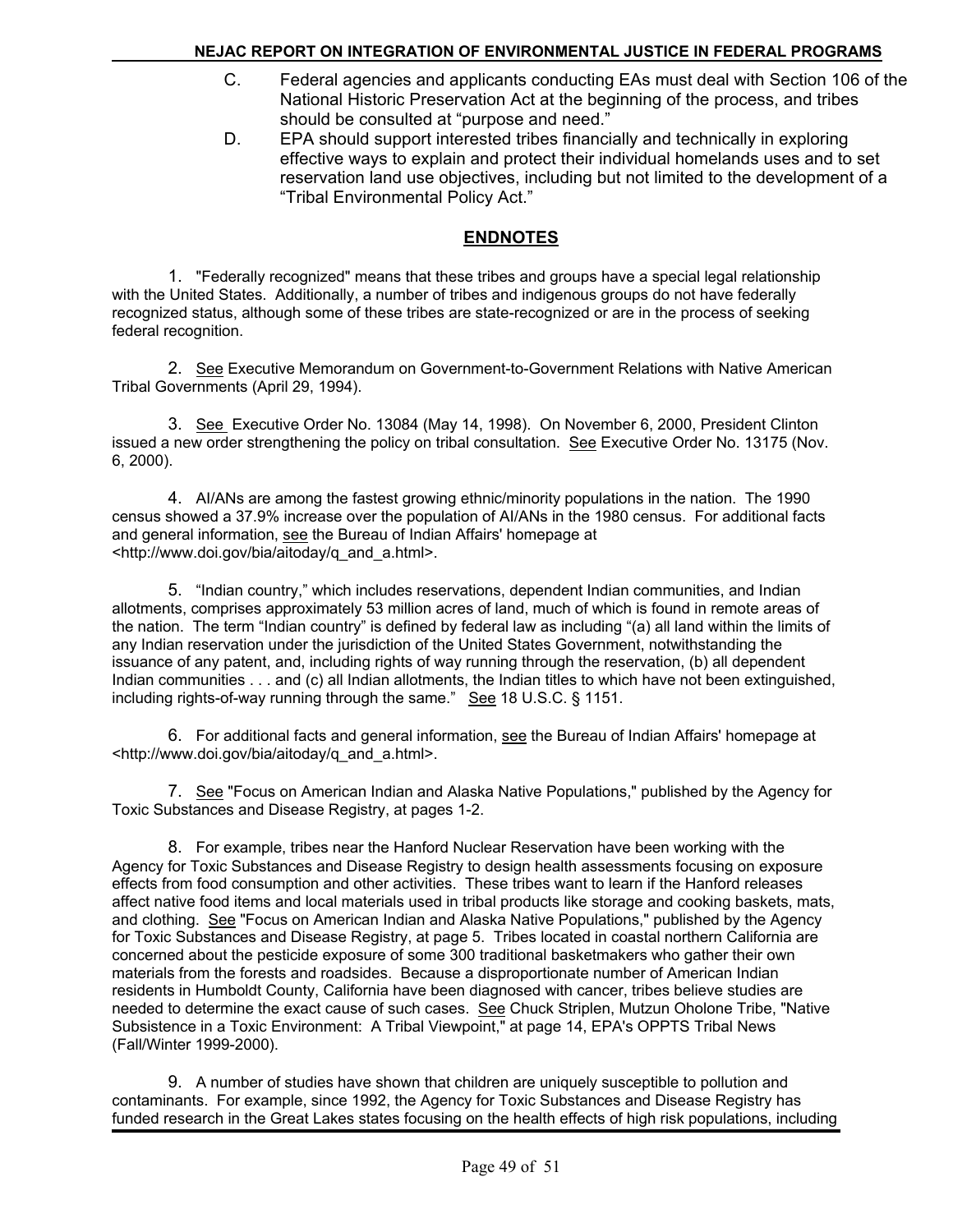American Indians, from persistent toxic substances found in fish. One study found that newborns born to mothers who consumed only 2.3 PCB-contaminated Great Lakes fish meals per month scored lower on the Neonatal Behavioral Assessment Scale. See "Focus on American Indian and Alaska Native Populations," published by the Agency for Toxic Substances and Disease Registry, at pages 2-3. Additionally, in Oklahoma, Indian children also suffer harm from their environment. The Tar Creek Superfund Site, a former lead and zinc mine, occupies 40 square miles within the boundaries of the former Quapaw Indian Reservation. Both the Quapaw Tribe's powwow grounds and campgrounds are contaminated from mine tailings, and the Environmental Protection Agency Region 6 reports that approximately 25% of the Quapaw children have elevated blood lead levels compared with a statewide average of 2%. See "U.S. Environmental Protection Agency Region 6 Environmental Justice Update," at page 7 (May 2000).

10. See, e.g., City of Albuquerque v. Browner, 97 F.3d 415 (10th Cir. 1996), cert. denied, 118 S. Ct. 410 (1997) (upholding the Environmental Protection Agency's approval of the Pueblo of Isleta's water quality standards that were more stringent than the state water quality standards, and which included a ceremonial use standard).

11. Since 1986, the Safe Drinking Water Act, Clean Water Act, and Clean Air Act have been amended to afford tribes substantially the same opportunities as states to assume responsibility for certain programs or purposes.

12. For example, the Environmental Protection Agency recently reported that, as of July 13, 2000, only 15 tribes have Environmental Protection Agency-approved or -promulgated water quality standards and no tribes are authorized to administer the National Pollutant Discharge Elimination System or to establish Total Maximum Daily Loads. See 65 Fed. Reg. 43,585 (July 13, 2000).

13. For example, a New York State Department of Health study of lactating women and their infants linked breast feeding and infant exposure to hazardous substances. This study compared PCB levels in the breast milk of Mohawk women who gave birth between 1986 and 1992 with a control group. The study found that although the PCB concentrations in the breast milk of Mohawk mothers decreased over time, their infants had urine PCB levels ten times higher than that of their mothers. See "Focus on American Indian and Alaska Native Populations," published by the Agency for Toxic Substances and Disease Registry, at pages 3-4. See also Winona Laduke, All Our Relations, Native Struggles for Land and Life, at 11-23 (1999).

14. In June 1991, the Bureau of Indian Affairs, the Environmental Protection Agency, the Department of Housing and Urban Development, and the Indian Health Service signed a MOU, which recognizes that each agency has responsibilities and interests regarding the protection of human health and the environment as it relates to pollution control and prevention within Indian country and Alaska Native villages. This national MOU identifies areas of mutual interest, encourages coordination to promote the most effective and integrated use of the agencies' resources, and expressly anticipates that regional and area offices of the signatory agencies may want to develop more specific MOUs.

## **APPENDIX B**

## **NEJAC Interagency EJ Implementation Workgroup Members**